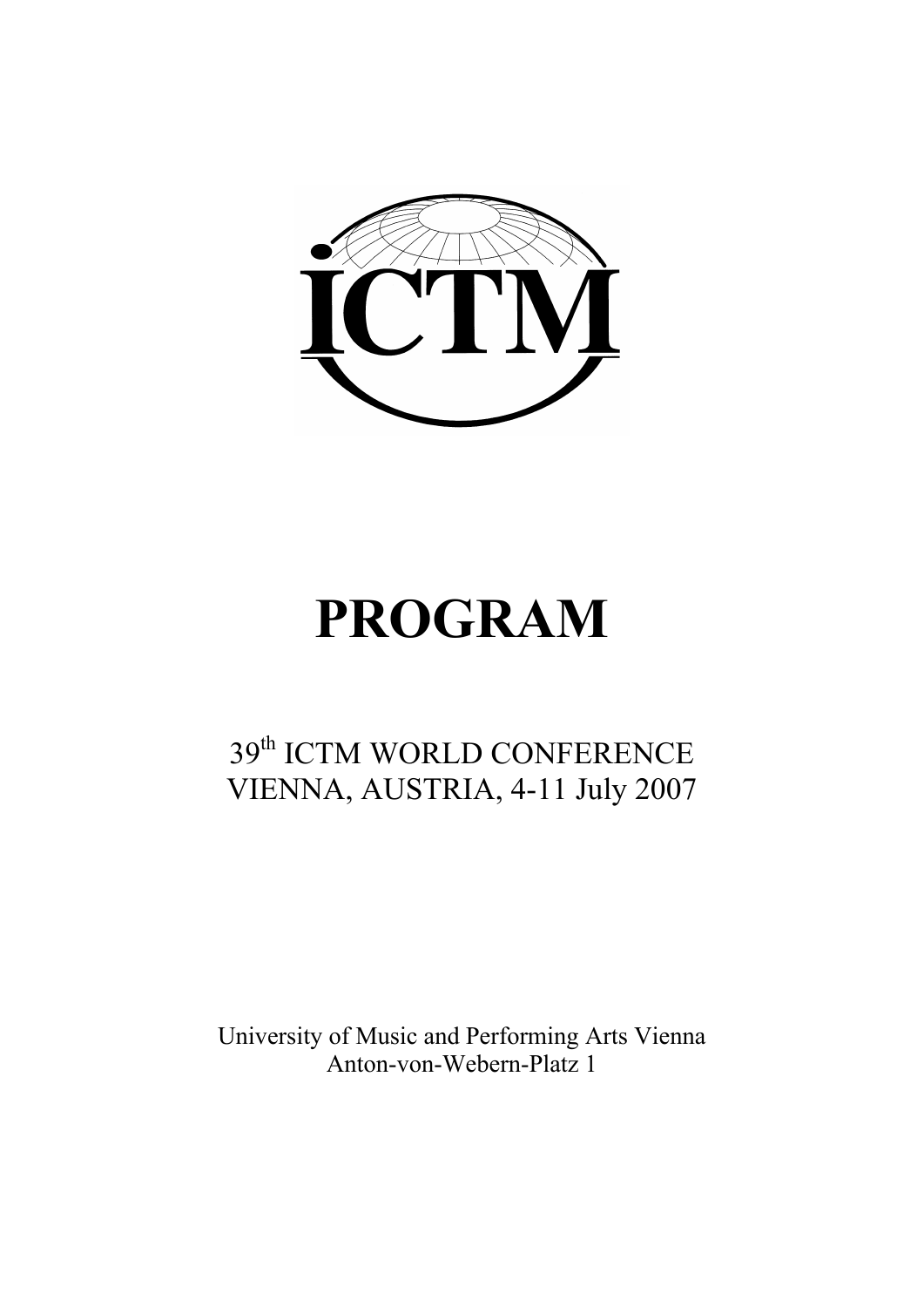

#### **organised by the**

Austrian National Committee of the ICTM University of Music and Performing Arts

#### **in partnership with**

Institute of Folk Music Research and Ethnomusicology

Institute of Musicology at Vienna University

Phonogrammarchiv of the Austrian Academy of Sciences

Austrian Commission for UNESCO







Österreichische UNESCO-Kommission<br>Austrian Commission for UNESCO<br>Commission Autrichienne pour l'UNESCO















Austrian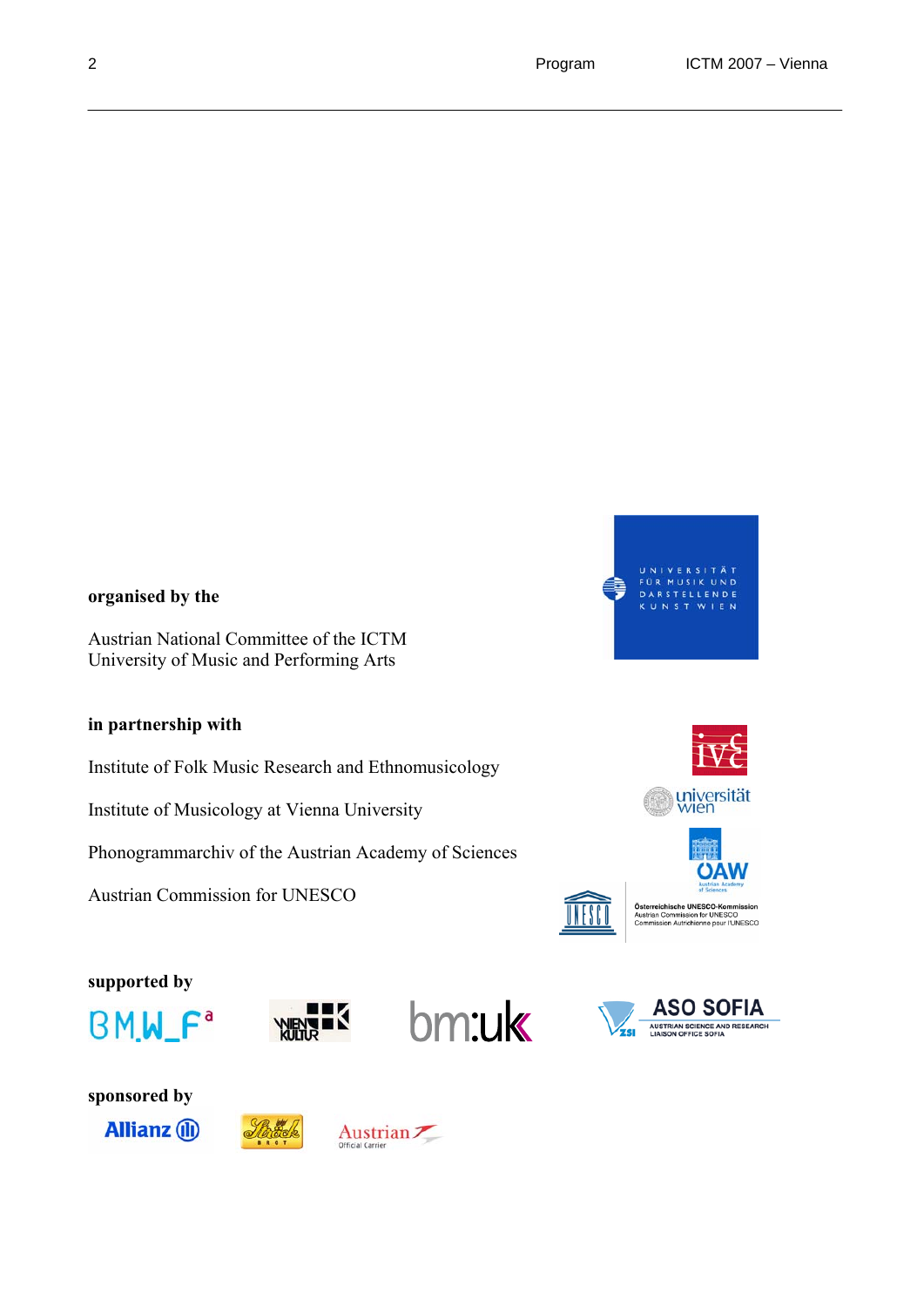## **Contents**

| <b>ICTM</b> Conference Etiquette                                 | 4           |
|------------------------------------------------------------------|-------------|
| <b>Audiovisual Presentations</b>                                 | 6           |
| Music and music ensembles performing during the World Conference | $7^{\circ}$ |
| How to use the Program                                           | 11          |
| Schedule                                                         | 12          |
| Detailed program of sessions                                     | 14          |
| Floor Plan                                                       | rear cover  |

 $\overline{\phantom{a}}$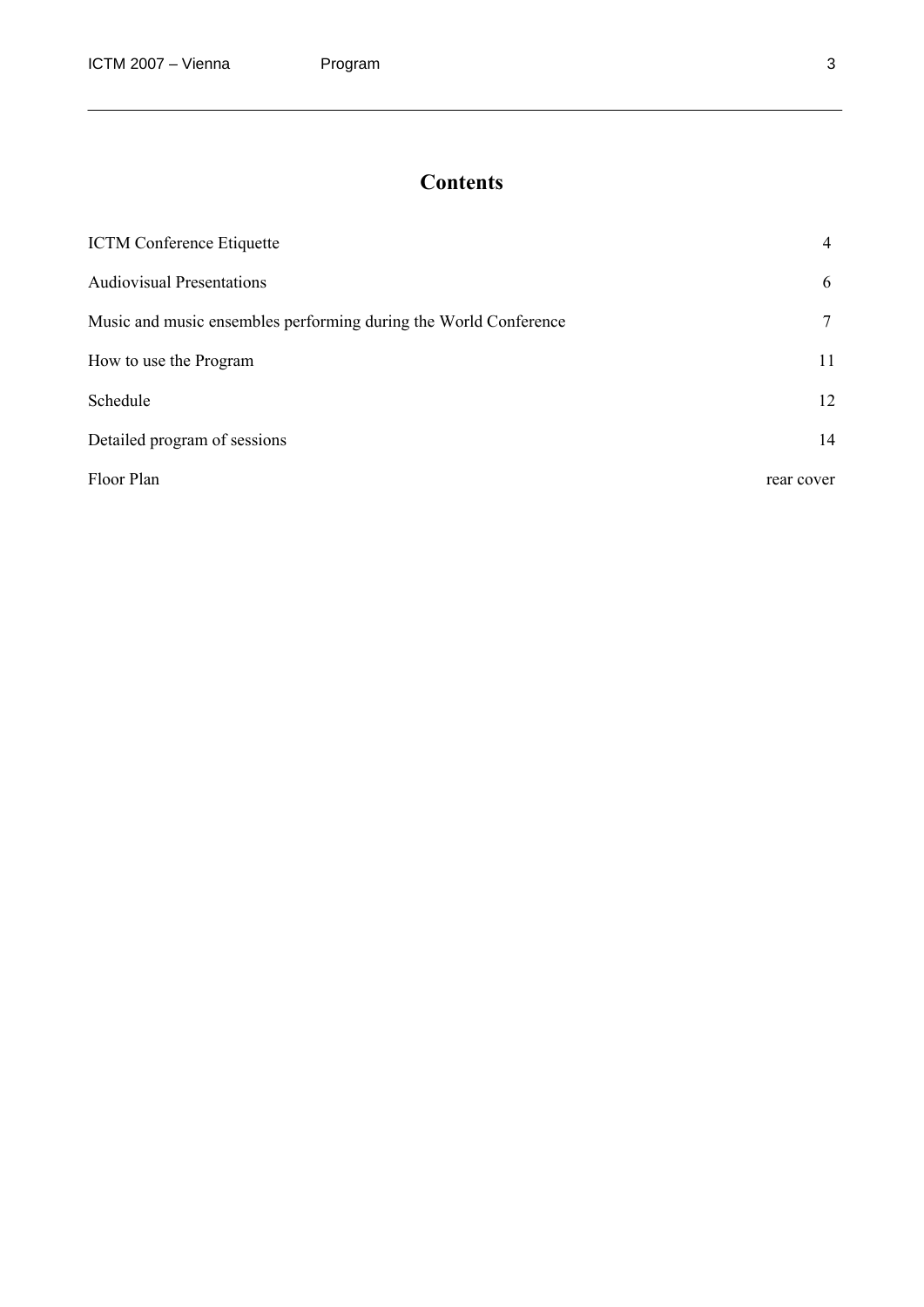### **ICTM Conference Etiquette**

Dear colleagues, respected participants in the 39th World Conference of the International Council for Traditional Music!

While expressing a warm welcome to all of you now in Vienna for this major ethnomusicological gathering in 2007, let us briefly familiarize you with the ICTM conference etiquette. Adoption of the following guidelines is expected to ensure maximal efficiency of our scholarly meeting.

The purpose of the conference is to create the best possible conditions for the exchange of ideas and to enable fruitful interactions among scholars from all over the world. In order to accomplish this task, paper and film presenters, discussants, session chairs, and all other participants need to work together.

With the exception of certain special sessions—among them, for example, the keynote address, some panels, film presentations, and study group meetings—most conference sessions allot thirty minutes for the set-up, presentation, and discussion of each paper. The 90-minute sessions normally have three papers; the 120-minute sessions have four.

Scholars presenting papers are expected to limit their entire presentation to 20 minutes including set up time. This allows an additional 10 minutes for questions and discussion. Discussion time is very important! The difference between reading a paper in a journal and experiencing it at a conference is that the audience is an active part of conference presentations. Good papers leave the audiences longing for more discussion time, so do not be concerned if your contribution is slightly shorter; just make sure that it does not exceed the given time slot.

#### **Presenting papers**

Each of us could perhaps talk for hours about our own research. With the limited time available for your presentation, do not try to present every detail, but rather try to make us become interested in your research. You may always supply additional information on paper sheets handed out to the audience. Since the 20-minute conference papers are short-form presentations, more like poems than narratives, please keep in mind the following points:

1) *20 minutes is the total time for your presentation*

 This includes walking to the podium, playing your examples, and speaking at a slow enough speed so that you can be understood. If you happen to face a problem with the equipment or with the examples, the time it takes to resolve them is unfortunately part of your 20 minutes too. Therefore, please check that the equipment and your examples work as you expect them to before your presentation.

2) *All the sessions should keep on the same timetable* By keeping to the same time schedule in every session, starting on time and moving to the next paper every 30 minutes, audience members who want to hear papers in different sessions can move from room to room in time to hear the presentations they are especially interested in. Sessions in which the late cancellation of a participant or two has left some additional time are still expected to follow the same 30-minute rule. The remaining time can be devoted to further discussion for those who want to stay and examine the issues in greater detail.

3) *Please plan to speak slowly* 

 Less than half the conference participants are native English speakers and everyone has an accent of some kind to which the audience has to adjust. A reasonably slow delivery of your paper may reduce the number of ideas you wish to present, but at the same time will ensure that the audience understands them.

#### 4) *Please select your audio or visual examples carefully*

 In most cases it is best to keep them short, to give you more time to talk about them. There will be someone on behalf of the organizers to help you with the equipment, but sometimes problems may occur regardless of our best intentions. Therefore, if you plan to use PowerPoint, please consider having a back-up set of overhead transparencies, just in case there is a technical difficulty. If you plan to play DVD examples, please have the recommended VHS backup or further transparencies nearby,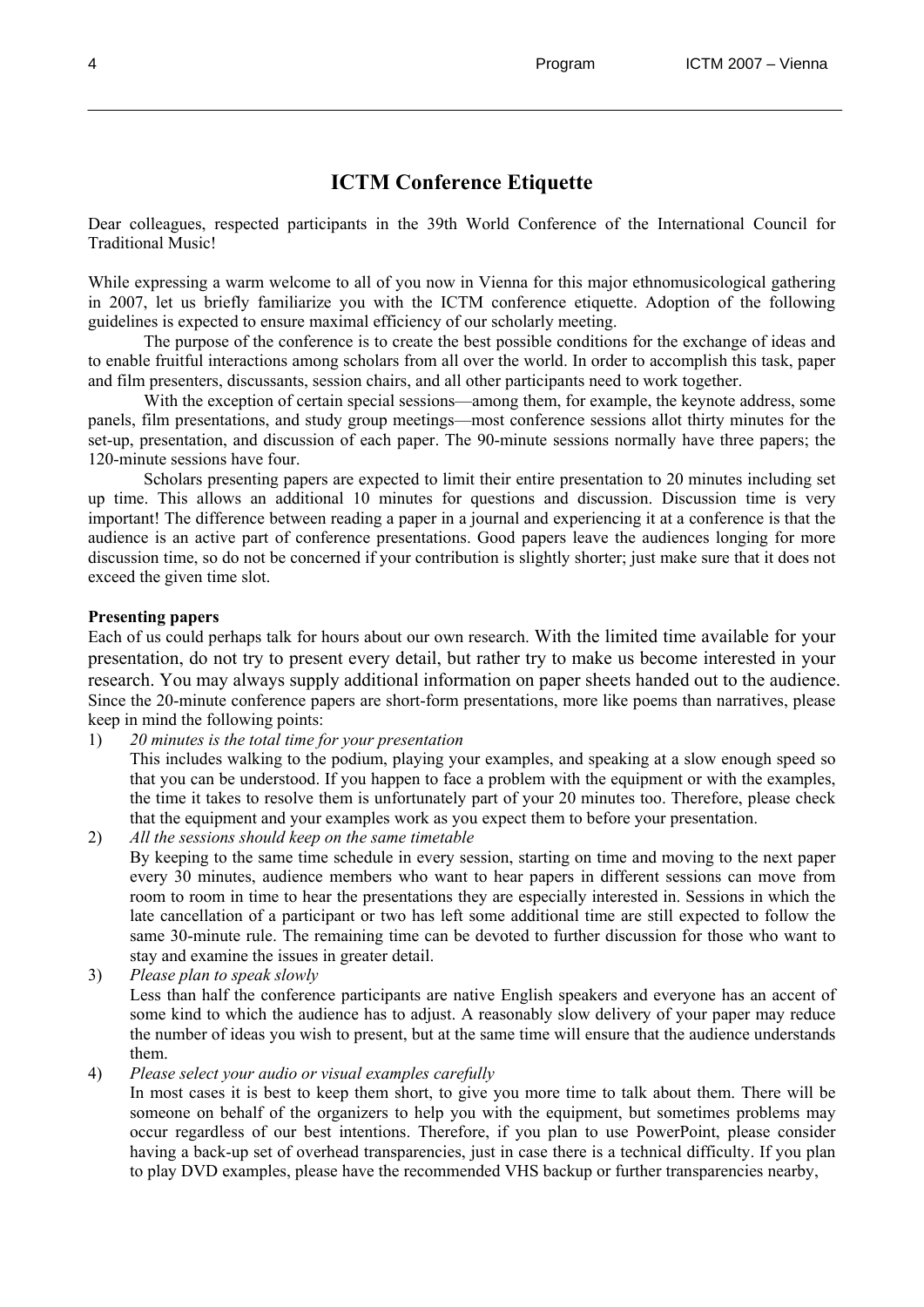just in case of a compatibility problem. Nevertheless, it may be useful to plan what you might do if your audio or visual examples fail. How you would present your ideas without them?

#### 5) *Session chairs will help you keep track of the time*

 Since it is often difficult for a person delivering a paper to know how long he or she has been speaking, the session chairs will help you by monitoring time. Their job is also to ensure that all presenters have the same amount of time for their papers, and that the audience has time for discussing each paper.

- The session chair will give you or show you a piece of paper after 15 minutes that will say "15 minutes are over; 5 minutes remain." If you are not 75% of the way through your presentation at that time, consider eliminating some examples, or some descriptive parts of your paper, so that you can get to the conclusions in the next five minutes.
- The session chair will give you or show you another piece of paper when you have 1 minute remaining that will say "19 minutes have passed; you have 1 minute left." If you are not already presenting your concluding page or paragraphs, you should jump ahead and present them. When practicing your paper, put a mark in 45 seconds from the end. Then you can easily jump to that point should it be necessary to do so.
- If you go on for 25 minutes, the chair person will have no choice than to stop you, thank you for your presentation and give no opportunity for discussion. I am convinced you will understand this.

#### **Discussing papers**

In some countries it is standard practice for people asking questions to deliver a kind of presentation of their own before asking the actual question. This practice limits the number of people who can speak. Thus, you are kindly requested to pose a fairly short question directly related to the paper. Session chairs may allow follow-up questions, but if you want to carry on a conversation with the speaker, it is better to do so outside the session and allow some of the others to ask their questions as well. It is the session chair who moderates the discussion and determines its end in order to keep the session on schedule.

#### **Coffee and tea breaks and meals**

Coffee and tea breaks are very important, not just because of the refreshments but primarily because they offer a less formal place to discuss ideas that arise during the paper sessions. In order to facilitate these informal discussions, session chairs are asked to keep the sessions from continuing into the coffee breaks and also to ensure that sessions end promptly in time for meals. If you could not ask your question within the given session, or want to follow up on it, coffee breaks and meals are ideal times to do so.

Let's have a highly stimulating conference!

Sincerely, Wim van Zanten Program chair 39th World Conference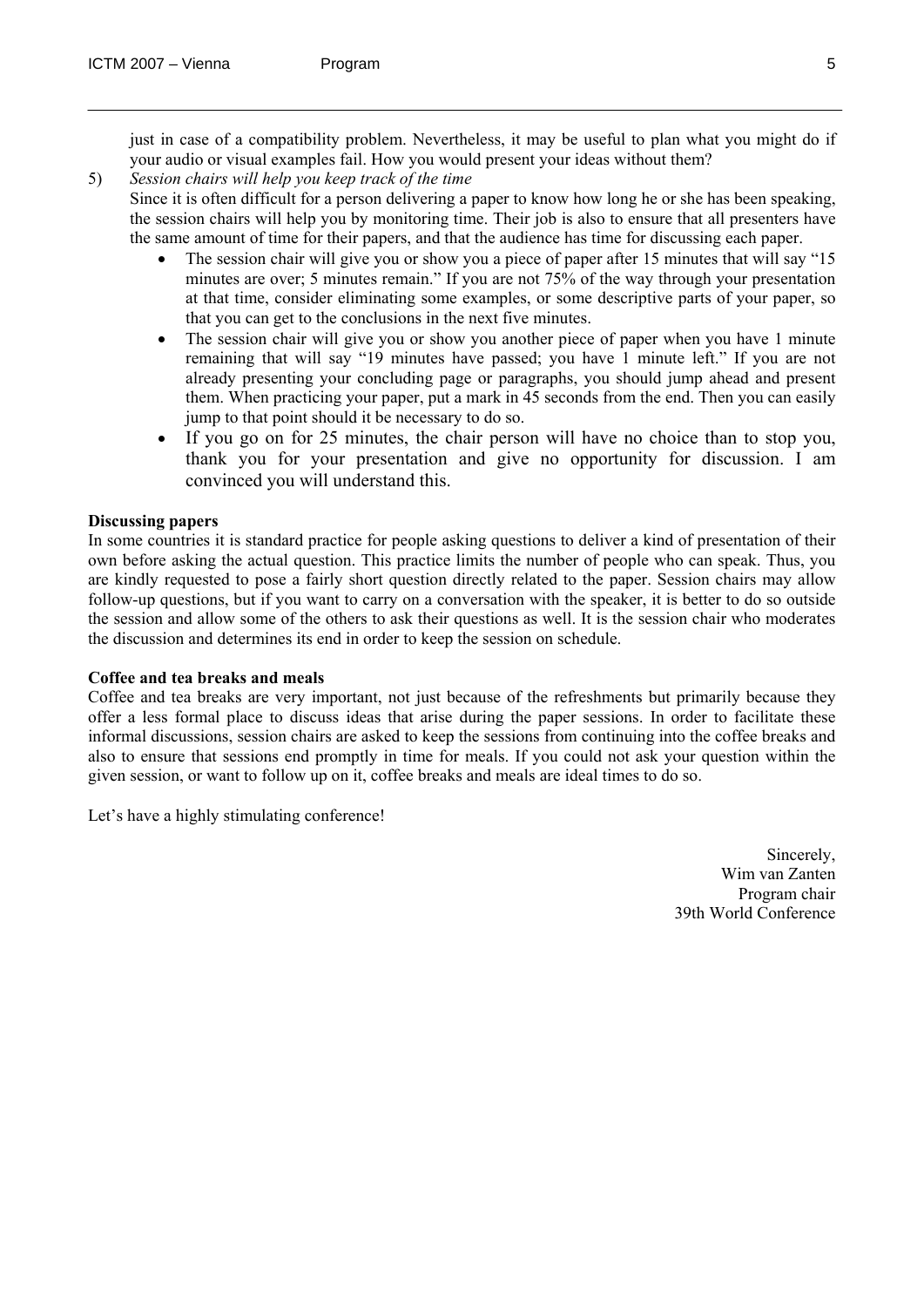### **Audiovisual Presentations**

Members are invited to present, with short commentary, video recordings of music and dance.

#### **Equipment**

Each of the eight conference rooms is equipped with:

- PC and data projector for power point
- overhead projector
- CD player
- audiocassette player
- VHS / S-VHS video player (PAL system!)
- DVD playback is possible from **a)** the PC in the conference room, or **b)** your personal laptop. Please remember: You were advised to bring your own laptop and connection leads (cables) for MACs to prevent playback problems of DVDs produced in other zones.

#### **Checking your presentation**

• We ask you to check your presentation directly before your paper session or panel starts. Rooms will be open half an hour before every set! There will be a technician in every conference room! Please contact him/her if you need any support.

All conference rooms are closed from 13:00 to 14:00! The whole conference venue is closed on Sunday 8 July!

- Presenters who plan to playback DVDs, especially those using their own laptops or MACs, are highly advised to check compatibility – and connection leads (cables) – in time!
- In case of doubt, please contact the technical staff at least **one day prior** to your presentation in order to prevent technical incompatibilities.
- The **technical support room** (ground floor: D EG 41) is equipped with the same facilities we provide in each conference room.

| <i><b>Opening hours:</b></i> | 4 July $12:00-15:00$      |
|------------------------------|---------------------------|
|                              | $5-7$ July $10:00-13:00$  |
|                              | $9-11$ July $10:00-13:00$ |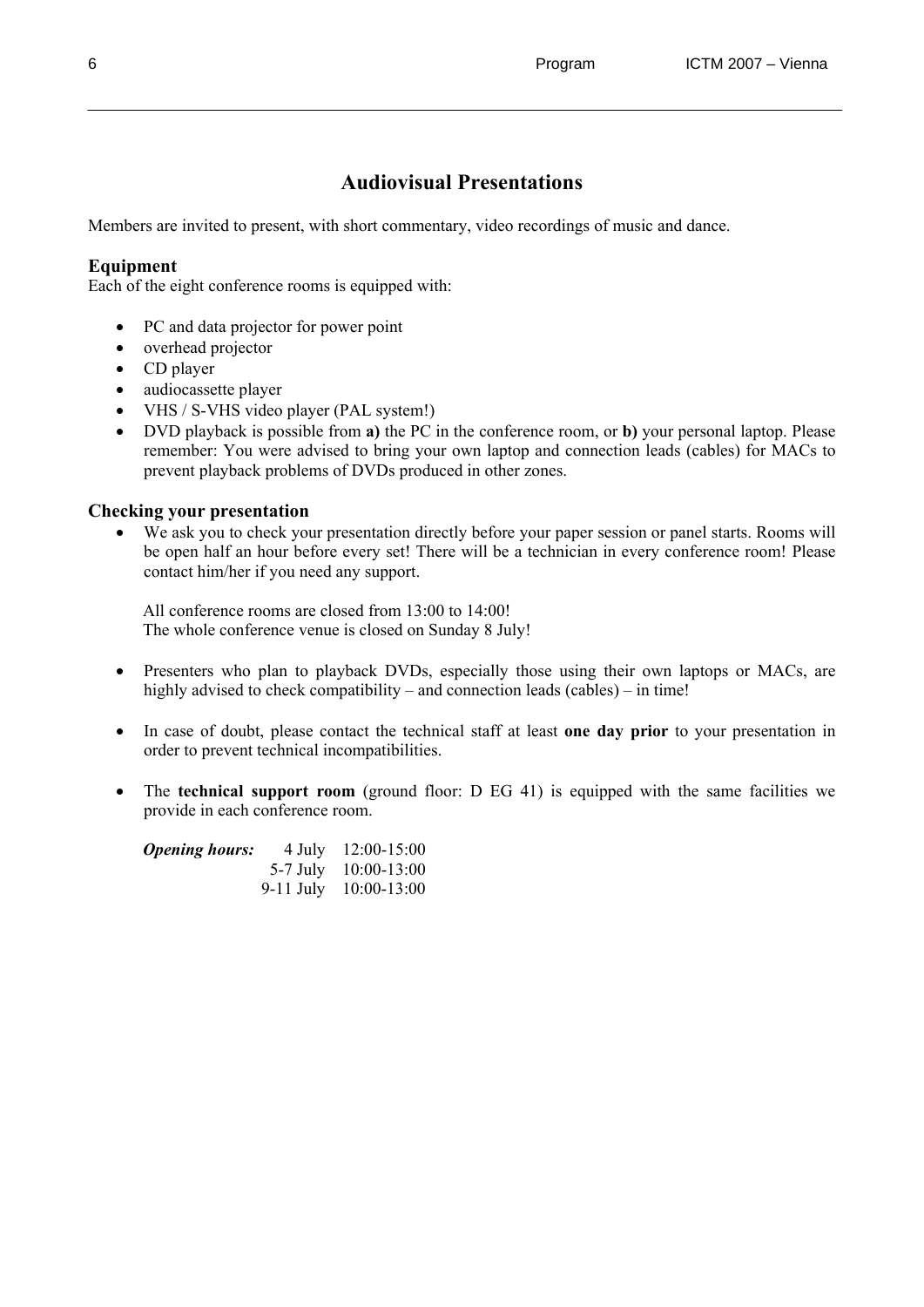#### **Musicians and music ensembles performing during the World Conference**

#### **Ensemble Klesmer Wien**  (Welcome Reception, 4 July 2007)

"*…Jewish folk music is so multi-faceted. It can seem happy and in truth be deeply tragic. Almost always is it laughter through tears." –Dimitry Shostakovich* 

For more than fifteen years, the members of the Ensemble Klesmer Wien have been together to continue to keep alive the traditional wedding and festival music of the Yiddish speaking Jews of the East European *Shtetls*. Alongside these instrumental works, the Ensemble Klesmer Wien performs in its concerts Yiddish folksongs, songs of the *Chassidim* as well as Theater music, and their concerts are rounded off with Chassidic tales and Jewish humor. The musicians nurture East European folk music in the best manner.

As well as performing locally in Vienna, the Ensemble Klesmer Wien has performed both nationally and internationally. They have toured all over Israel, performed in the Czech Republic, Poland, Italy, Germany and Holland. As professionals in the field of this traditional music they are also in high demand for workshops in Jewish music.

The musicians:

*Leon Pollak*, violin, vocals and narration *Alexander Shevchenko,* accordion and vocals *Maciek Golebiowski,* clarinet and vocals *Michael Gmasz,* viola and vocals *Michael Preuschl,* bass and vocals *Peter Rosmanith*, percussion

#### **Wiener Tschuschenkapelle**

(Reception at the City Hall, 5 July 2007)

The Wiener Tschuschenkapelle is a renowned band with extensive experience in playing live on stage, on the radio and on television, at street parties and "mega events", both in Austria and abroad.

The program features traditional folk and songs of the Balkan region, Mediterranean serenades, Turkish-oriental tunes, Greek *Rembetiko*, Bosnian *Sevdalinka*, travelling as far as Russia, taking abroad one or the other Old Viennese song along the way (after all, the name is Wiener Tschuschenkapelle), experimenting with Gypsy jazz, and even venturing into the classical realm. (They have even had the honour of playing with the Vienna Philharmonic Orchestra at the Vienna State Opera.)

Meanwhile there are nine Tschuschenkapelle CDs to choose from. Their latest album, *Bosanske sevdalinke* (Bosnian Sevdah Love Songs), was released in January 2007 and features the Wiener Tschuschenkapelle in cooperation with Jovica Petković, the great accordionist from Sarajevo.

The originality of the arrangements, the virtuosity of the musicians and the charming and entertaining presentation all contribute alike to a delightful evening.

| The musicians:       |                              |                   |            |
|----------------------|------------------------------|-------------------|------------|
| Slavko Ninić         | presentation, guitar, vocals | Mitke Sarlandziev | accordion  |
| Hidan Mamudov        | clarinet, saxophone, vocals  | Maria Petrova     | percussion |
| <b>Jovan Torbica</b> | double bass                  |                   |            |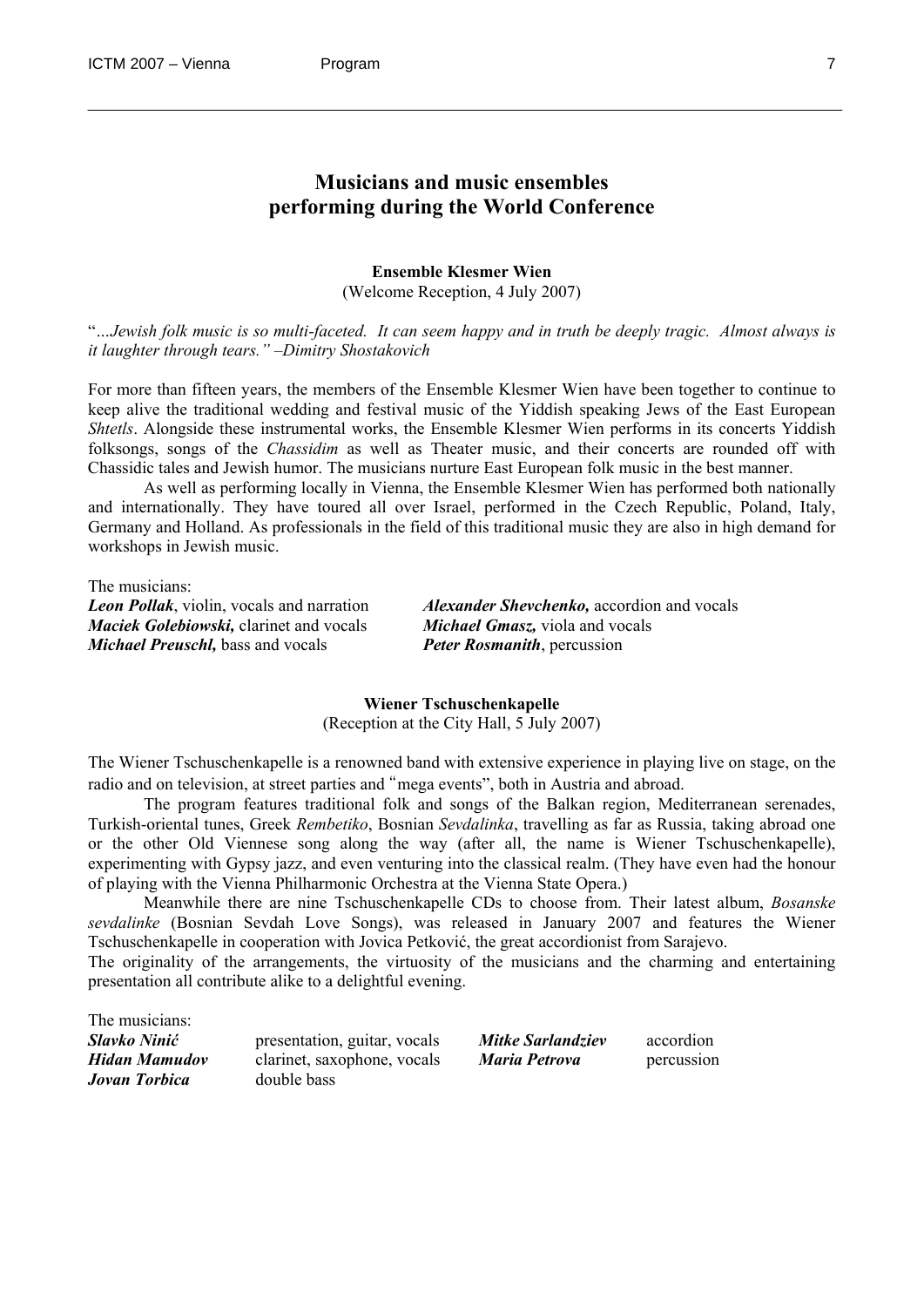#### **1. Wiener Pawlatschen AG**

#### (Visit at the "Heuriger", 6 July 2007, Heuriger Hengl-Haselbrunner)

Hojsa & Emersberger act as emcees for a programme that consists of the essential forms of Viennese entertainment: Schrammel music, Viennese songs, cabaret songs, couplets and conference acts.

#### **Thomas Hojsa**, born in Vienna

Son of Walter Hojsa, a legendary singer of Viennese songs. Passed his university entrance examination in Vienna-Brigittenau in 1986, before he started a career as an author and composer teaming up with Helmut Emersberger. Numerous theatre scores (Theater in der Josefstadt, Wiener Lustspielhaus, Theater der Jugend), piano player for the Karl Ratzer Night Club Band.

#### **Helmut Emersberger**, born in Vienna

Discovered the art form of the Viennese song through his interest in poetry written in the Viennese dialect. He wrote, i.a., the magic burlesque "The Enchanted Teleportation Machine or Professor Zeilinger in Paris". He awarded a playwright grant by the Republic of Austria in 2004. Member of the Austrian national writers' football team (three international matches, 3 goals).

#### **Tini Kainrath (singer)**, born in Vienna

Member of the rock theatre group "Hallucination Company" for seven years. Founded the "Rounder Girls" jointly with Lynne Kieran and Kim Cooper in 1993, whose brilliant performance at the 2000 Grand Prix de chanson de l'eurovision ("Song Contest") in Stockholm is firmly lodged in everybody's mind. The soul diva experienced her first contact with Viennese songs in 1993, during the production of "Wiener Lust". Confronted with the art of "Dudeln" (Viennese yodelling) in 2001, she decided to join 1. Wiener Pawlatschen AG.

#### **Doris Windhager (singer)**, born in Linz

Joined the "Neuwirth Extremschrammeln" in 1986, where she contributes the "decisive timbre" (Roland Neuwirth). Since 2001, she has been exercising her comic talent with the 1. Wiener Pawlatschen AG. In addition, she has for some years been teaming up with Tini Kainrath to form the first Viennese duet of female Dudlers, which is renowned not only for its supreme musicality but also for its exceptional stage presence.

#### **Berg&Tal-Schrammeln**

(Visit at the "Heuriger", 6 July 2007, Heuriger Wagner)

The Schrammel quartet is a typically Viennese formation consisting of two strings, accordion and contra guitar. The Berg&Tal-Schrammeln have for many years been an integral part of the traditional Viennese music scene. Their repertory includes not just the classical Vienna dancing music but also Viennese songs, both as active singers and as ideally matched accompanists.

| Reinhold Wegmann       | First string | Hanni Schuler-Poschacher | Second string |
|------------------------|--------------|--------------------------|---------------|
| <b>Fredi Gradinger</b> | Accordion    | Rudi Koschelu            | Contraguitar  |

#### **Trude Mally**

A celebrity as the last Viennese Dudler of the old school, her inimitable singing and unique repertory have made her a living legend of Viennese music. She specialises in the Viennese form of yodelling known as "Dudeln".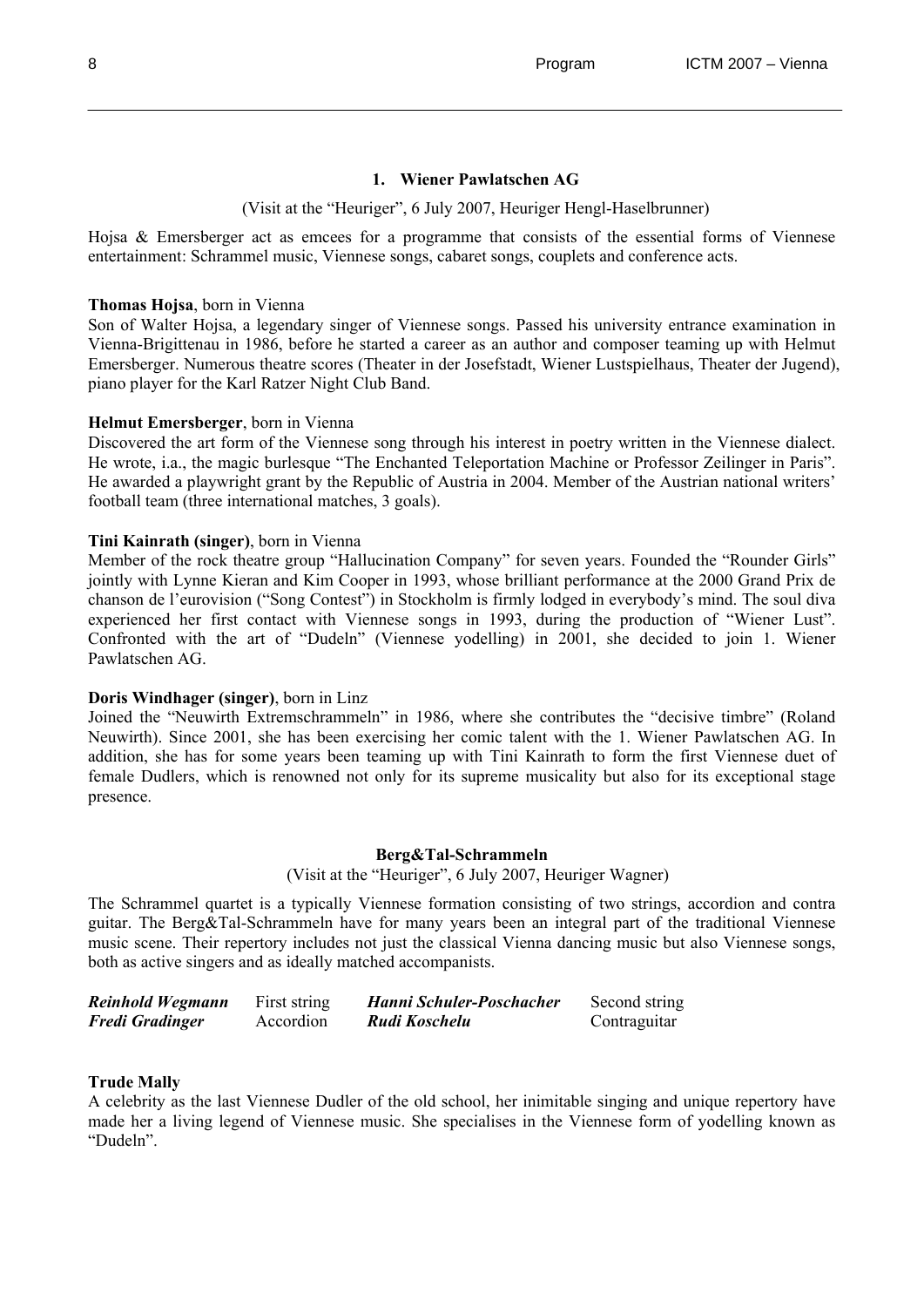Known to insiders as the "Frank Sinatra of Ottakring", not least for its intense singing and his elegant dress sense. He has a fondness for gigs in his home district of Ottakring. He is the walking memory of Viennese songs and his repertory also includes the pop songs of his youth.

#### **Willi Lehner**

Born into a family of traditional Vienna folk singers, he has imbibed the Viennese music from his infancy, same as Trude Mally and Kurt Girk. A highly popular duet partner, he pursues Viennese music as his particular hobbyhorse.

#### **Aşkın-Coşkun Kardeşler: Davul & Zurna**

(Farewell music event, 11 July 2007)

The two Kurd-Alevit brothers were born in Gümüşhane, in Turkey. They started to play davul-zurna from their childhood. Since 1986 they live in Vienna, and play in many ceremonies and events of the Anatolian – Arabian – Aserbaijanian communities.

The davul is a large drum, double-headed and cylindrical, which is widely used in the Middle East, Southeast Europe and some parts of Asia. In Anatolia (and also in other regions) the davul is almost always played together with a double reed wooden instrument: the zurna.

The davul-zurna ensembles are the most important musical part of the Anatolian customs and celebrations like weddings, Henna-nights, Muslim circumcisions and other ceremonies. In Vienna there are several davul-zurna duos from Turkey.

#### **Ruzsa Nikolić-Lakatos and the Gypsy Family**

(Farewell music event, 11 July 2007)

The singer of the band, Ruzsa Nikolić-Lakatos was born in 1945 in Hungary. Since 1956 she resides in Vienna, Austria. Ruzsa who belongs to a traditional Lovari family started to sing in her early childhood. Her father, a famous storyteller, taught her the old Lovari songs of their ancestors, the socalled *loki gili*. These songs, usually performed at celebrations, play an important role in the culture of Lovari community. These songs tell true sories about Roma life, their happiness and their sadness.

Ruzsa tries, together with her husband Mischo Nikolić and her son Mischa to cherish the traditional songs of their ancestors for younger generations. They are also aware of modern trends in music and integrate these into their repertory.

The group has performed in many European countries like Austria, Germany, Poland, Sweden, Italy, Denmark, France etc. and in Japan.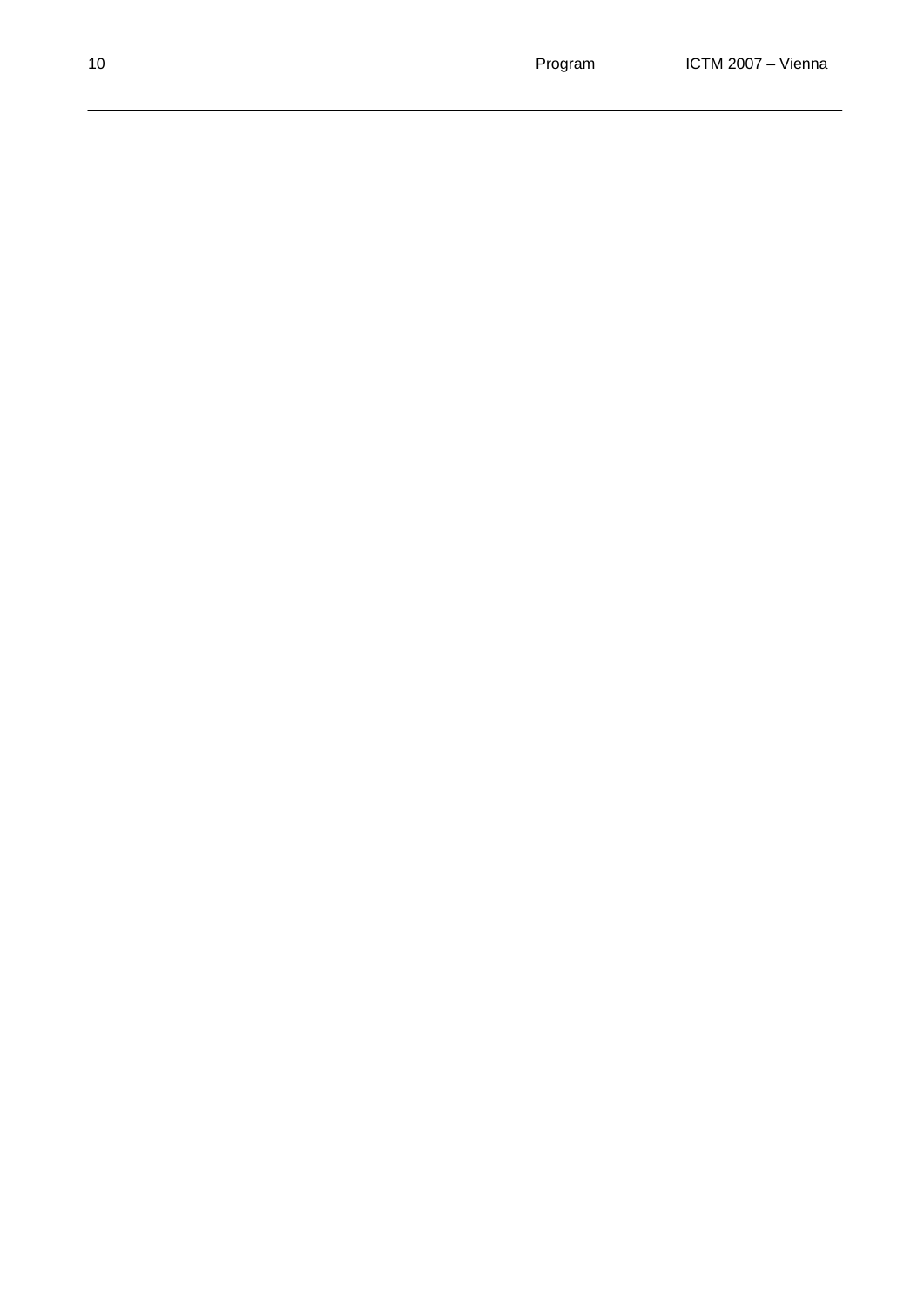#### **How to use the program**

Papers, panels and other events are listed in order of occurrence below. Each session is given a two-digit number and letter code, like 1.2 A or 5.3 B. The first digit gives the day on which that event is to be held and the second digit shows which block of sessions. The letter indicates the room in which the event will occur. Thus, a paper marked 3.1 C is on day 3 of the meeting (Saturday, 7 July) in the first batch of sessions (timed for 9:00-10:30 in the morning) and can be found in room C (see the map on the rear of this booklet). There are generally four sets of presentations each day: set 1 is the first morning session; set 2 is the second morning session; set 3 is the first afternoon session; and set 4 is the second afternoon session. We tried to schedule film shows and business meetings within these sets; an evening session (set 5) was added where this was not possible.

| Day (from 1 to 7) |  | sessions (from 1 to 5) |
|-------------------|--|------------------------|
|-------------------|--|------------------------|

| $\Delta$ Day (1-7)  |                          | sessions $(1-5)$ |                |
|---------------------|--------------------------|------------------|----------------|
| Thursday 5 July     | 1                        | 9:00-10:30       |                |
| Friday 6 July       | $\mathfrak{D}$           | 11:00-12:30      | $\mathfrak{D}$ |
| Saturday 7 July     | 3                        | $14:30-16:00$    | 3              |
| Sunday 8 July       | 4                        | $16:30-18:30$    | 4              |
| Monday 9 July       | $\overline{\mathcal{L}}$ | 20:00-22:00      | 5              |
| Tuesday 10 July     | 6                        |                  |                |
| Wednesday 11 July 7 |                          |                  |                |
|                     |                          |                  |                |

#### **Rooms (University of Music and Performing Arts)**

| Room           | <b>Full name</b>                  | floor  | adm. number    |
|----------------|-----------------------------------|--------|----------------|
| $\mathbf{A}$   | Joseph Haydnsaal + Batikensaal    | first  | A 01 05/15     |
| B              | Orchesterstudio                   | first  | C 01 13        |
| $\mathcal{C}$  | Karl Öhlberger Studio             | first  | C 01 01        |
| D              | Fanny Hensel-Mendelssohn Saal     | ground | C EG 13        |
| E              | Clara Wieck-Schumann Saal         | ground | <b>CEG01</b>   |
| $\Gamma$       | Kleines Studio                    | ground | D EG 63        |
| G              | Kleines Studio                    | first  | D 01 63        |
| H              | Kleiner Hörsaal                   | second | D 02 63        |
|                |                                   |        |                |
| I              | Kleiner Hörsaal (Exhibition)      | second | A 02 01        |
| J              | Postersessions in coffee room     | second | A 02 08        |
|                |                                   |        |                |
| Foyer          | Information desk and Registration | ground | A EG 07        |
| <b>EDV</b>     | Computer and internet room        | ground | A EG 13A       |
| O <sub>1</sub> | Conference & ICTM office          | ground | <b>D EG 39</b> |
| O <sub>2</sub> | Technical support room            | ground | <b>D EG 41</b> |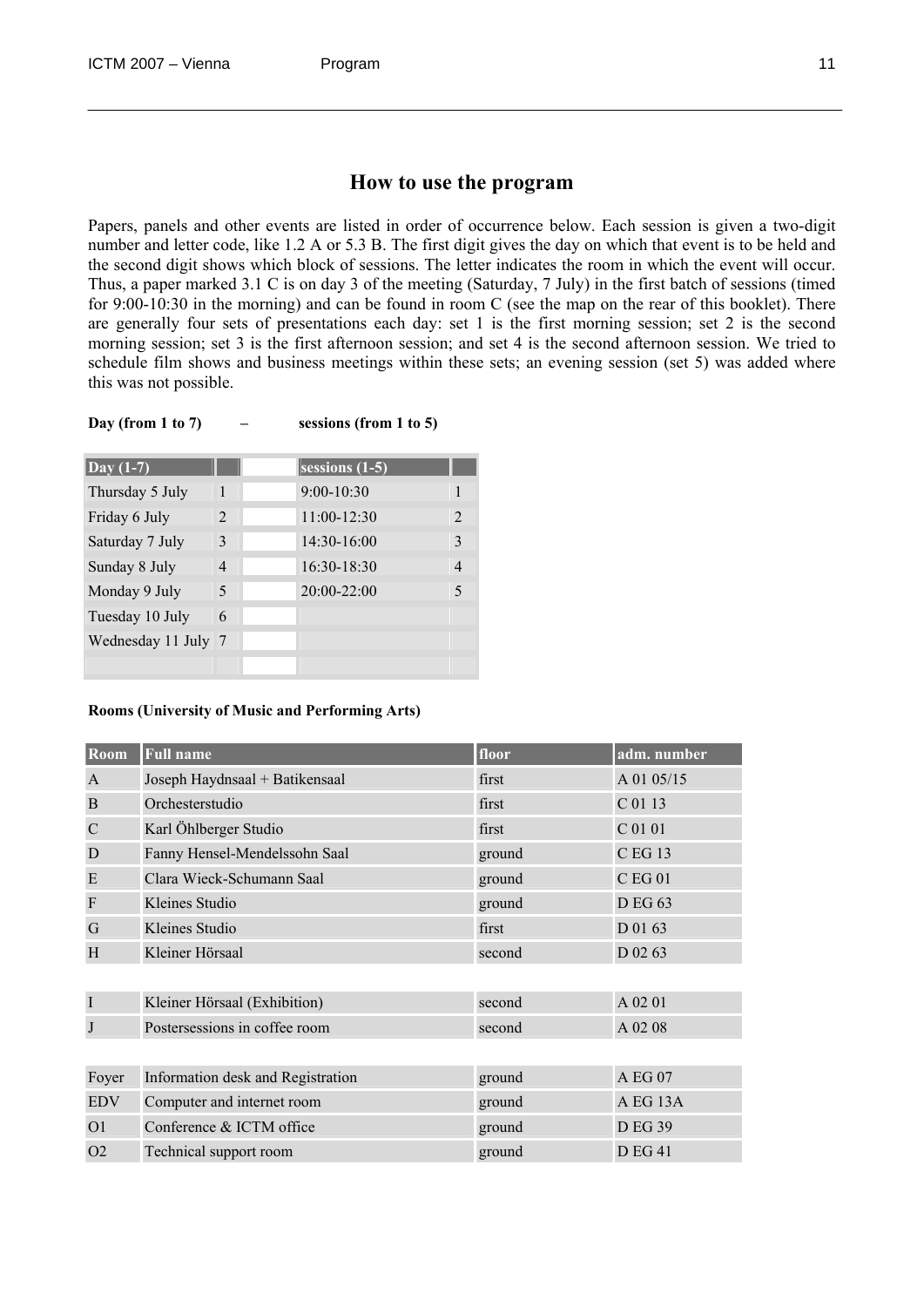## **Schedule**

| <b>Wednesday, 4 July</b> |                                                                                     |      |              |
|--------------------------|-------------------------------------------------------------------------------------|------|--------------|
| time                     | item                                                                                | code | site         |
| $12.00 - 18.30$          | Registration                                                                        |      | foyer        |
| $19.00 - 22.00$          | Welcome reception (reception should be sufficient for dinner)                       |      | courtyard    |
|                          |                                                                                     |      |              |
| Thursday, 5 July         |                                                                                     |      |              |
| time                     | item                                                                                | code | site         |
| $9:00-10:30$             | <b>Opening ceremony</b>                                                             | 1.1  | $\mathsf{A}$ |
|                          | Keynote address Gerhard KUBIK (Austria), Soft voices doomed;                        |      |              |
|                          | The impact of the media, music business and group pressure on individual creativity |      |              |
|                          | <b>Chair: Wim VAN ZANTEN</b>                                                        |      |              |
|                          | Coffee and tea break                                                                |      |              |
| $11:00 - 12:30$          | <b>Parallel sessions</b>                                                            | 1.2  | $A-H$        |
|                          | Lunch                                                                               |      |              |
| $14:30 - 16:00$          | <b>Parallel sessions</b>                                                            | 1.3  | $A-H$        |
|                          | Coffee and tea break                                                                |      |              |
| $16:30 - 18:30$          | <b>Parallel sessions</b>                                                            | 1.4  | $A-H$        |
| $20:00 - 23:30$          | <b>Reception at the City Hall</b> (should be sufficient for dinner)                 |      |              |

| <b>Friday, 6 July</b> |                                                                             |      |       |
|-----------------------|-----------------------------------------------------------------------------|------|-------|
| time                  | item                                                                        | code | site  |
| $9:00 - 10:30$        | <b>Parallel sessions</b>                                                    | 2.1  | $A-H$ |
|                       | Coffee and tea break                                                        |      |       |
| $11:00 - 12:30$       | <b>Parallel sessions</b>                                                    | 2.2  | $A-H$ |
|                       | Lunch                                                                       |      |       |
| $14:30 - 16.00$       | <b>Plenary session:</b> 38 <sup>th</sup> General Assembly of the ICTM       | 2.3  | A     |
|                       | Coffee and tea break                                                        |      |       |
| $16:30 - 18:30$       | <b>Parallel sessions</b>                                                    | 2.4  | $A-H$ |
|                       | $19:00 - ca. 23:30$ Visit at the "Heurigen" (dinner for purchase available) |      |       |

| Saturday, $7$ July |                                                                  |      |       |
|--------------------|------------------------------------------------------------------|------|-------|
| time               | item                                                             | code | site  |
| $9:00 - 10:30$     | <b>Parallel sessions</b>                                         | 3.1  | $A-H$ |
|                    | Coffee and tea break                                             |      |       |
| $11:00 - 12:30$    | <b>Plenary session</b>                                           | 3.2  | A     |
|                    | Roundtable: National ethnomusicologies: The European perspective |      |       |
|                    | Lunch                                                            |      |       |
| $14:30 - 16.00$    | <b>Parallel sessions</b>                                         | 3.3  | $A-H$ |
|                    | Coffee and tea break                                             |      |       |
| $16:30 - 18:30$    | <b>Parallel sessions</b>                                         | 3.4  | $A-H$ |
| $19:00 - 19:45$    | Workshop "dancing a waltz" – group $1$                           |      | A     |
| $20:00 - 20:45$    | Workshop "dancing a waltz" – group 2 (dinner at leisure)         |      | A     |

| Sunday, 8 July |                                                |      |      |
|----------------|------------------------------------------------|------|------|
| time           | item                                           | code | sıte |
|                |                                                |      |      |
|                | $10:45$ – late evening Excursion to Burgenland |      |      |
|                | 11:45 – late evening Excursion to Schneeberg   |      |      |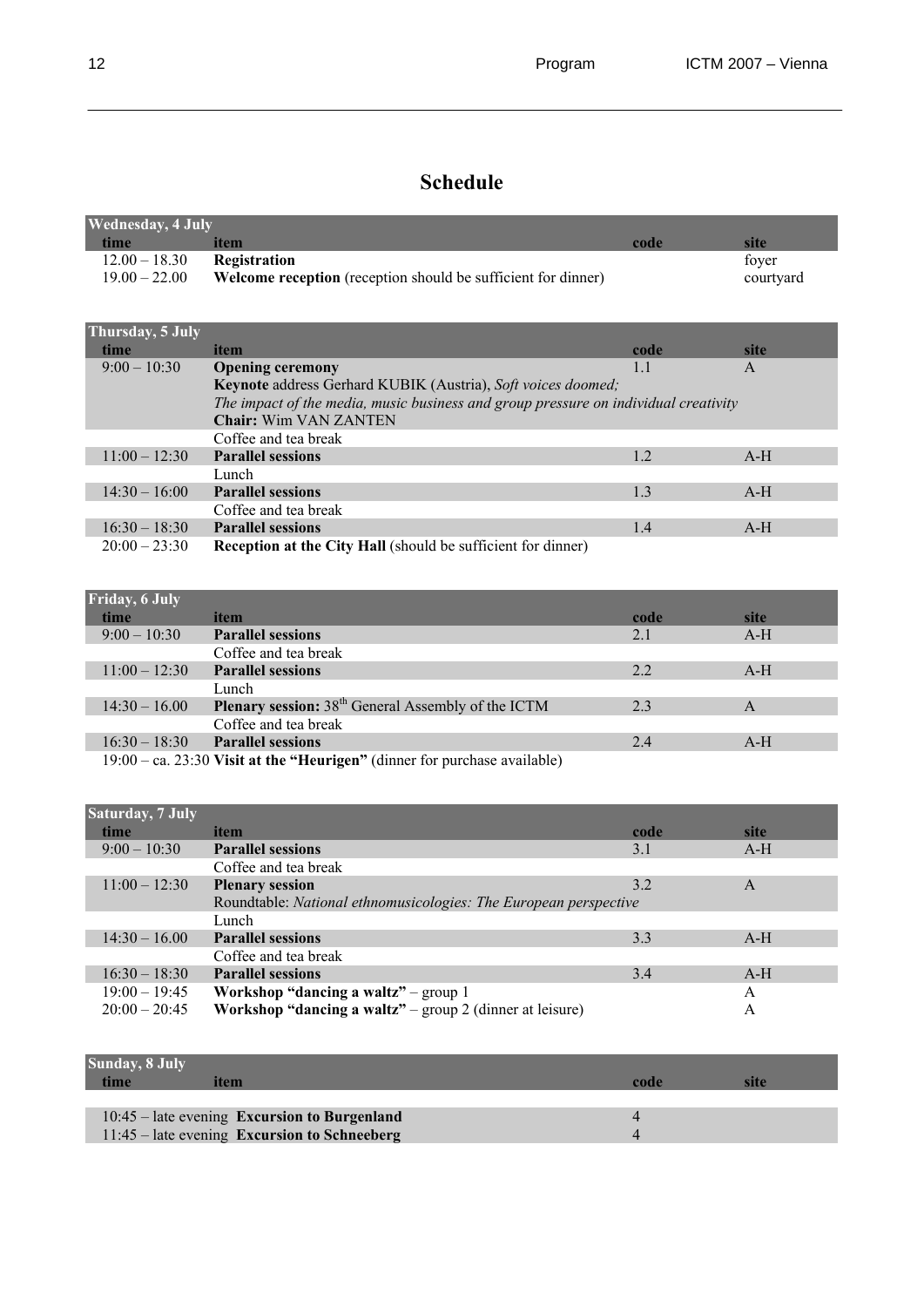| <b>Monday</b> , 9 July |                                                            |      |       |
|------------------------|------------------------------------------------------------|------|-------|
| time                   | item                                                       | code | site  |
| $9:00-10:30$           | <b>Parallel sessions</b>                                   | 5.1  | $A-H$ |
|                        | Coffee and tea break                                       |      |       |
| $11:00 - 12:30$        | <b>Plenary session</b>                                     | 5.2  | A     |
|                        | Panel: UNESCO, ICTM and the safeguarding of living culture |      |       |
|                        | Lunch                                                      |      |       |
| $14:30 - 16:00$        | <b>Parallel sessions</b>                                   | 5.3  | $A-H$ |
|                        | Coffee and tea break                                       |      |       |
| $16:30 - 18:30$        | <b>Parallel sessions</b>                                   | 5.4  | $A-H$ |
|                        | free (dinner at leisure)                                   |      |       |

| Tuesday, 10 July |                                                      |      |       |
|------------------|------------------------------------------------------|------|-------|
| time             | item                                                 | code | site  |
| $9:00-10:30$     | <b>Parallel sessions</b>                             | 6.1  | $A-H$ |
|                  | Coffee and tea break                                 |      |       |
| $11:00 - 12:30$  | <b>Plenary session</b>                               | 6.2  | A     |
|                  | Panel: Performing emotions, gendering places, part 1 |      |       |
|                  | Lunch                                                |      |       |
| $14:30 - 16:00$  | <b>Parallel sessions</b>                             | 6.3  | $A-H$ |
|                  | Coffee and tea break                                 |      |       |
| $16:30 - 18:30$  | <b>Parallel sessions</b>                             | 6.4  | $A-H$ |
|                  | free (dinner at leisure)                             |      |       |
| $20:00 - 22:00$  | <b>Business meetings</b>                             | 6.5  | $A-H$ |

| <b>Wednesday, 11 July</b> |                                                             |      |           |  |
|---------------------------|-------------------------------------------------------------|------|-----------|--|
| time                      | item                                                        | code | site      |  |
| $9:00 - 10:30$            | <b>Parallel sessions</b>                                    | 7.1  | $A-H$     |  |
|                           | Coffee and tea break                                        |      |           |  |
| $11:00 - 12:30$           | <b>Parallel sessions</b>                                    | 7.2  | $A-H$     |  |
|                           | Lunch                                                       |      |           |  |
| $14:30 - 16:00$           | <b>Parallel sessions</b>                                    | 7.3  | $A-H$     |  |
|                           | Coffee and tea break                                        |      |           |  |
| $16:30 - 18:00$           | <b>Closing Ceremony</b>                                     | 7.4  | A         |  |
| $19:00 - 23:00$           | <b>Farewell music event</b> (dinner for purchase available) |      | courtyard |  |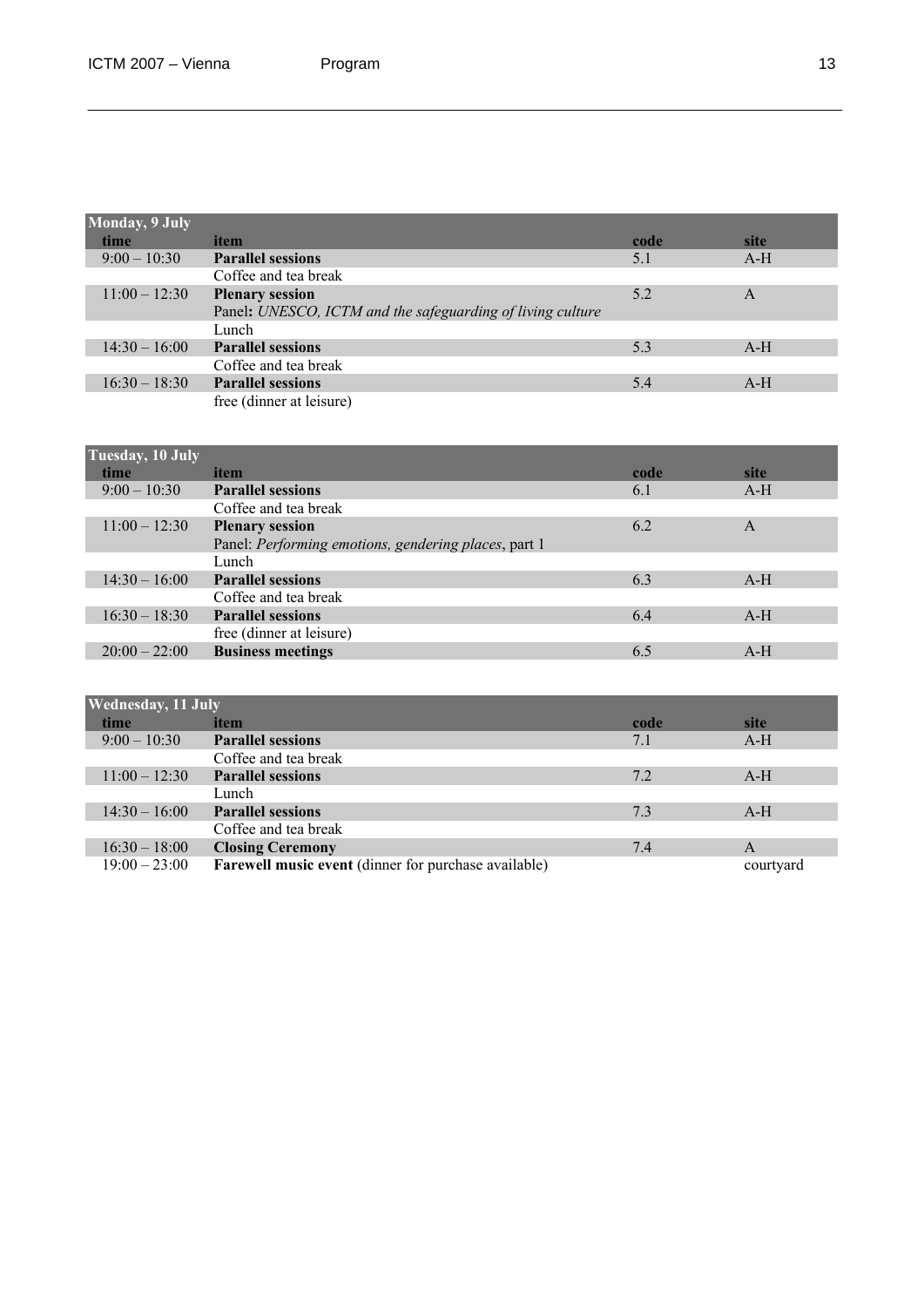## **Detailed program of sessions**

## *Wednesday 4 July*

 Arrival 12:00-18:30 Registration at the University of Music and Performing Arts campus, Anton-von-Webern-Platz 1, Vienna 19:00-22:00 Foyer and courtyard: welcome reception with food, drinks and music

## *Thursday 5 July*

## *9:00-10:30 Plenary session 1.1 A*

#### **Opening ceremony**

President of the ICTM, Adrienne L. KAEPPLER Vice-Dean for research and education of the *Universität für Musik und darstellende Kunst Wien* (University for Music and Performing Arts, Vienna), Irmgard BONTINCK

**Keynote address** Gerhard KUBIK (Austria/ Malaŵi), Soft voices doomed: The impact of the media, music business and group pressure on individual creativity Chair: Wim VAN ZANTEN

10:30-11:00 Coffee and tea break

## *11:00-12:30 Second morning sessions 1.2 A - H*

#### *Session 1.2 A Panel* **Sound recordings: A neglected source or a challenge for ethnomusicology?**

Organiser and chair: Regine ALLGAYER-KAUFMANN (Austria)

- Ronda L. SEWALD (USA), Sound reasoning? An examination of the arguments against the use of sound recordings in ethnomusicological research

- Dietrich SCHÜLLER (Austria), Sound recordings – safeguard metadata to enhance re-usability - Gerd GRUPE (Austria), Audio recordings - a case study: Documenting, analyzing, and reconstructing Shona Mbira music

- Klaus-Peter BRENNER (Germany), Audio recordings – another case study: Restudying and rerestudying historical recordings of Nzakara harp songs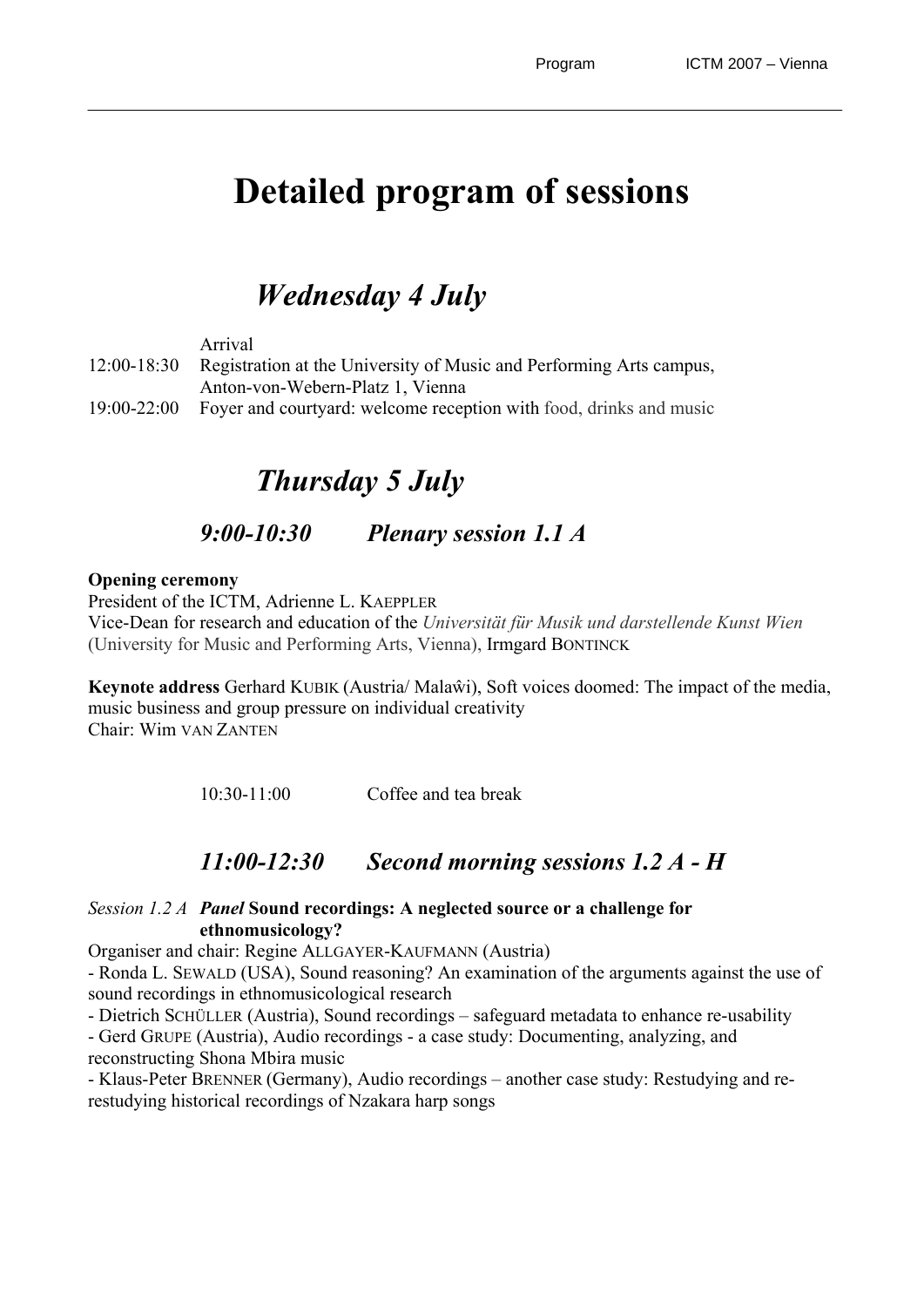*Session 1.2 C Panel La petite Tonkinoise***: A widespread music and dance virus**  Organiser and chair: Tvrtko ZEBEC (Croatia)

Participants: Elsie Ivancich DUNIN (USA/Croatia), Taiya MIKISCH (Germany), Tvrtko ZEBEC (Croatia)

#### *Session 1.2 D* **Theme 3, Pop and New Technology**

Chair: Jane C. SUGARMAN (USA)

- JIANG Shu (UK), Second-hand rose, first-hand rock: Problems of authenticity in Chinese rock music

- Lee BIDGOOD (USA), Performing America(n)? The background and current discourse of Bluegrass music in the Czech Republic

- David-Emil WICKSTRÖM (Denmark), Recontextualizing Ukrainian folklore in Ukrainian and Russian popular music

#### *Session 1.2 E* **Theme 4, Transmission - Swiss singing**

Chair: Raymond AMMANN (Switzerland)

- Bruno MOCK (Switzerland), *Rugguusseli*, the tradition of natural yodelling in Appenzell Innerrhoden

- Brigitte BACHMANN-GEISER (Switzerland), The Swiss Alpine prayer

- Thomas HOCHRADNER (Austria), The development of the Alpine style of singing based on the example of 'Wildschützenlied'

#### *Session 1.2 F* **Musical structures and variants**

Chair: Yves DEFRANCE (France)

- Marin MARIAN-BÃLASA (Romania), The metaphysics of the folk song: Actualization of virtual forms, disappearance of potentialities, and invasion of novelties

- KANEMITSU Mariko (Japan), An analysis of the Iskala: Melodic patterns of the Sardinian Launeddas dance music

- Natalia BOGOLYUBSKAYA (Russia), Сomparative studies of song variants: Searching for principles of folk musicians' creative mentality

#### *Session 1.2 G* **Theme 4, Transmission and new developments**

Chair: Patricia OPONDO (South Africa)

- Hans-Hinrich THEDENS (Norway), New media vs. oral tradition: Examples from programs in traditional music in Norway and the US

- Vesna BAJIĆ (Serbia), The transmission of traditional music and dance through formal and informal education in Serbia

- Cathy KILROE-SMITH (USA), Rethinking the Kudu horns

12:30-14:30 Lunch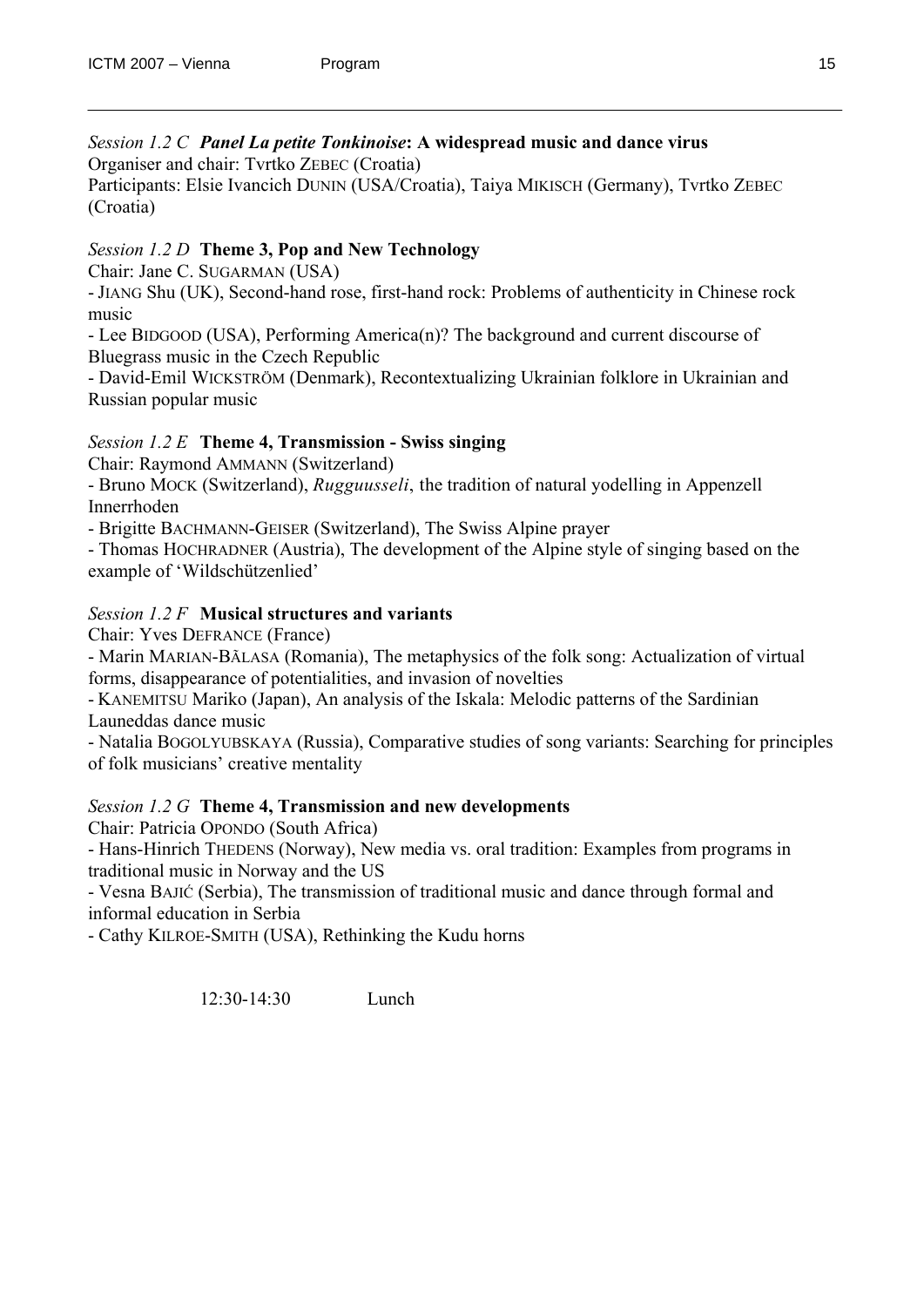## *14:30-16:00 First afternoon sessions 1.3 A – H*

#### *Session 1.3 A* **Musical analysis and reconstruction**

Chair: Rembrandt F WOLPERT (USA)

- WANG Yaohua (China), Analysis on the structure of tunes and tones in ballads: A case of She minority ballads

- TSE Chun-Yan (China), Reconstruction of a Song dynasty *qin* piece: An integrated positivistic and aesthetic approach by an insider

- Naoko TERAUCHI (Japan), Reconstruction or creation? A strategy of the *gagaku* 'reconstruction' project in National Theater Japan

#### *Session 1.3 B* **Musical interactions**

Chair: Ricardo D. TRIMILLOS (USA)

- Christine DETTMANN (Germany), Get original(s)! Musical models in European Samba schools and Capoeira groups (Portugal/Germany)

- Nadine SIEGERT (Germany), Shifting centers - shifting perception? Contemporary dance from Africa as creative opposition to stereotypical images of Africanity

- Kendra STEPPUTAT (Germany), *Karneval der Kulturen:* presenting multicultural Berlin

#### *Session 1.3 C* **Theme 1: Cosmologies – Pacific**

Chair: Jane Freeman MOULIN (USA)

- Jane Freeman MOULIN (USA), Hold fast to the sacred words of Ta'aroa: Constructing and transmitting a sense of place

- Raymond AMMANN (Switzerland), The irrelevance of sound in Melanesian 'power' music

- Dan BENDRUPS (New Zealand), *Te riu Rapanui*: The musical life of Easter Island

#### *Session 1.3 D* **Theme 3, Pop and New Technology - mediation**

Chair: Henry SPILLER (USA)

- Katelyn BARNEY (Australia), Stirring sounds and percussive beats: How indigenous Australian women performers use recording technologies to have their voices heard

- Alma BEJTULLAHU (Slovenia), From mundane zero to cyber hero: The paths of music in computer mediated communication communities

- Erkki PEKKILÄ (Finland), Herder and Loituma girl: Geography, space, and virtual reality in the mediation of modern folk music

#### *Session 1.3 E* **Theme 4, Transmisson – formal education**

Chair: Gerlinde HAID (Austria)

- Eva FOCK (Denmark), Ethnomusicology in basic music education: Experiences and reflections in applied ethnomusicology

- Ury EPPSTEIN (Israel), Japanese school songs as a means of indoctrination for the Russo-Japanese war

- LOO Fung Ying (UK), Horse stance and human fingers: Theory and movement of Chen-style Taijiquan in piano playing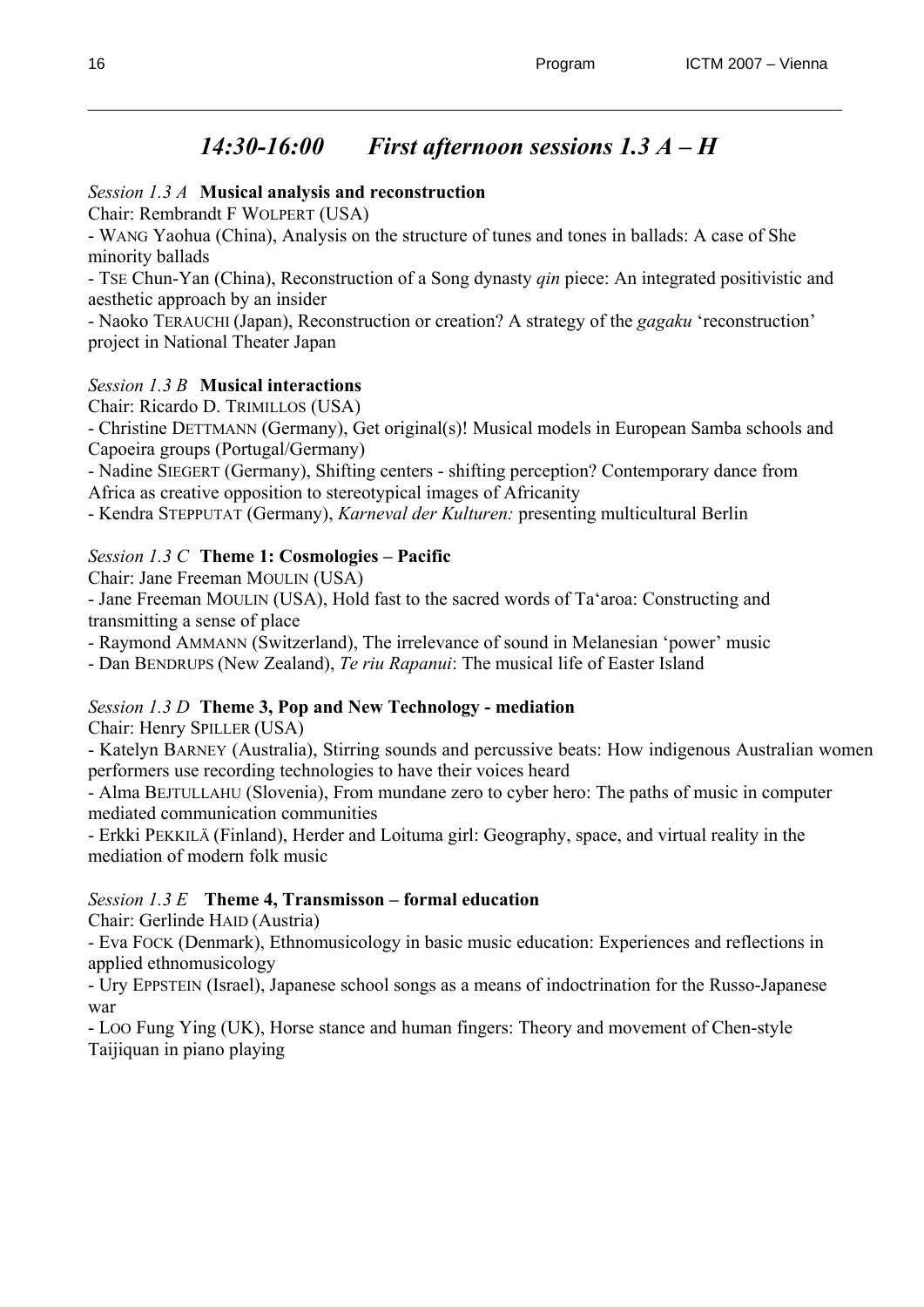#### *Session 1.3 F* **Theme 1, Cosmologies**

Chair: Andrée GRAU (UK)

- Sławomira ŻERAŃSKA-KOMINEK (Poland), Maqams and the signs of the Zodiac: Music and cosmology in the Risale-i-musiqi by Darvish Ali Changi  $(16^{th}/17^{th} \text{ c.})$ 

- Silvia CITRO (Argentina) and Adriana CERLETTI (Argentina), Music and dance in the Guaycurú rituals: Performance and cosmology from a dialectic perspective

- Barbara ALGE (Austria), Cosmology through cosmetic: Shaping popular imaginary of the Moor in the Portuguese Bugiadas dance drama

#### *Session 1.3 G* **Migration and diaspora**

Chair: Edwin SEROUSSI (Israel)

- Minako WASEDA (Japan), The Japanese musicians in Japanese diaspora: Their experiences, roles, and influences as new immigrants in southern California

- Kati WIENS (Canada), Politics, music, and the Croatian diaspora

- Bożena MUSZKALSKA (Poland) and Tomasz POLAK (Poland), Musical memory of the Polish communities in Siberia

#### *Session 1.3 H* **Historical musicology and ethnochoreology**

Chair: Colin QUIGLEY (USA)

- Ivana KATARINČIĆ (Croatia), European Renaissance and Baroque dances: Influences in terminology and dance structure

- HIRAMA Michiko (Japan), The musical descriptions and ceremonies of ancient Japanese court in a political context, from historical source of 'Shokunihongi『続日本紀』'

- Wendy M. TIMMONS (UK), Dance, a dynamic cultural phenomenon on Crete for 5000 years

16:00-16:30 Coffee and tea break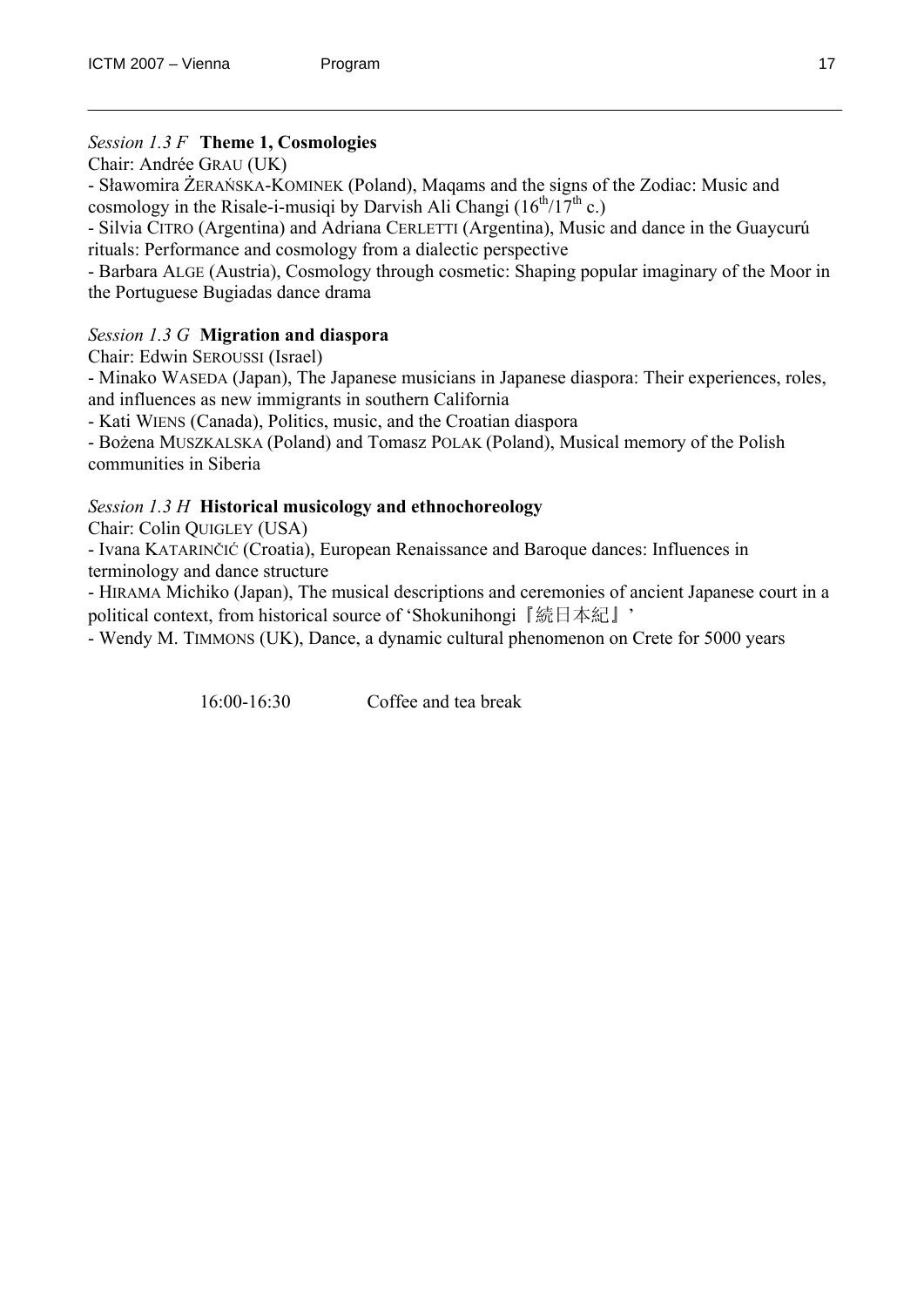## *16:30-18:30 Second afternoon sessions 1.4 A - H*

## *Session 1.4 A Roundtable* **The DISMARC project: Discovering Music Archives**

Organiser and chair: Tommy SJÖBERG (Sweden)

Partipants: Ewa DAHLIG-TUREK (ISPAN; Poland), Maurice MENGEL (EMEM; Germany), Tommy SJÖBERG (SVA; Sweden).

## *Session 1.4 B Panel* **Korea, a melting pot of religious music**

Chair: UM Hae-kyung (UK); convener: SHEEN Dae-Cheol (Korea ROK)

- KWON Oh-Sung (Korea ROK), Is it really a Buddhist song? The relation of Buddhist and Daoist music in Korea

- KIM Hyun-Mi (Korea ROK), Roman Catholic church music of Korea: History and current practice from the perspective of Korean traditional music

- SHEEN Dae-Cheol (Korea ROK), Korean Protestant church music: A long and thorny journey to praise the Lord in Korean style

## *Session 1.4 C* **Theme 1, Cosmologies – female and male musicians**

Chair: TAN Sooi Beng (Malaysia)

- Gay BREYLEY (Australia), Conflicting cosmologies in Iranian music: Female singers of Mâzanderân

- Barbara Rose LANGE (USA), 'My own daemon': Folk divas in Hungary

- OSHIO Satomi (Japan), Musical activities of female *hayashi* musicians: Keeping tradition as a

*hayashi* musician and creating new tradition as a female musician

- Kati SZEGO (Canada), Falsettists and countertenors in Hawai'i: Identities and aesthetics

## *Session 1.4 D* **Theme 1, Cosmologies**

Chair: James ISABIRYE (Uganda)

- Ulrike STOHRER (Germany), Ritual performances and the tribal society in the highlands of Yemen

- Suraya AGAYEVA (Azerbaijan), On the relations of cosmology and music in the medieval Turkic treatises

- Edda BRANDES (Germany), The mythology of the Dogon in Mali or the presence of the past: Reflections on the theory of the morphogenetic field

- Jean Ngoya KIDULA (USA), Songs of nostalgia and estrangement: Exploring text and melody of Logooli wedding ceremonies

## *Session 1.4 E Business meeting* **Study Group Ethnochoreology**

Organisers and chairs: László FELFÖLDI (Hungary) and Tvrtko ZEBEC (Croatia)

## *Session 1.4 F Film session*

16:30-17:15 Aleksi OKSANEN (Finland), In the blood: Portrait of a Griot (25')

17:15-18:30 Wim VAN ZANTEN (the Netherlands), Baduy music and life 1976-2003: Temptations for ascetics in West Java, Indonesia (60')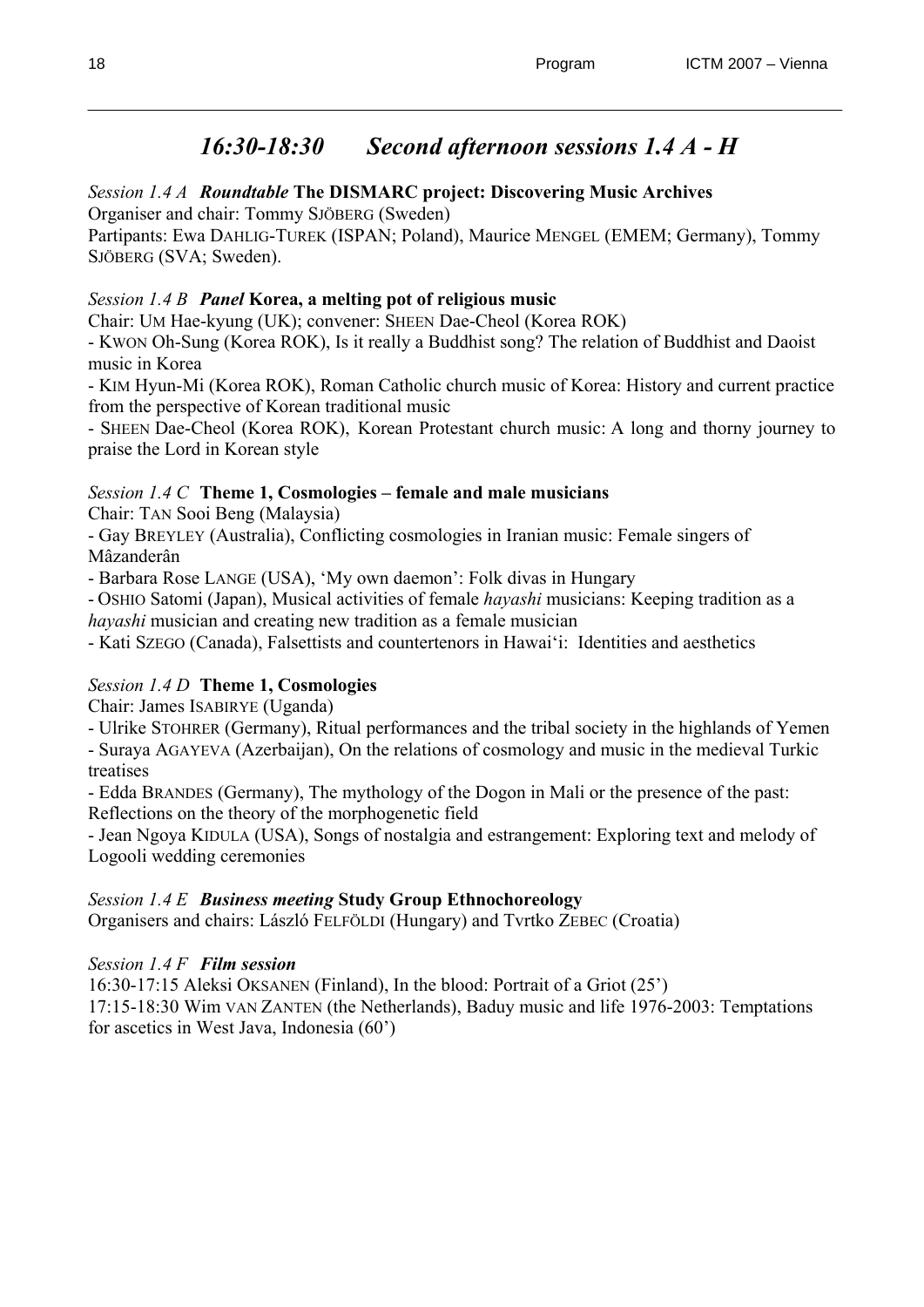#### *Session 1.4 G* **Theme 4, Transmission**

Chair: Bussakorn SUMRONGTHONG (Thailand)

- Essica MARKS (Israel), Formal and informal methods in the transmission of a Jewish Sephardi liturgy

- Ragnhild KNUDSEN (Norway), The use of and attitude towards 'learning by ear' in different music genres

- FANG Jianjun (China), The change of transmission in Chinese traditional ensembles: A case study on an instrumental genre in northeast China

- PEI Yaqin (China), The development of Chinese Pipa schools

#### *Session 1.4 H Panel* **Ritual soundscape of belief systems in China**

Organiser and chair: TSAO Penyeh (China)

- XIAO Mei (China), Shengge (sacred songs): Ritual soundscape of the Me-mot in trance

- TSAO Penyeh (China), Soundscape in funeral rituals of Nanhui (rural Shanghai), Mount Dayang (Zejiang Province) and Taicang (Jiangsu Province)

- YANG Hong (China), Fieldwork and exploration of folk believes and Guchuiyue (wind and percussion music) in south-western Shandong Province

- YANG Xiao (China), Gabx Gongx Ritual: Kgal Laox musical tradition as means in cultivating the concept of time among the Dong people in the Xiaohuang village, southern China

*20:00-23:00 Reception and dinner in Town Hall*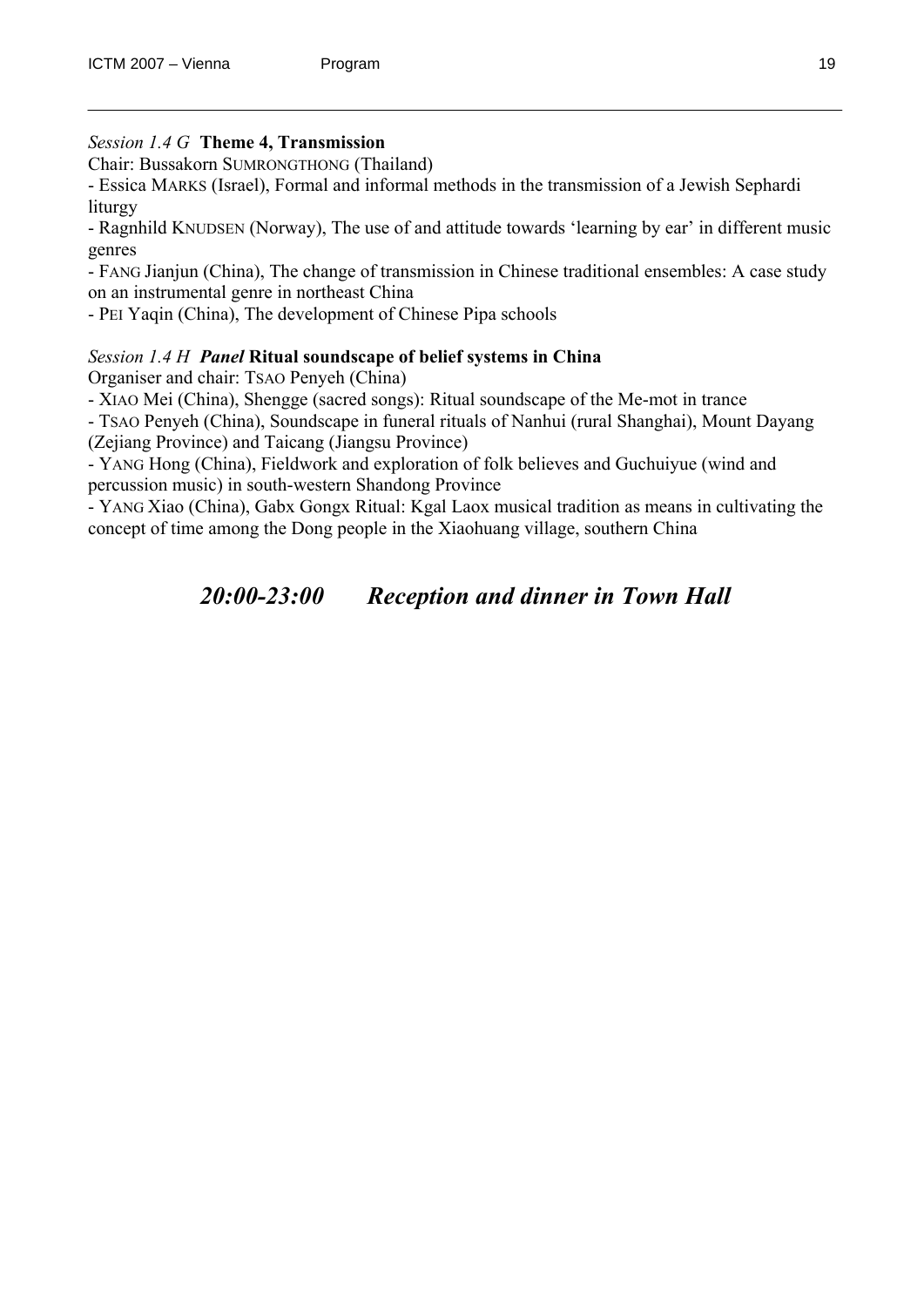## *Friday 6 July*

## *9:00-10:30 First morning sessions 2.1 A - H*

#### *Session 2.1 A Panel* **Fieldresearch in Africa since 2000, part 1**

Organiser and chair: Artur SIMON (Germany)

- Joe KAMINSKI (USA), The surrogate speech of the Asante ivory trumpeters of Ghana

- Andreas MEYER (Germany), Dansuom music in Asante, Ghana: Syncretic blends and individuality

- August SCHMIDHOFER (Austria), Restudying xylophone traditions in northern Moçambique

#### *Session 2.1 B Panel* **Cosmologies, music and dance in Australian Aboriginal ceremony, part 1**  Organisers and chairs: Allen MARETT (Australia) and Aaron CORN (Australia)

- Allan MARETT (Australia), The role of shared cosmologies in the ceremonial efficacy of rag burning ceremonies from Wadeye (Daly Region, Northern Territory)

- Linda BARWICK (University of Sydney), Self-reference, self-similarity and recursiveness in the practice of Murriny Patha *djanba* songs

- Franca TAMISARI (Australia), The display of the self: Attention and the gendered division of emotional labour in Yolngu ceremonial dance. Northeast Arnhem Land, Australia

#### *Session 2.1 C Panel* **The history and perspectives of national ethnomusicologies and ethnochoreologies in the Balkans, part 1**

Organiser and chair: Selena RAKOČEVIĆ (Serbia)

- Olivera VASIĆ (Serbia) and Dragica PANIĆ-KAŠANSKI (Bosnia and Hercegovina), From the past towards the future: Six decades of Bosnian-Herzegovinian ethnomusicology and ethnochoreolog*y*  - Velika STOJKOVA (Macedonia) and Ivona OPETČESKA-TATARČESKA (Macedonia), Macedonian ethnomusicology/ethnochoreology: A problem of continuity

- Lozanka PEYCHEVA (Bulgaria) and Ventsislav DIMOV (Bulgaria), Future in the past: The Stoin's as paradigms in Bulgarian ethnomusicology

#### *Session 2.1 D* **Transmission and learning of dance**

Chair: Adrienne KAEPPLER (USA)

- Egil BAKKA (Norway), Tradition, revival and academia negotiating

- Anne VON BIBRA WHARTON (USA), Differing modes of dance transmission among three Asian-American dance groups

- Colin QUIGLEY (USA), National institutionalization and its impact on ethnochoreology in East-Central Europe

#### *Session 2.1 E Panel* **Musical claims to place and history in China, Hong Kong, and Taiwan**  Organiser and chair: Nancy GUY (USA)

- Helen REES (USA), Local music and the production of place in China

- Bell YUNG (USA), Voices of Hong Kong: The reconstruction of a performance in a Teahouse

- Nancy GUY (USA), Claiming a righteous past through song: Music and Taiwan's 2006 'anticorruption' protest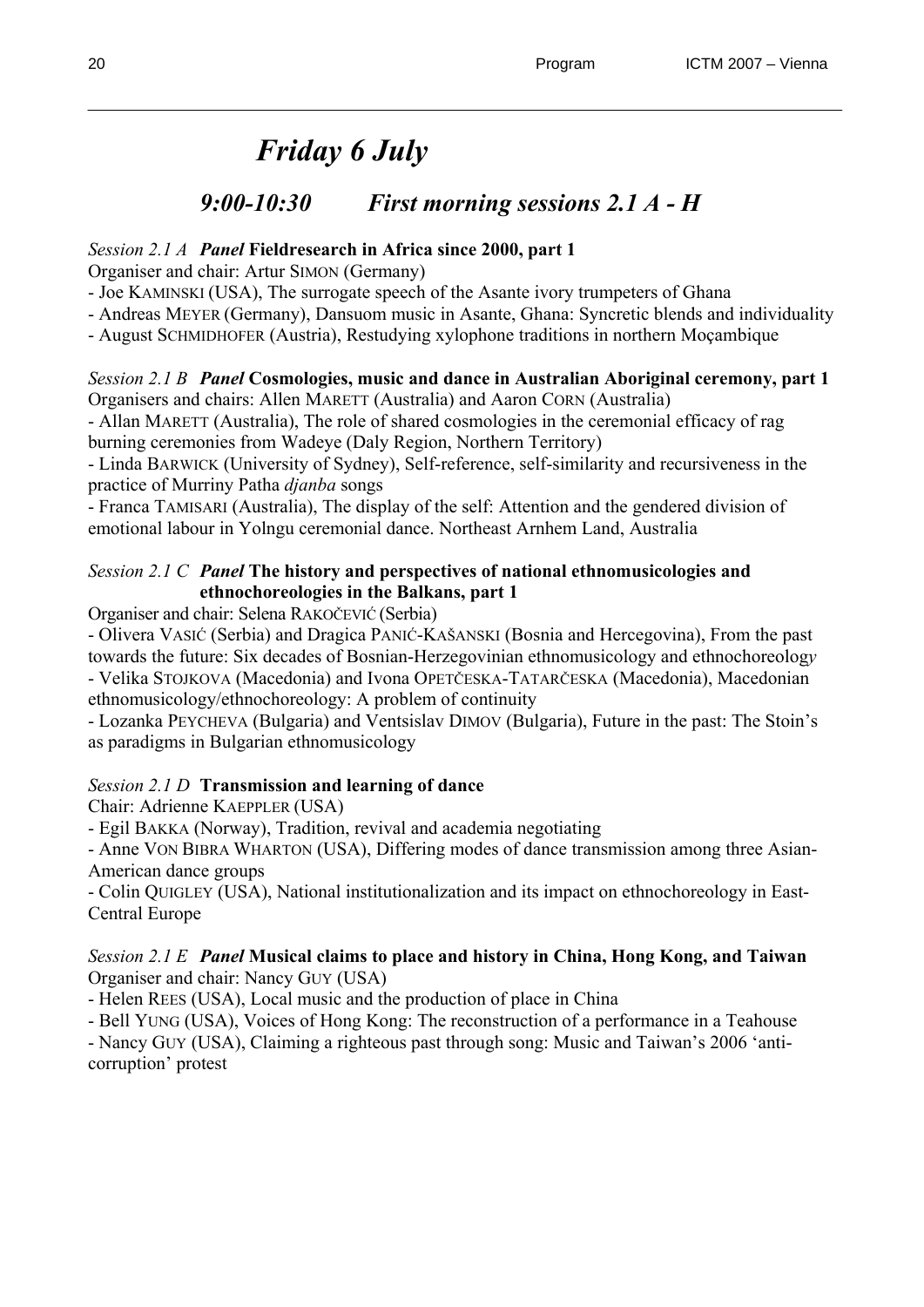#### *Session 2.1 F* **UK band and Chinese dulcimer**

Chair: Irene MARKOFF (Canada)

- Richard JONES (UK), 'It's a man's, man's man's world': Cosmologies of context specific performance within the Brighouse and Rastrick Band

- TSE Pui-Sze, Priscilla (USA), 'Changing for the better?' The changing identity of the hammereddulcimer Yangqin in contemporary China

#### *Session 2.1 G* **Policies and attitudes towards music**

Chair: Nino TSITSISHVILI (Australia)

- Leticia SOTO (USA), Authenticity and hybridity: Politics of power in Mariachi performance

- Urša ŠIVIC (Slovenia), Institutional policy and two streams of Slovenian folk music

- SUN Ningning (China), On state of the different attitude towards traditional music between China and Japan in the cases of *sanxian* and *shamisen*

#### *Session 2.1 H Business meeting* **Study Group Computer Aided Research**

Organiser and chair: Ewa DAHLIG-TUREK (Poland)

10:30-11:00 Coffee and tea break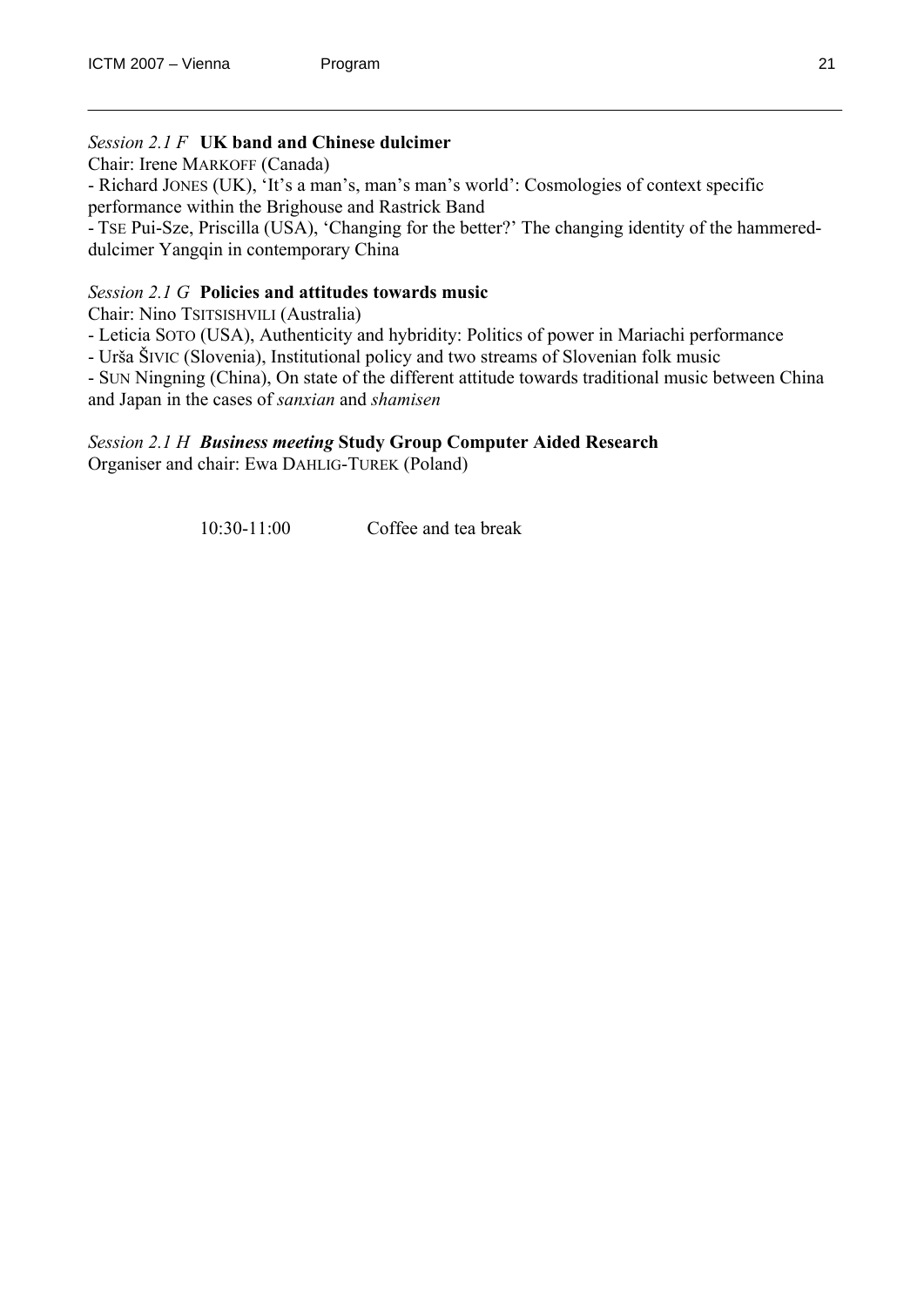## *11:00-12:30 Second morning sessions 2.2 A - H*

### *Session 2.2 A Panel* **Fieldresearch in Africa since 2000, part 2**

Chair: Artur SIMON (Germany)

- Gerhard KUBIK (Austria/ Malaŵi), Field research in the Kingdom of Buganda 2000 and 2002: Petrophones (rock gongs; 'ringing stones').

- Artur SIMON (Germany), Nubian music in the northern Sudan

## *Session 2.2 B Panel* **Cosmologies, music and dance in Australian Aboriginal ceremony, part 2**

Organisers and chairs: Aron CORN (Australia) and Allan MARETT (Australia)

- Joe Neparrnga GUMBULA (Australia), Following the voices of ancestors

- Aaron CORN (Australia), Budutthun Ratja Wiyinymirri: Formal flexibility in the Manikay tradition of North-East Arnhem Land

#### *Session 2.2 C Panel* **The history and perspectives of national ethnomusicologies and ethnochoreologies in the Balkans, part 2**

Organiser and chair: Selena RAKOČEVIĆ (Serbia)

- Athena KATSANEVAKI (Greece), Music and dance: Greek archives, institutions, projects; Perspectives of research related to regional styles and the importance of the community

- Ivanka VLAEVA (Bulgaria), The Bulgarian ideas and the metre-and-rhythm theory - music and dance

- Dimitrije GOLEMOVIĆ (Serbia) and Selena RAKOČEVIĆ (Serbia), Mapping the past and the future of Serbian ethnomusicology and ethnochoreology

### *Session 2.2 D* **Church music / music and health**

Chair: SHEEN Dae-Cheol (Korea ROK)

- Thembela VOKWANA (South Africa/ USA), Praising God, experiencing democracy: Spirituality, (homo)sexuality and music performance in a Johannesburg Christian congregation

- Jonathan P. J. STOCK (UK), Church music among the Bunun of Buklavu, Taiwan: A field report

- K.D. Lasanthi MANARANJANIE (Sri Lanka), Sri Lankan folk music and human health

## *Session 2.2 E* **Archives - copyright**

Chair: Anthony SEEGER (USA)

- Taive SÄRG (Estonia), Archival Ethnomusicology

- Carolyn LANDAU (UK), The responsibility and potential of ethnomusicology sound archives:

Understanding and interacting with North African communities in Britain

- Beverley DIAMOND (Canada), An ethnography of copyright

## *Session 2.2 F* **Theme 4, Transmission**

Chair: CHUN In Pyong (South Korea)

- Liesbet NYSSEN (Netherlands), Khakas ways of passing down music (South Siberia)

- Uri SHARVIT (Israel), Informal transmission of traditional music: A tool for maintaining sociocultural identity

- PARK Ilwoo (Korea ROK), Musical performance as embodied social practice: The Irish musicsession as a site of musical memory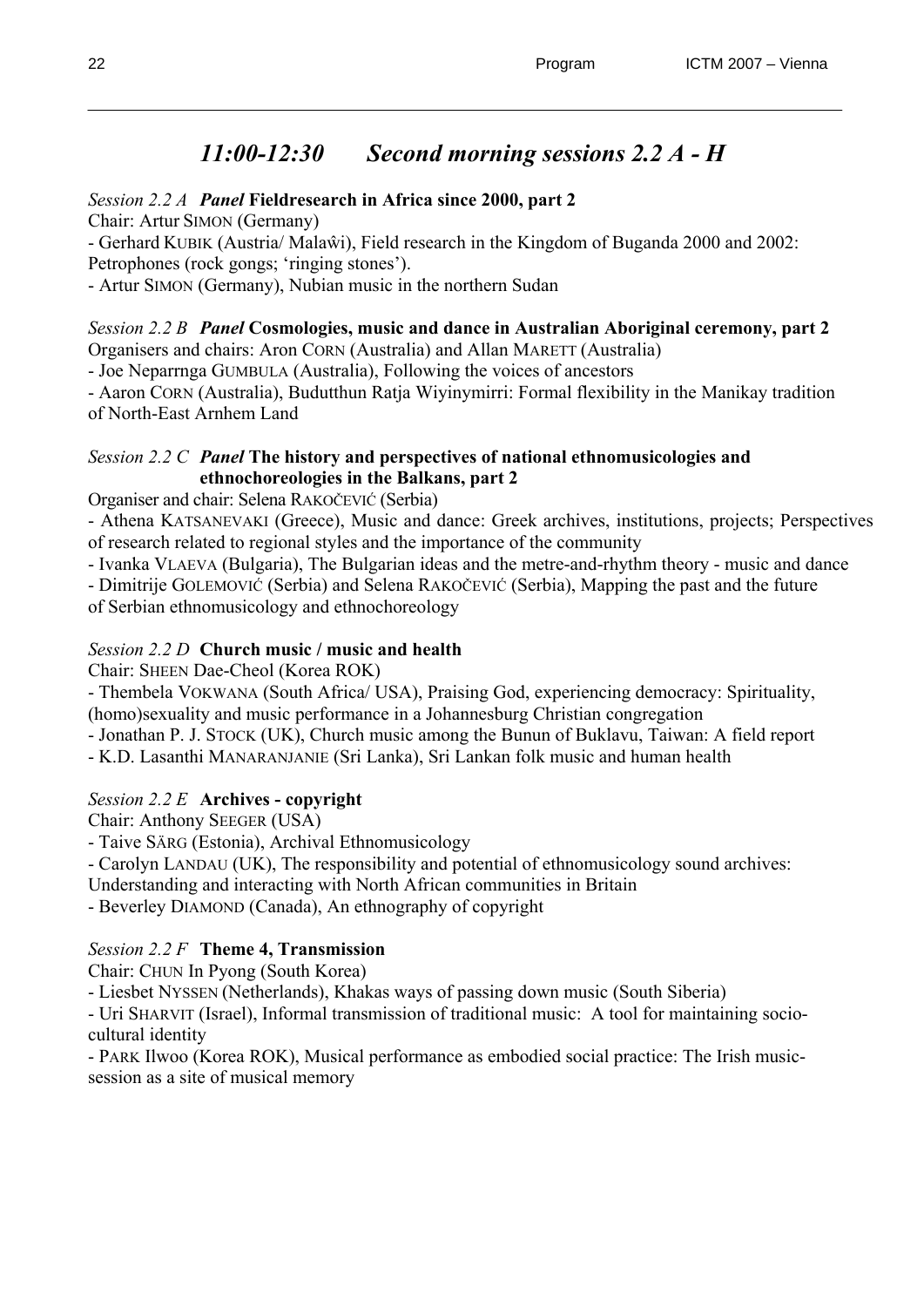#### *Session 2.2 G Panel* **Four new perspectives on the studies of** *qin* **music**

Organiser and chair: Chiung-Hui HWANG (Taiwan)

- Mingyue LIANG (USA), Daoist Qin (Guqin) music and celestial immortality

- Chiung-Hui HWANG (Taiwan), Musical structure and perception of Qin music: A

multidimensional virtual auditory space in the perception of Qin music

- Chih-Fang HUANG (Taiwan), Computerized sound analysis for the Qin: The timbre and articulation

- WANG Yuhwen (Taiwan), Body consciousness in traditional performance practice of Qin

#### *Session 2.2 H* **Regional Traditions (Slovakia)**

Chair: Christiane FENNESZ-JUHASZ (Austria)

- Hana URBANCOVA (Slovakia), Research of folk song tradition in Slovakia: Contexts and results

- Margita MATÚŠKOVÁ (Slovakia), Traditional instrumental music and folk music instruments in the region of Liptov - north region of Slovakia

- Jadranka VAŽANOVÁ (USA), Functions of the ceremonial wedding tunes, *svadobné nôty*, in the context of traditional culture in Slovakia and in cross-cultural perspective

12:30-14:30 Lunch

## *14:30-16:00 Plenary Session 2.3 A 38th General Assembly of the ICTM*

16:00-16:30 Coffee and tea break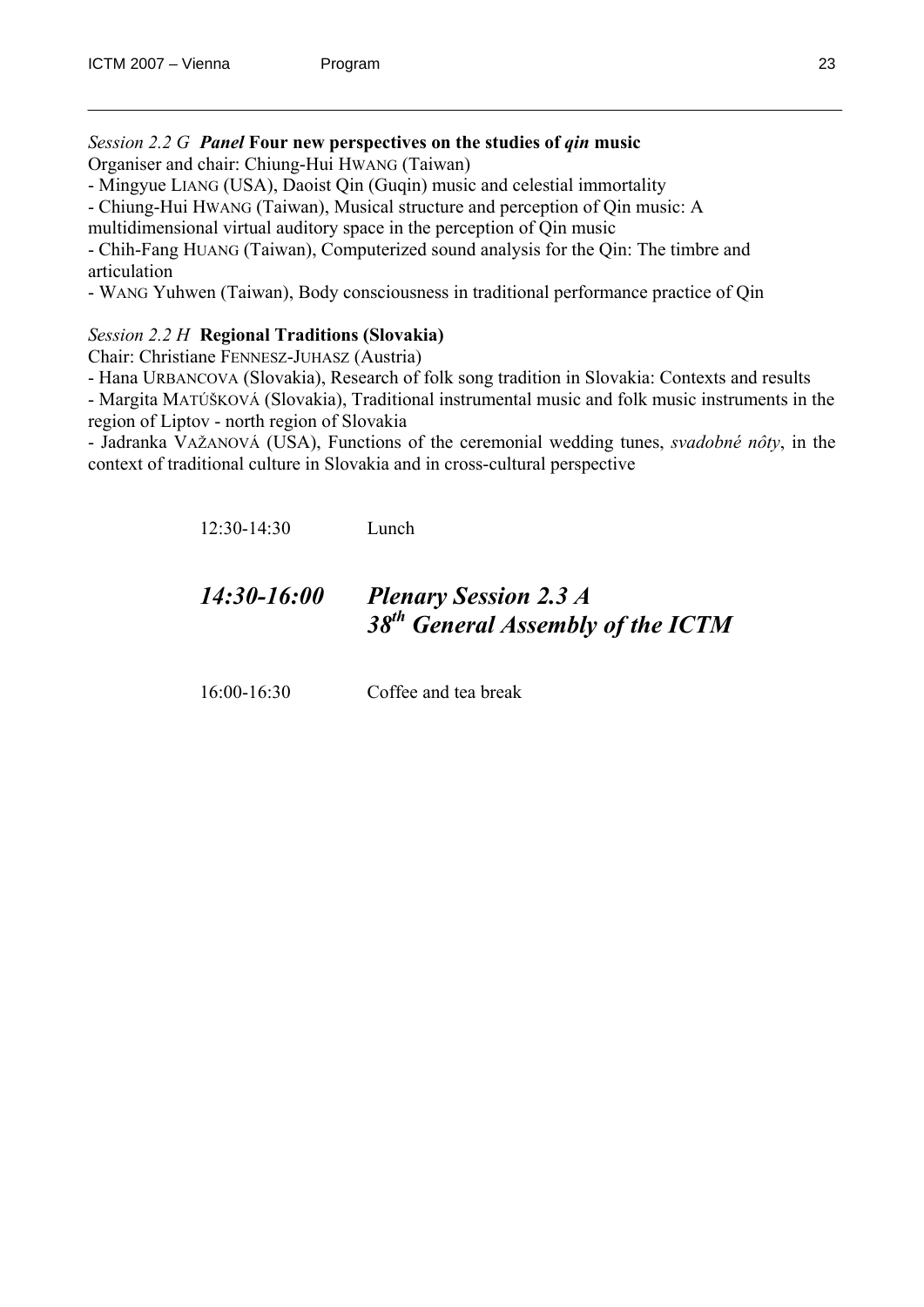## *16:30-18:30 Second afternoon sessions 2.4 A - H*

### *Session 2.4 A* **New Research: Africa – overtone singing**

Chair: TRAN Quang Hai (France)

- Alvin PETERSEN (South Africa), Unique indigenous instruments of the Xhosa people in South Africa: A case study of preserving, promoting and protecting their music and culture

- Dave DARGIE (Germany), Some recent developments in Xhosa music: Activities of the Ngqoko Traditional Xhosa Music Ensemble, and at the University of Fort Hare

- Angeline YEGNAN (France/ Ivory Coast), The dancing mouth: The role of tongue and jaw in the selection and amplification of the sounds of the musical bow

- TRAN Quang Hai (France), Discovery of overtone singing among the Dani tribe in Irian Jaya (Indonesia)

### *Session 2.4 B* **Theme 2, National and Regional Traditions**

Chair: Rudolf PIETSCH (Austria)

- Mojca KOVAČIČ (Slovenia), Reconsideration of some folk music research postulates: The case of pritrkavanje

- Ragnheidur OLAFSDOTTIR (Australia), Pride and prejudice in the preservation of the Icelandic rimur-tradition

- Jacqueline EKGREN (Norway), Were Norwegian *nystev* danced, parallel to the German *Schnaderhüpfel,* or old Viking 'reciting-singing'?

#### *Session 2.4 C Panel* **Post-Yugoslavian ethnomusicologies in dialogue: Three case studies** Organiser and chair: Naila CERIBASIC (Croatia)

- Ana HOFMAN (Slovenia), Propriety and subversion: Music and gender studies in post-Yugoslav Serbian ethnomusicology

- Naila CERIBASIC (Croatia), On research accountability: Music and minorities studies vs. war ethnography in post-Yugoslav Croatian ethnomusicology

- Ljerka VIDIC-RASMUSSEN (USA), Musical confluences in the region: Popular music studies in post-Yugoslav Bosnian ethnomusicology

#### *Session 2.4 D Panel* **Claiming the public space: Ethnomusicological orientations in Northern Ireland**

Organiser and chair: Suzel REILY (UK)

- Jacqueline WITHEROW (UK), Protestantism and the many layers of parading in Northern Ireland

- Jennifer SINNAMON (UK), Singing for life, shouting at death: Funerals of martyrs in Palestine

- Suzel Ana REILY (UK), Bands, choirs and Congados: Music and bodily experience in the religious procession of southeast Brazil

## *Session 2.4 E* **Theme 3, Pop and New Technology**

Chair: Krister MALM (Sweden)

- Henry SPILLER (USA), From rural trance ritual to global pop: Rhoma Irama's 'Kuda Lumping'

- Maria SURIANO (Italy), Bongo Flavour in Tanzania: A new music culture reflecting change and continuity with the past

- Markus COESTER (Germany), Highlife as a trans-national cultural formation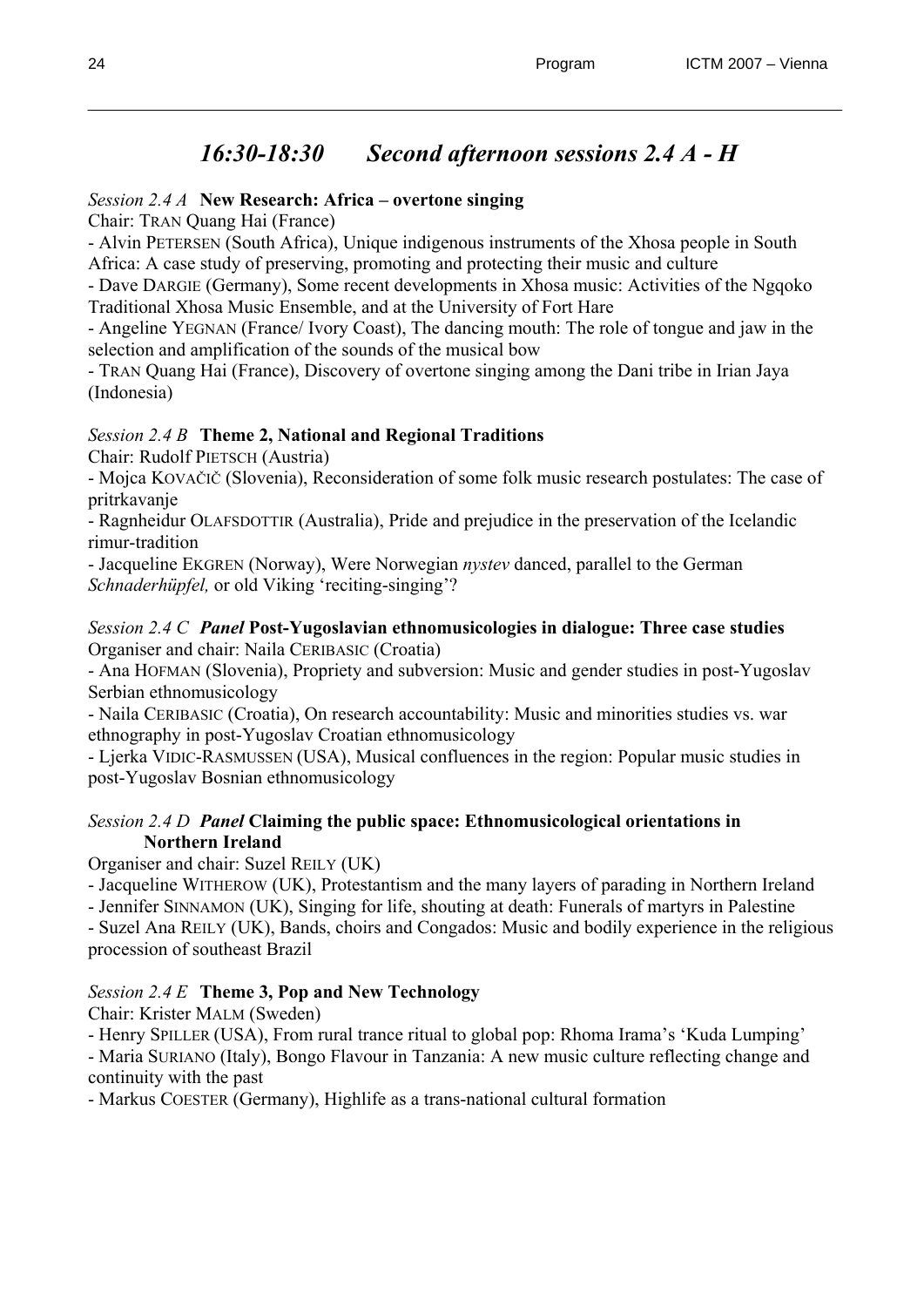#### *Session 2.4 F Film session* **- India**

16:30-17:15 Yves DEFRANCE (France), Ritual drumming in Kerala (35')

17:15-18:30 Emmie TE NIJENHUIS (the Netherlands), Bhajana 2006: The present state of devotional singing in South India

#### *Session 2.4 G* **Theme 3, Pop and New Technology – ring-tones and Internet**  Chair: J. Lawrence WITZLEBEN (USA)

- Irena MITEVSKA (Macedonia), The role of ring-tones in the communication era: A pilot research

- Austė NAKIENĖ (Lithuania), Baltic music on world music scene and on Internet

- Panikos GIORGOUDES (Cyprus), The development of online music archives and the social meaning of their establishment: The case of Cyprus

- Marianne ZEH (Brazil), Samba as a traditional music and its musical changes due to the globalization

#### *Session 2.4 H Business meeting* **Study Group Anthropology of Music in the Mediterranean Cultures**

Organiser and chair: Marcello Sorce KELLER (Switzerland)

## *19:00-23:30 Visit to the 'Heurigen' (optional, dinner for purchase)*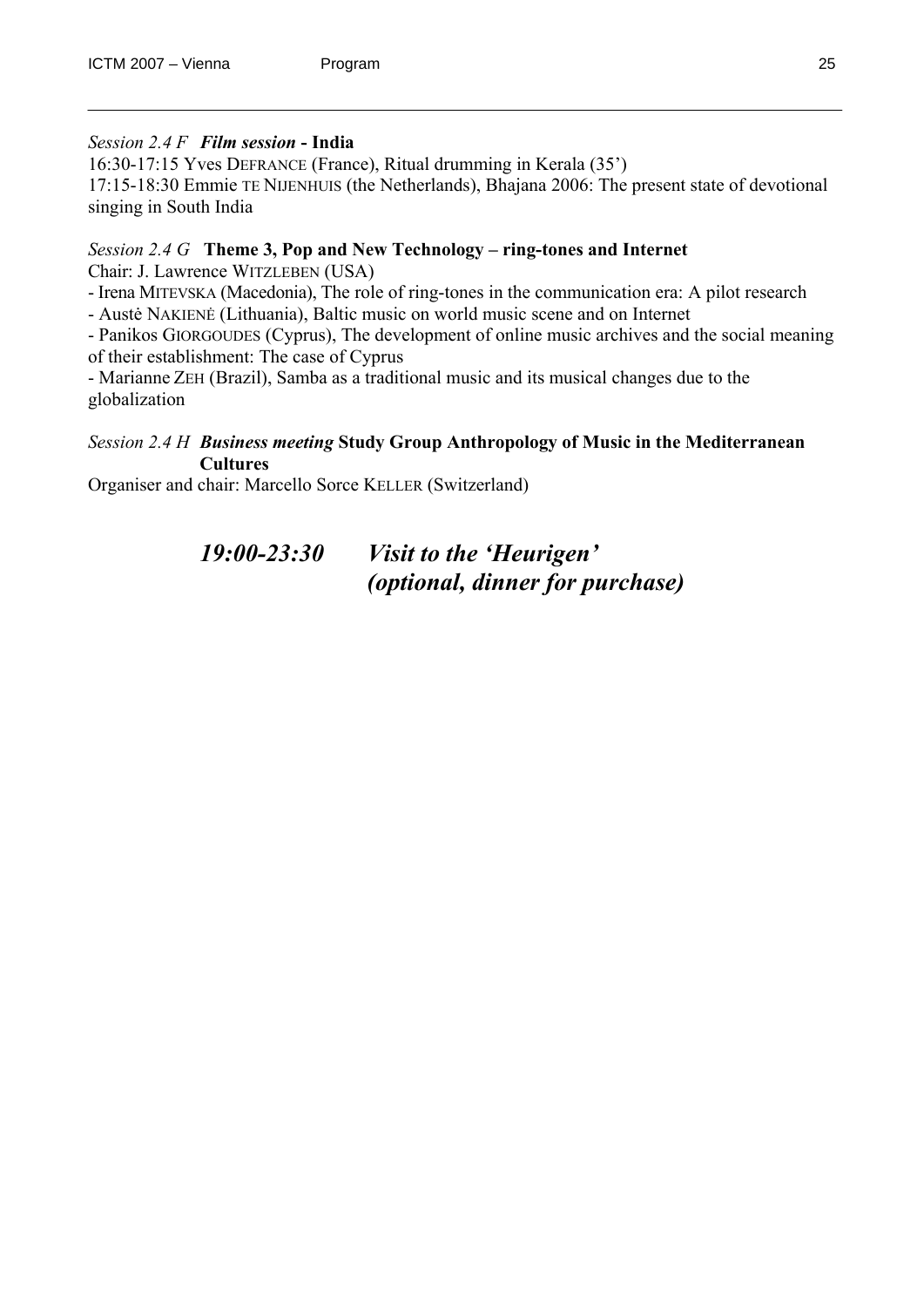## *Saturday 7 July*

## *9:00-10:30 First morning sessions 3.1 A - H*

#### *Session 3.1 A Panel* **Half a century of European ethnochoreology: Local, regional and international dimensions**

Organiser and chair: Anca GIURCHESCU (Denmark)

- Georgiana GORE (France) and Andrée GRAU (UK), Dance anthropology, 'national/regional' schools and internationalisation

- Anca GIURCHESCU (Denmark), The raise and fall of 'national' ethnochoreology: The Romanian case

- Maria I. KOUTSOUBA (Greece), The Greek context of dance anthropology/ethnochoreology: A glimpse at the situation in the beginning of the  $21<sup>st</sup>$  century

#### *Session 3.1 B Panel* **Perspectives on the female voice: Identity, representation and control** Organiser and chair: Laudan NOOSHIN (UK)

- Katherine BROWN (UK), The non-issue of identity and the British-Asian female voice

- Ruth HELLIER-TINOCO (UK), Politics, aesthetics and constraints of an embodied 'Latina' voice in Britain

- Laudan NOOSHIN (UK), The Siren's song: Embodiment and the female voice in Iranian music

#### *Session 3.1 C Panel* **Ethnomusicological history and colonial encounter**

Organiser and chair: TSAI Tsan-huang (Taiwan)

- LAM Ching-wah (China), Preservation of Chinese music: A historical perspective of transcriptions of Chinese melodies by Western missionaries, visitors and residents to China in the Qing dynasty (1644-1911)

- TSAI Tsan-huang (Taiwan), Musical instruments and colonial encounters: The case of Taiwanese aboriginal musical instruments at the Pitt Rivers Museum, Oxford, UK

- WONG Chuen-Fung (USA), Scholarship on minority musical traditions: The case of Uyghur Muqam from the Chinese Northwest

#### *Session 3.1 D Panel* **Three views of the Senator National Cultural Festival of Uganda** Organiser and chair: David Pier (USA)

- Haruna WALUSIMBI (Uganda), Senator National Cultural Festival: A contradictory yet rewarding venture

- Dave PIER (USA), Lager rhythms: Promoting tradition and beer at the Senator National Cultural Festival of Uganda

- James ISABIRYE (Uganda), The performance of Mayebe (leg rattles) dance among the Basoga people from Eastern Uganda

#### *Session 3.1 E* **Theme 4, Transmission**

Chair: Hans-Hinrich THEDENS (Norway)

- Tommy SJÖBERG (Sweden), Competition as a means for preservation of traditional music

- Jakša PRIMORAC (Croatia), Transmission of musical knowledge in Dalmatian *klapa* singing in Croatia

- Helen LYONS (Ireland), Accessing the tradition: The Internet as resource in Irish traditional music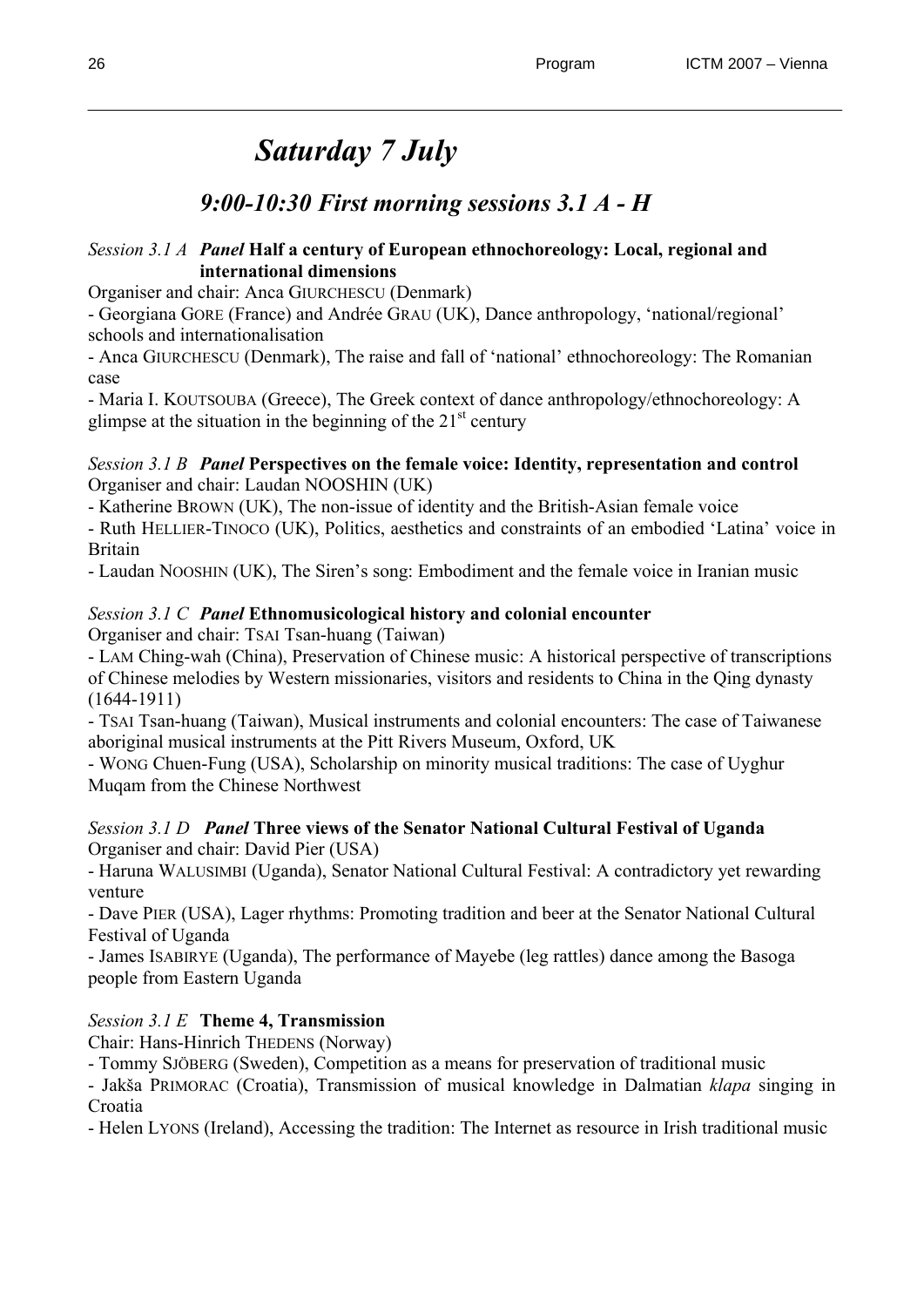#### *Session 3.1 F* **Music, politics and policies**

Chair: David HARNISH (USA)

- Susanne BÖHM (Switserland), Aspects of traditional music in politics and development cooperation, using the example of traditional Mauritanian music

- CHOU Chun-Yi (Taiwan), An ethnomusicological observation on the 'medicine-selling songs' in Taiwan

- Helena SIMONETT (USA), Facing NAFTA: Yoremem musical strategies for survival in a globalized world

#### *Session 3.1 G* **Theme 1, Cosmologies - dance**

Chair: Irma RUIZ (Argentina)

- Michael R. CLEMENT (Guam), The dances of Montezuma
- Carlo BONFIGLIOLI (Mexico), Raramuri worldview and dance
- Joanna PECORE (USA), Encountering the cosmos through Khmer music and dance

#### *Session 3.1 H* **Musical analysis and Yangju opera troupes**

Chair: WANG Yuhwen (Taiwan)

- LI Mei (China), Structural comparison of modes with same name in Arabic and Uigur Maqam

- LIU Yong (China), A study of Zhu Zaiyu's twelve equal temperament on pitch pipe

- CHEN Chao (China), Presentation, comparison and analysis of Yangju opera troupes

10:30-11:00 Coffee and tea break

## *11:00-12:30 Plenary Session 3.2 A*

#### *Roundtable* **National ethnomusicologies: The European perspective**

Chair: Salwa EL-SHAWAN CASTELO-BRANCO (Portugal)

Organiser: John Morgan O'CONNELL (UK)

Participants: Ardian AHMEDAJA (Austria), Philip V. BOHLMAN (USA), Naila CERIBASIC (Croatia), Dorit KLEBE (Germany), Ursula HEMETEK (Austria), John Morgan O'CONNELL (UK), Svanibor PETTAN (Slovenia), Tina K. RAMNARINE (UK)

12:30-14:30 Lunch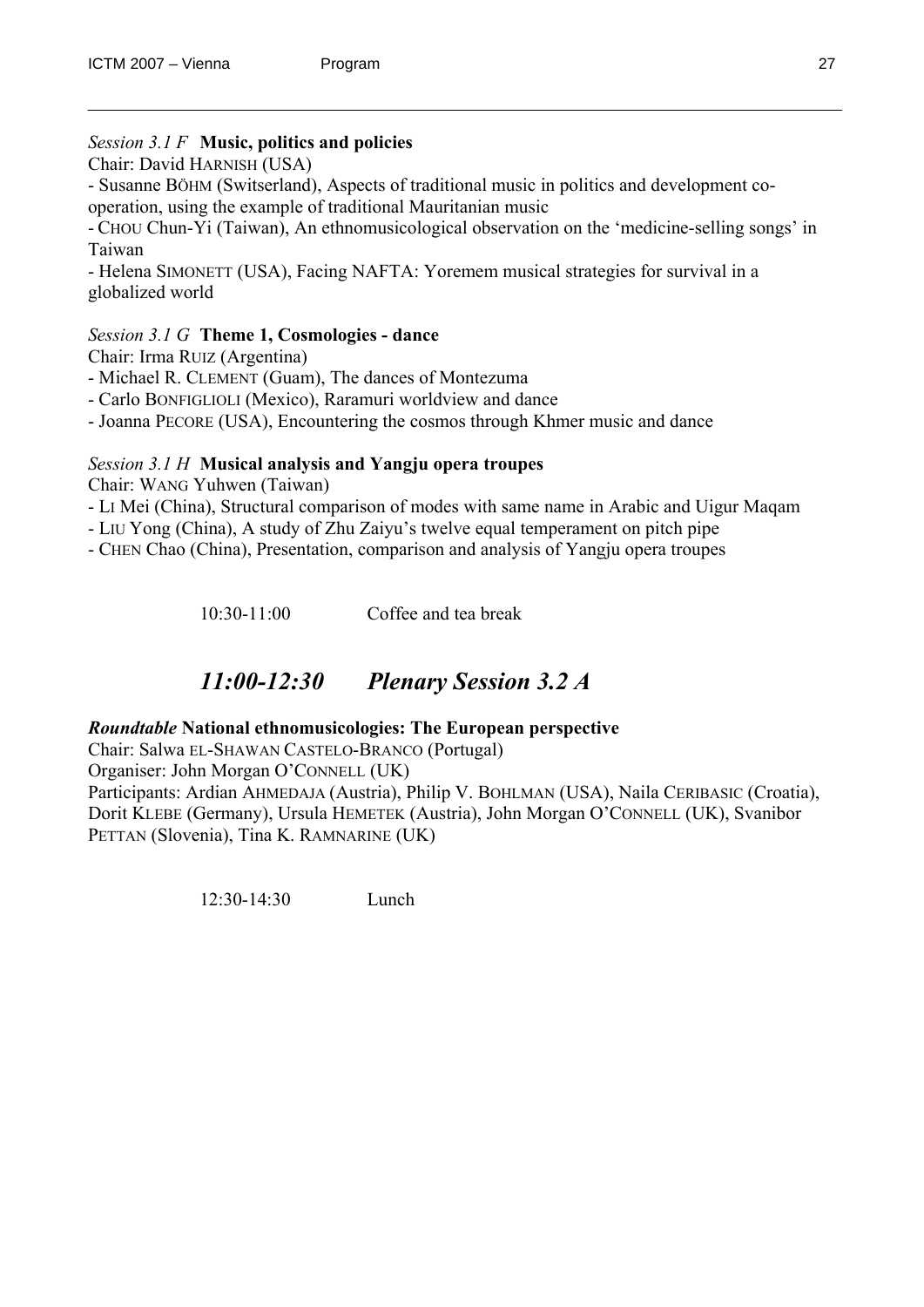## *14:30-16:00 First afternoon sessions 3.3 A - H*

#### *Session 3.3 A Panel* **On performers, four cases from the Arabo-Islamic regions**

Organiser and chair: Scheherazade Qassim HASSAN (France)

- Miriam Rovsing OLSEN (France), When the performers are farmers: Some issues on music and dance in the Anti Atlas (Morocco)

- Ameneh YOUSSEFZADEH (France), Socio-cultural changes in late 20th century Iran: The case of Khorasani Bakhshi and Âsheq

- Alessandra CIUCCI (USA), Colonial shame and post-colonial honor: The case of Moroccan Shikhat

- Scheherazade HASSAN (France), Iraqi maqams: Who is a performer?

#### *Session 3.3 B Panel* **Tradition and new aspects in ethnomusicology, the citadel of research, in Hungary**

Organiser and chair: Lujza TARI (Hungary)

- Olga SZALAY (Hungary), Searching for the essential rules of folk music

- Lujza TARI (Hungary), New approaches in the research of folk instruments and instrumental traditional music

- Katalin LÁZÁR (Hungary), Collection and system of traditional games and plays in the Institute of Musicology of the Hungarian Academy of Sciences

- László FELFÖLDI (Hungary), Hungarian ethnochoreology today

- Katalin KOVALCSIK (Hungary), Research of Roma music in the Institute of Musicology of the Hungarian Academy of Sciences

- Pál RICHTER (Hungary), The Folk Music Department at the 'Liszt Ferenc' University of Music, Budapest

#### *Session 3.3 C* **Theme 2 – National and Regional Traditions**

Chair: Marin MARIAN-BALASA (Romania)

- Zhanna PÄRTLAS (Estonia), Ethnomusicology in Estonia: Between the East and the West, between philology and musicology

- Rūta ŽARSKIENĖ (Lithuania), Contemporary field research: Regional folklore investigations in western Lithuania

- Elena SHISHKINA (Russia), Aspects of folk tradition regional studies in Russia on the turn of XIX-XX century

#### *Session 3.3 D* **Theme 3, Pop and New Technology / music industry**

Chair: Alma BEJTULLAHU (Slovenia)

- Jane C. SUGARMAN (USA), From Cubase to gmail: Diaspora, technology, and the deterritorialized Albanian music industry

- LEUNG Mei Ki (China), Mobile phones, ring-tones and their relationship to society: 'RoadShow' in Hong Kong

- Hae-Kyung UM (UK), How to belong in contemporary Korea: Popular music, technology and the creation of community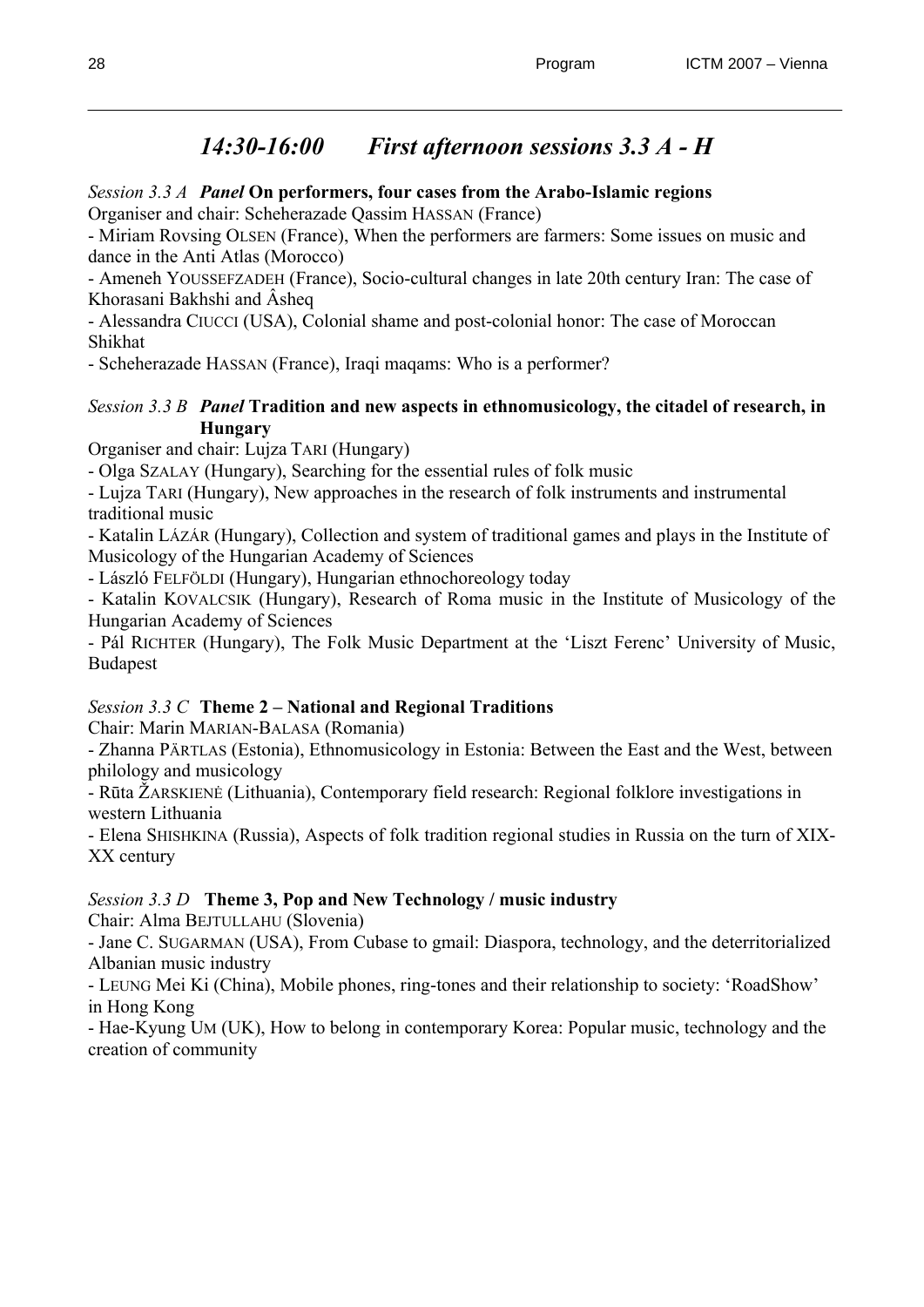#### *Session 3.3 E Panel:* **Rethinking fieldwork – a topic of cultural studies and a challenge in respect of the integrity of scholarship and ethical practices**

Organiser and chair: Gerda LECHLEITNER (Austria)

- Gerda LECHLEITNER (Austria), 'Field research' – a matter of course?

- Rosemary STATELOVA, (Bulgaria), The 'unbearable lightness' of field research in Lusatia (and elsewhere)

- Simone TARSITANI (Japan), The importance of negotiating conflicting claims to the output of ethnomusicological research: How to protect local interests?

#### *Session 3.3 F* **Theme 4, Transmission – dance**

Chair: Egil BAKKA (Norway)

- Nataša VISOČNIK (Slovenia), How to learn traditional dance in Kanazawa in Japan?

- Zdravko RANISAVLJEVIC (Serbia), Transmission of dance through formal education: On the example of the Serbian ethnochoreological practice

- Maria I. KOUTSOUBA (Greece), Dance education and open distance learning: Education is there, but where is the dancing body?

#### *Session 3.3 G Panel* **Broadening the dialogue between regional ethnomusicologies in Ukraine, part 1**

Organiser and chair: Anthony POTOCZNIAK (USA)

Discussant: Adriana HELBIG (USA)

- Iryna DOVHALIUK (Ukraine), The beginning of phonographic recordings of folk music in Ukraine - Olena MURZINA (Ukraine), Ukrainian ethnomusicology during the Interwar period: Kyiv folk study institutions

- Olha KOLOMYYETS (Ukraine), 'Folk performance practicum' in the system of musicology training: A problem of transmission of traditional music in Ukraine

16:00-16:30 Coffee and tea break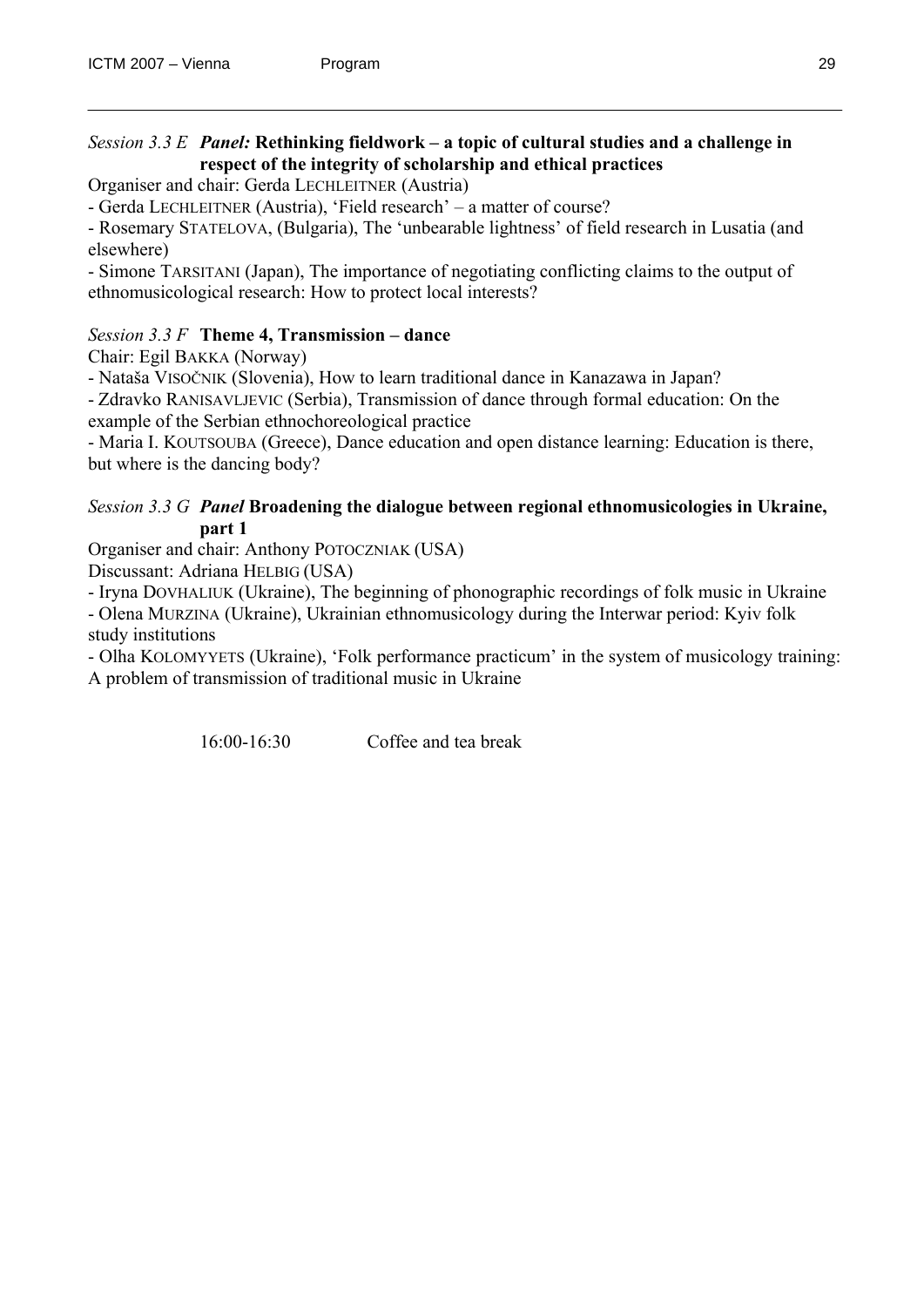## *16:30-18:30 Second afternoon sessions 3.4 A - H*

### *Session 3.4 A* **Theme 4, Transmission**

Chair: Cornelia DRAGUSIN (Australia)

- Bussakorn SUMRONGTHONG (Thailand), The transmission of music and rites in Northern Thailand - Jonathan DUECK (USA), Old media, modern tradition: Shape note singing as artifactual

- Avra PIERIDOU-SKOUTELLA (Cyprus), Cypriot musical tradition in tertiary level music studies in the Republic of Cyprus - students' reflections

- Katherine BRUCHER (USA), Composing identity and transposing values in Portuguese amateur wind bands

### *Session 3.4 B* **Theme 1, Cosmologies**

Chair: Beverley DIAMOND (Canada)

- Bernd BRABEC DE MORI (Austria), The Inka´s song emanates from my tongue: Composition vs. oral tradition in western Amazonian curing songs

- Nancy RUYTER (USA), La Danza de los Concheros: A ritual Mexican dance form in contrasting modern contexts

- Ndubuisi NNAMANI (Canada), Musical creativity as a rationalisation of cultural identity and meaning – a study of cosmology and physical-aesthetics in Egwu Amala women dance music of Nigeria

- Sanja RADINOVIĆ (Serbia) and Mirjana ZAKIĆ (Serbia), Cosmological ideas of circle and spiral in female initiation rites – *Lazarice* and *Kraljice* – of southeastern Serbia

### *Session 3.4 C* **Theme 4, Transmission**

Chair: Larry Francis HILARIAN (Singapore)

- Jerry RUTSATE (Zimbabwe), Karanga Mhande music and dance: An insider's transcription and analysis

- Koong Paphutsorn WONGRATANAPITAK (UK), Thai music and media in the 21st century

- ENG Za Tawn (Switserland), The role of preservation and documentation of Chin music and dances in the Myanmar (Burma) of today

#### *Session 3.4 D Panel* **Music, technology, and the politics of 'popular' in the urban soundscape**  Organiser and chair: Mojca PIŠKOR (Croatia)

- Maša MARTY (Slovenia), New images in music and their echo in public spheres

- Irena MIHOLIĆ (Croatia), Home studios, home stars: Home studios and their influence on popularity

- Mojca PIŠKOR (Croatia), When the technology is in the hand(phone)s of 'the primitive'

- Eric Martin USNER (USA), Managing Mozart: Uses of musical culture in Vienna's Mozart year

### *Session 3.4 E* **New Research**

Chair: Ruth DAVIS (UK)

- Edwin SEROUSSI (Israel), From Vienna to Jerusalem: Ethnographic impressions on Middle Eastern music in the mid-19th century by Ludwig August Frankl

- Magdalena KUHN (the Netherlands), Coptic traditional melodies and their interpretation

- LOO Fung Chiat (Malaysia) and LOO Fung Ying (UK), Butterfly lovers: A Malaysian production of Huangmei musical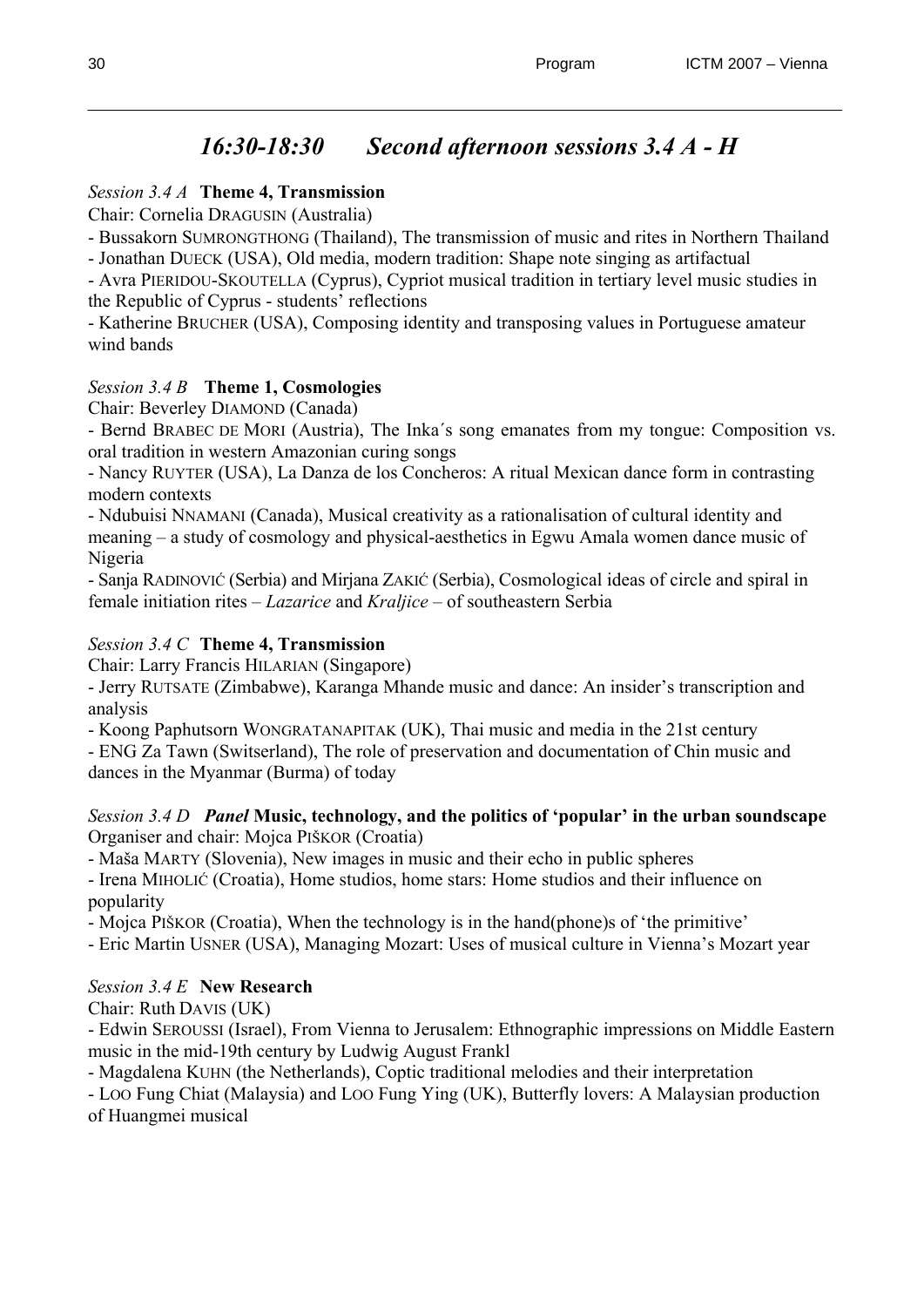#### *Session 3.4 F Film session*

16:30 -17:15 Roberta R. KING (USA), Perspectives on the *Senufo Boloye* dance: Cosmology & gender-specific issues

17:15-18:30 Rudolf BRANDL (Germany), The art of Hou Shaokui – The 'Living Guangong' live. About Kunqu - The classical Chinese opera.

#### *Session 3.4 G Panel* **Broadening the dialogue between regional ethnomusicologies in Ukraine, part 2**

Organiser and chair: Anthony POTOCZNIAK (USA); Discussant: Adriana HELBIG (USA)

- Yurij RYBAK (Ukraine), The genesis of an early Slavic union in western Ukrainian Polissia: Based on the materials of research of ritual melodic types

- Iryna FEDUN (Ukraine), Ukrainian ethno-organology: Past and present

- Anthony POTOCZNIAK (USA), Thinking globally, acting locally: Networking cultural heritage collections in Ukraine

*Session 3.4 H Meeting of national and regional representatives* Chair: Adrienne KAEPPLER (USA, President of the ICTM)

## *19:00-20:30 Workshop 'dancing a waltz' (optional)*

Dinner at leisure

## *Sunday 8 July*

 $10:45 -$  late evening:

Excursion: 'Music, dance and wine in the Burgenland.' or

 $11:45$  – late evening:

Excursion: 'Schneeberg: Elevated soul and yodelling', Only if you registered for this.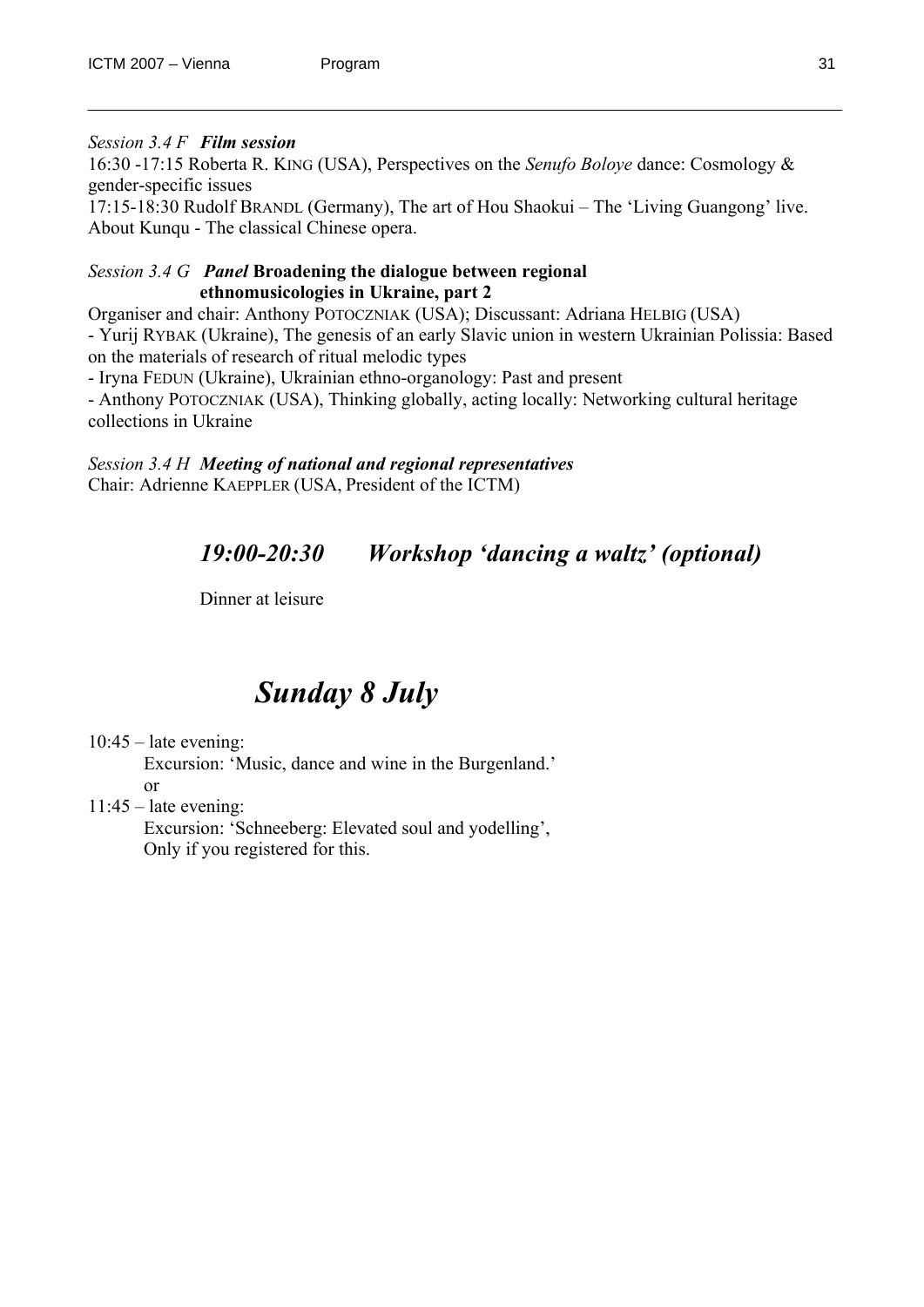## *Monday 9 July*

## *9:00-10:30 First morning sessions 5.1 A – H*

#### *Session 5.1 A* **Music, dance and Islam**

Chair: Judith E. OLSON (USA)

- Giselle GUILHON ANTUNES CAMARGO (Brazil), Between the preservation of the Secret and the diffusion of the Tradition: The emergence of Mevlevi Sama in the mediatic fields

- Tihana RUBIĆ (Croatia), Petar BAGARIĆ (Croatia) and Željka PETROVIĆ (Croatia), Function of

Dervish songs: The example of two Dervish religious communities in Croatia

- Richard K. WOLF (USA), Voices of the 'Azadar in Iran and South Asia

#### *Session 5.1 B* **Traditional music in the modern society of Taiwan**  Chair: Jonathan STOCK (UK)

- CHENG Te-Yuan (Taiwan), Tradition and modification on the Chinese *zheng* music

- TSAI Tsung-Te (Taiwan), Stability and change: Musical accompaniment of traditional local opera *Gua-Ah-Hi* in Taiwan

#### *Session 5.1 C Panel* **Maurus Knapp – An Austrian Jewish village musician between Burgenland and the world**

Organiser and chair: Philip V. BOHLMAN (USA)

- Alexander KNAPP (UK), Maurus Knapp: His life and its impact on his music

- Philip V. BOHLMAN (USA), Jewish music between and beyond Burgenland

- Rudolf PIETSCH (Austria), On popular entertainment music in *Fin-de-Siècle* northern Burgenland

#### *Session 5.1 D* **Theme 1 Cosmologies – dance**

Chair: Timothy J. COOLEY (USA)

- Petri HOPPU (Finland), Movements, gestures and body position in 'gypsy' dances among the Finns

- Matthias STÖCKLI (Guatemala), The Baile de las Canastas: A dance lost and found

#### *Session 5.1 E Panel* **Ethnomusicologists teaching traditional performance: Obligations to the tradition and its teacher-practitioners**

Organisers and chairs: Ted SOLÍS (USA) and Ricardo D. TRIMILLOS (USA)

- Robert GÜNTHER (Germany), A wayfarer between two worlds

- Ted SOLÍS (USA), Inside, outside, and inside again: Interrogating an 'aesthetic approach' to ethnomusicology ensemble directing

- Henry STOBART (UK), Playing music from the rural Andes in urban Britain

- Ricardo D. TRIMILLOS (USA), Embraceable imagery in teaching the ethnic music ensemble

#### *Session 5.1 F Business meeting* **Study Group Music Archeology**

Organisers and chairs: Adje BOTH (Germany), Stephen WILD (Australia, secretary general ICTM)

### *Session 5.1 G Business meeting* **Study Group Music and Gender**

Organiser and chair: Fiona MAGOWAN (UK)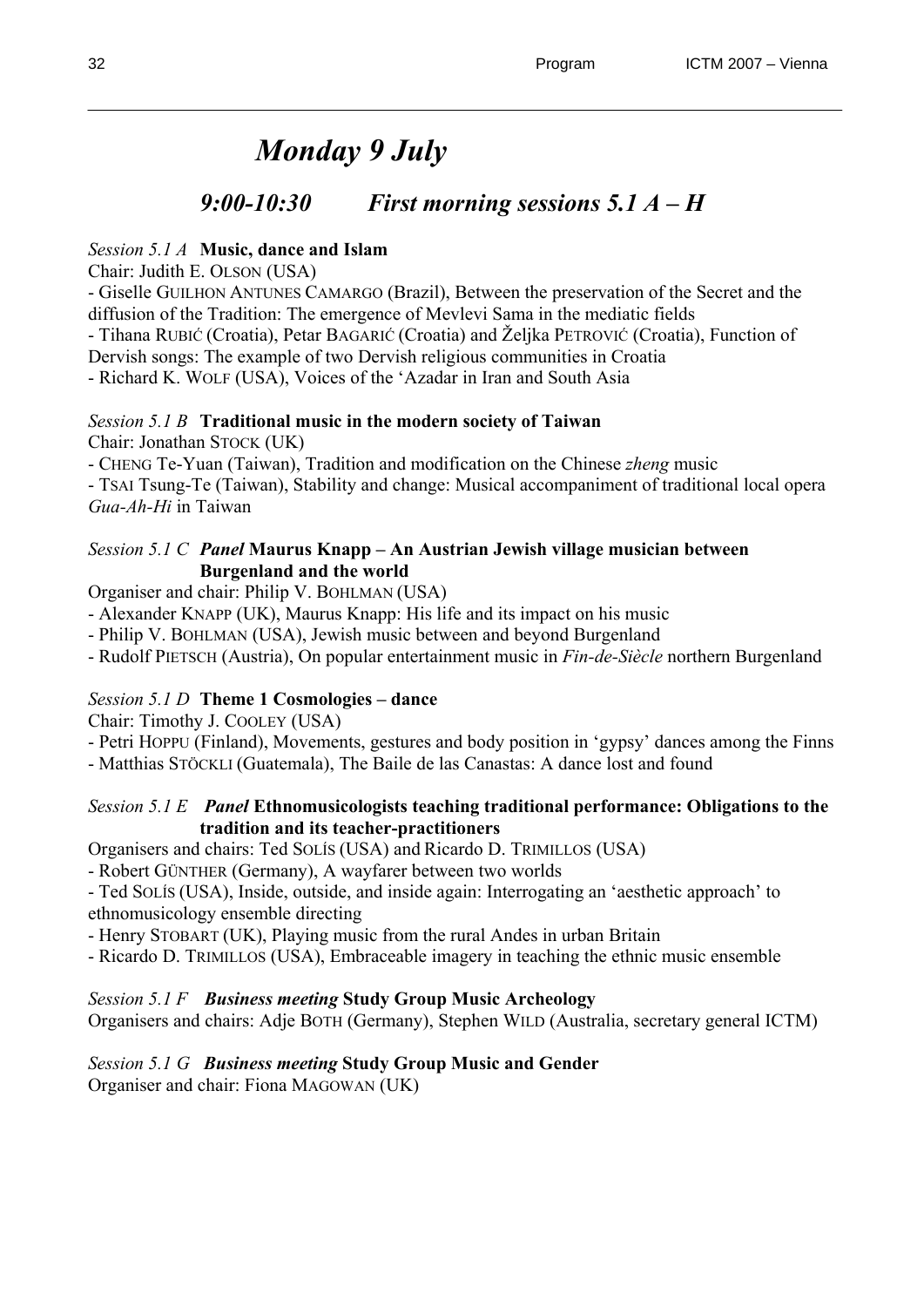#### *Session 5.1 H* **Religious music**

Chair: Thembela VOKWANA (South Africa/ USA) - Judith Marie KLASSEN (Canada), Harmonica rebellion? Music and defiance in Old Colony Mennonite Mexico - Thomas NUSSBAUMER (Austria), The songs of the Amish in Kalona / Iowa - Therese SMITH (Ireland), 'In the beginning was the word': African American Baptist cosmology

as articulated in preaching

10:30-11:00 Coffee and tea break

## *11:00-12:30 Plenary Session 5.2 A*

#### *Panel* **UNESCO, ICTM and the safeguarding of living culture**

Organiser and chair: Wim VAN ZANTEN (the Netherlands) Participants: Shubha CHAUDURI (WIPO-ICTM; India), Beverley DIAMOND (Canada), Krister MALM (Sweden), Anthony SEEGER (USA), David STEHL (UNESCO), Stephen WILD (Australia).

12:30-14:30 Lunch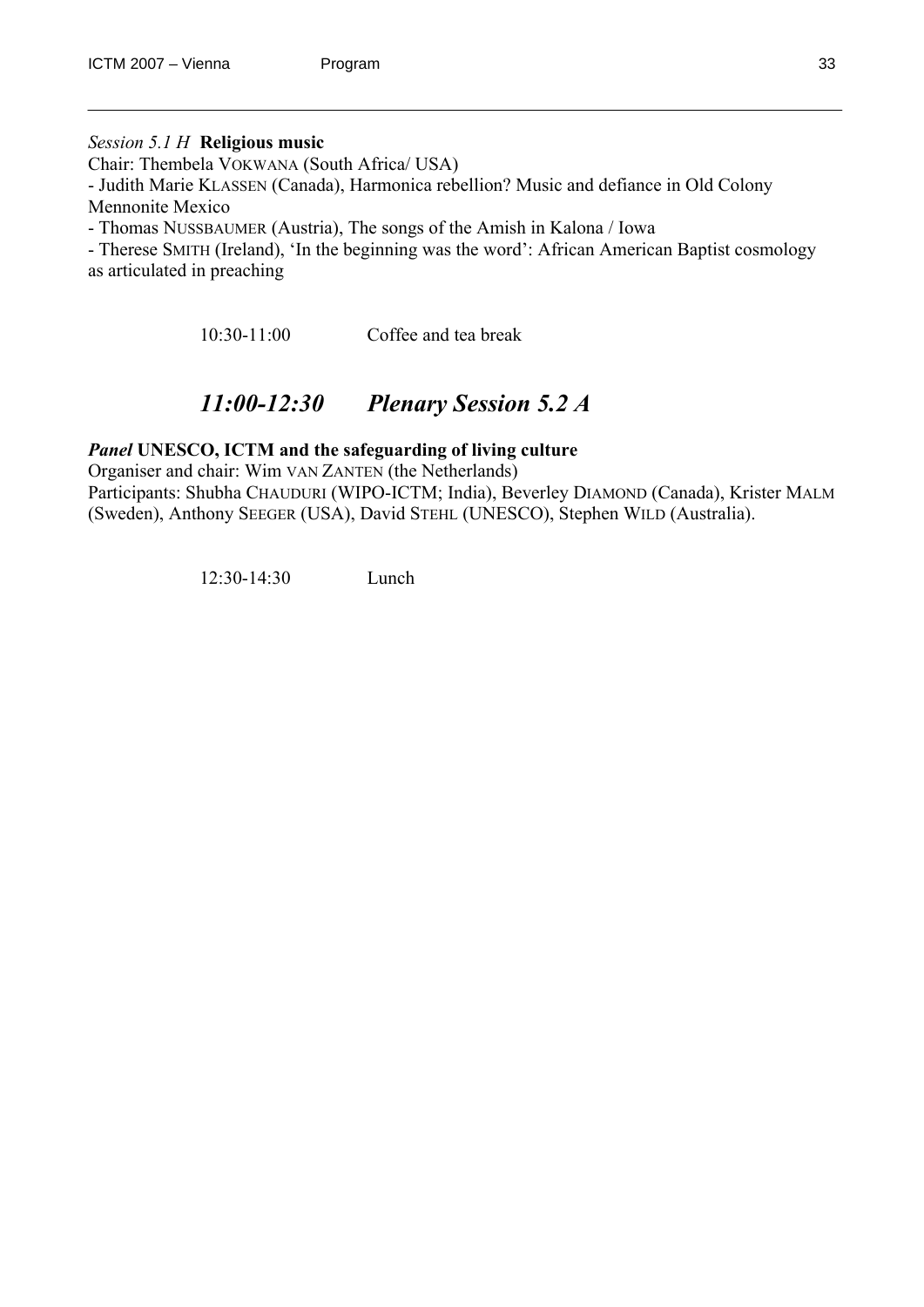## *14:30-16:00 First afternoon sessions 5.3 A - H*

#### *Session 5.3 A Panel* **In culture's name: Western development aid, identity politics, and postsocialist ethnomusicologies**

Organiser and chair: Adriana HELBIG (USA)

- Erica HASKELL (USA), International cultural diplomacy as national cultural policy in Sarajevo - Nino TSITSISHVILI (Australia), Georgian polyphony in the new millennium: Preservation of tradition and directions in ethnomusicology

- Adriana HELBIG (USA), Internationally sponsored national minority music festivals: A return to Soviet-style multiculturalism in Ukraine?

### *Session 5.3 B* **Theme 1, Cosmologies / identities**

Chair: Barbara Rose LANGE (USA)

- Melanie RUDIG (UK), New Tyrolean 'folk-music': Place, identity and religiosity

- Susanne SCHEDTLER (Austria), 'Sun, moon and stars': On cosmology in Viennese song

- Hidetoshi FUKUCHI (USA), Voice of enlightenment: Shigin in modern Japanese society

#### *Session 5.3 C Panel* **post-war musicology in the Baltic states of Lithuania, Latvia and Estonia: A reassessment; Session 1: Fieldwork**

Chair: Joachim BRAUN (Israel)

- Kevin C. KARNES (USA), Soviet musicology and contemporary practice: A Latvian icon revisited - Jeffers ENGELHARDT (USA), Ecumenicity, ideology and practice in the study of Christian musics in Estonia

- Urve LIPPUS (Estonia), Modernist trends in Estonian musicology in the 1970s and 1980s: The study of folk melodies

- Janika ORAS (Estonia), The people of the present and the songs of the past: Collecting songs in Estonia

- Inna PETLJAK (Latvia), The musical traditions of Old Believers in Latvia: Problems of research

## *Session 5.3 D Panel* **'Jewish City Music': A tradition of fusion**

Organiser and chair: Jane Mink ROSSEN (Denmark); Respondent: Philip BOHLMAN (USA).

- Tina FRÜHAUF (USA), The city of Vienna and synagogue music

- Ruth DAVIS (UK), Jewish popular songs of Tunis: From protectorate to present times

- Uri SHARVIT (Israel), Music – a socio-cultural expression: The case of liturgical music in the Copenhagen synagogue

- Jane Mink ROSSEN (Denmark), A tradition of fusion

## *Session 5.3 E Panel* **The politics of applied ethnomusicology: New perspectives, part 1**

Organisers: Svanibor PETTAN (Slovenia) and Samuel ARAUJO (Brazil)

- Svanibor PETTAN (Slovenia), Applied ethnomusicology in Europe: Experiences and perspectives - TAN Sooi Beng (Malaysia), Activism in south-east Asian ethnomusicology: Empowering youths at cultural conservation and conflict management

- Patricia OPONDO (South Africa), Applied ethnomusicology and cultural policies in Africa: Challenges in the promotion of cultural heritage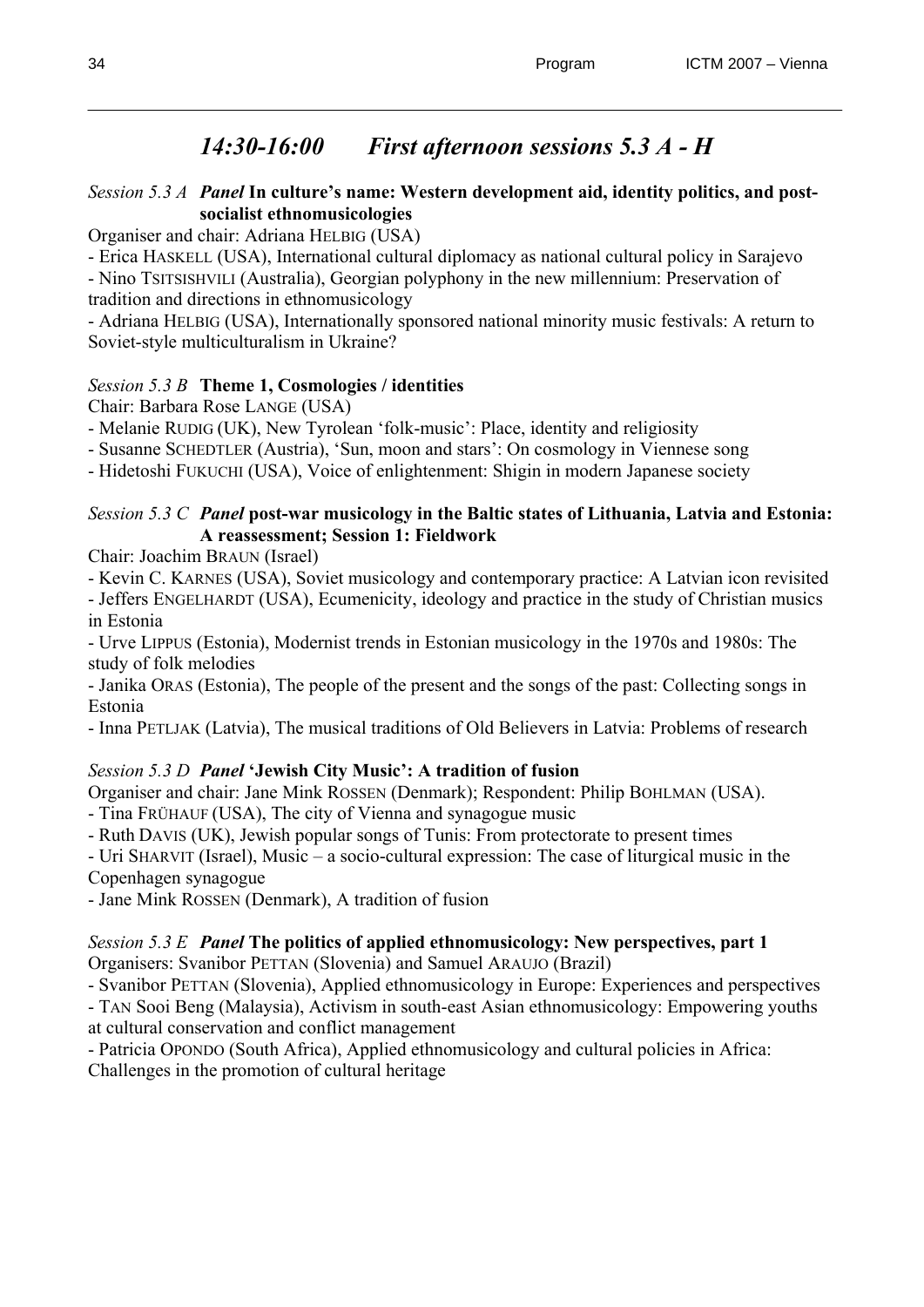#### *Session 5.3 F* **Theme 1 Cosmologies – migration**

Chair: Ursula HEMETEK (Austria)

- Gabriele BERLIN (Germany), Songs for a rain-god in a rainy town: African musicians in Berlin - Silvia MARTINEZ (Spain), Bollywood`s music experiences in Spain: Beyond the immigration

scene

- Marcello Sorce KELLER (Switzerland), Musical celebrations of the land of origin: National patterns in Melbourne

#### *Session 5.3 G Panel* **Imagining Turkish diasporas**

Organiser and chair: Tom SOLOMON (Norway)

- Tom SOLOMON (Norway), Whose diaspora? Lessons from 'Turkish rap' in Germany

*-* Hande SAĞLAM (Austria)*,* Musical practice and transcultural process of immigrants from Turkey in Vienna

- Ayhan EROL (Canada), Negotiating cultural identity in diaspora through music: The Toronto Alevi community

- Irene MARKOFF (Canada), Re-imagining diaspora: An outsider's inside/reflexive view of the role of music and musicians in Toronto's Alevi community

#### *Session 5.3 H* **Musical analysis**

Chair: ARISAWA Shino (UK)

- Rembrandt F WOLPERT (USA), A proposal for enhanced digitization for sustainable preservation - FUJITA Rinko (Austria), The musical conceptions and the perceptions: An intercultural study on

tempo perception in Japanese court music *gagaku*

- TAKAHASHI Yoko (Japan), The musical structure of *Shunnōden*

16:00-16:30 Coffee and tea break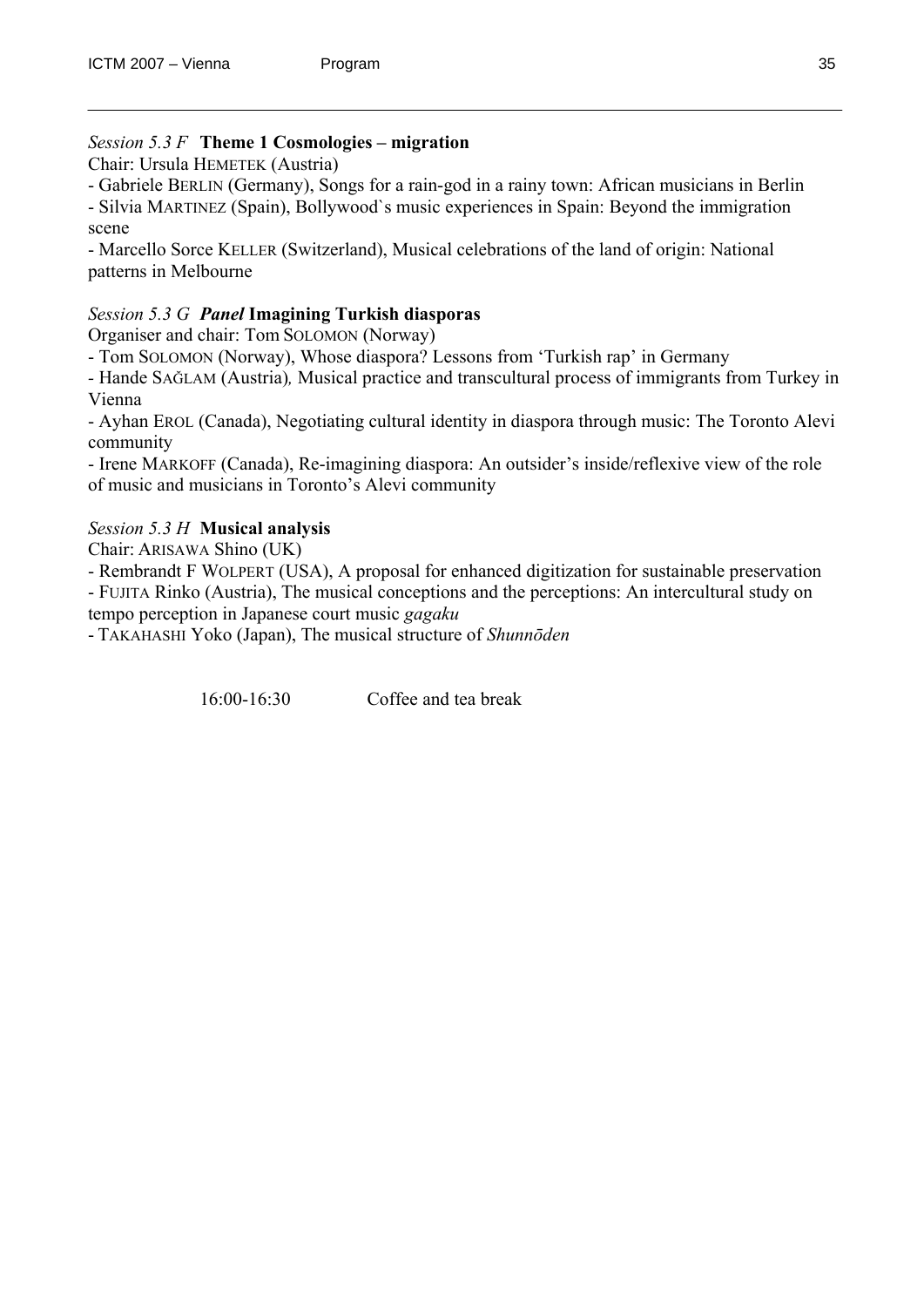## *16:30-18:30 Second afternoon sessions 5.4 A - H*

#### *Session 5.4 A Panel* **Squeezing accordion culture: Music, commodity and difference in colonial, communist, and postmodern worlds**

Organiser and chair: Marion S. JACOBSON (USA)

- Marion JACOBSON (USA), Introductory remarks: Accordions, commodities and differences

- Cathy RAGLAND (USA), How the accordion conquered the Americas

- Sydney HUTCHINSON (USA), Becoming the *tíguera*: Female accordionists in Dominican *merengue típico*

- KWAN Yin Yee (China), Icon of modernity and proletarian tool: The accordion in twentiethcentury China

- Maria SONEVYTSKY (USA), Hip to be square? 'Whiteness' and the accordion in New York City

#### *Session 5.4 B Panel* **Reflections on posture and attitude in music and dance Performance**

Chair: Georgiana GORE (France)

- Christine GUILLEBAUD (France), Knowledge and power in Kerala (South India): The example of the feminine dance Kaikkottukali

- Nicolas PRÉVÔT (France), Moving and wedding in Macedonia

- Victor A. STOICHITA (France), Standing still, moving the others: A look at visible professionalism (Romania)

### *Session 5.4 C Panel* **Post-war musicology in the Baltic states of Lithuania, Latvia and Estonia: A reassessment; Session 2: institutions and disciplinary identities**

Chair: Kevin C. KARNES (USA)

- Joachim BRAUN (Israel), Reconsidering musicology in the Baltic states of Lithuania, Latvia, and Estonia: 1980-2005

- Rimantas ASTRAUSKAS (Lithuania), Lithuanian ethnomusicology in the post-war period: Cultural and national resistance

- Rūta GAIDAMAVIČIŪTĖ (Lithuania), Changes in Lithuanian musicology since the reestablishment of independence

- Rūta GOŠTAUTIENĖ (Lithuania), Narratives of Lithuanian national music: Origins and values

- Ingrīda ZEMZARE (Latvia), Musicology in Latvia: A critical assessment

### *Session 5.4 D Panel* **The dualism of developments in the transmission of multipart singing traditions**

Organiser and chair: Ardian AHMEDAJA (Austria)

- Gerlinde HAID (Austria), The role of media and codes in the transmission of folk multipart singing: Explored through examples from Austria

- Nona LOMIDZE (Austria), Challenges in musical transcriptions and transmission: Issues in Georgian multipart singing

**-** Joško ĆALETA (Croatia), Transmission and traditional multipart singing: Contemporary issues of the (modern) Klapa singing

- Ardian AHMEDAJA (Austria), Transmission and identity: An Albanian Klapa group in Montenegro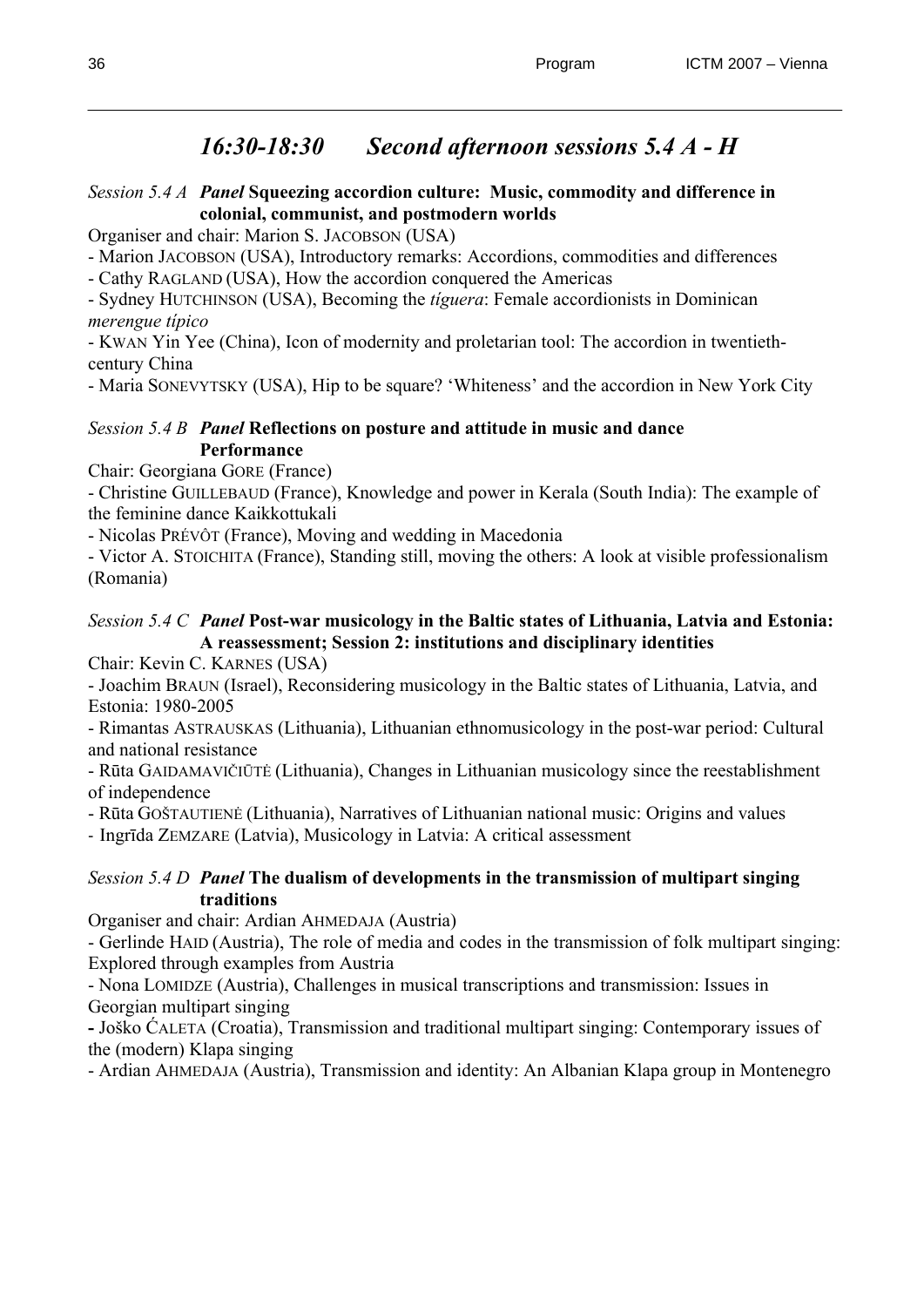*Session 5.4 E Panel* **The politics of applied ethnomusicology: New perspectives, part 2**  Organisers: Svanibor PETTAN (Slovenia) and Samuel ARAUJO (Brazil)

- Samuel ARAUJO (Brazil), Music, dialogue and citizenship: New directions in ethnomusicological research

- Jennifer NEWSOME (Australia), From researched to centrestage: A case study

- Maureen LOUGHRAN (USA), 'But what if they call the police?' Accepting an activist role in urban American ethnomusicological fieldwork

#### *Session 5.4 G Panel* **Cultural politics, music media, technology and popular music in twentieth century Portugal**

Organiser and chair: Salwa EL-SHAWAN CASTELO-BRANCO (Portugal)

- Salwa EL-SHAWAN CASTELO-BRANCO (Portugal), Cultural politics and popular music in twentieth century Portugal

- Gonçalo Antunes OLIVEIRA (Portugal), Music and power in twentieth century Portugal: The Revista theatre (1927 – 1968)

- António RODRIGUES TILLY DOS SANTOS (Portugal), Popular music and media in Portugal: 1930 – 1980

- Pedro FÉLIX (Portugal), Xutos e Pontapés: A cultural biography of a Big Sound in a Small Market

### *Session 5.4 H Business Meeting* **Study Group Music of the Turkic Speaking World**

Organisers: Dorit KLEBE (Germany) and Razia SULTANOVA (UK)

**Dinner** at leisure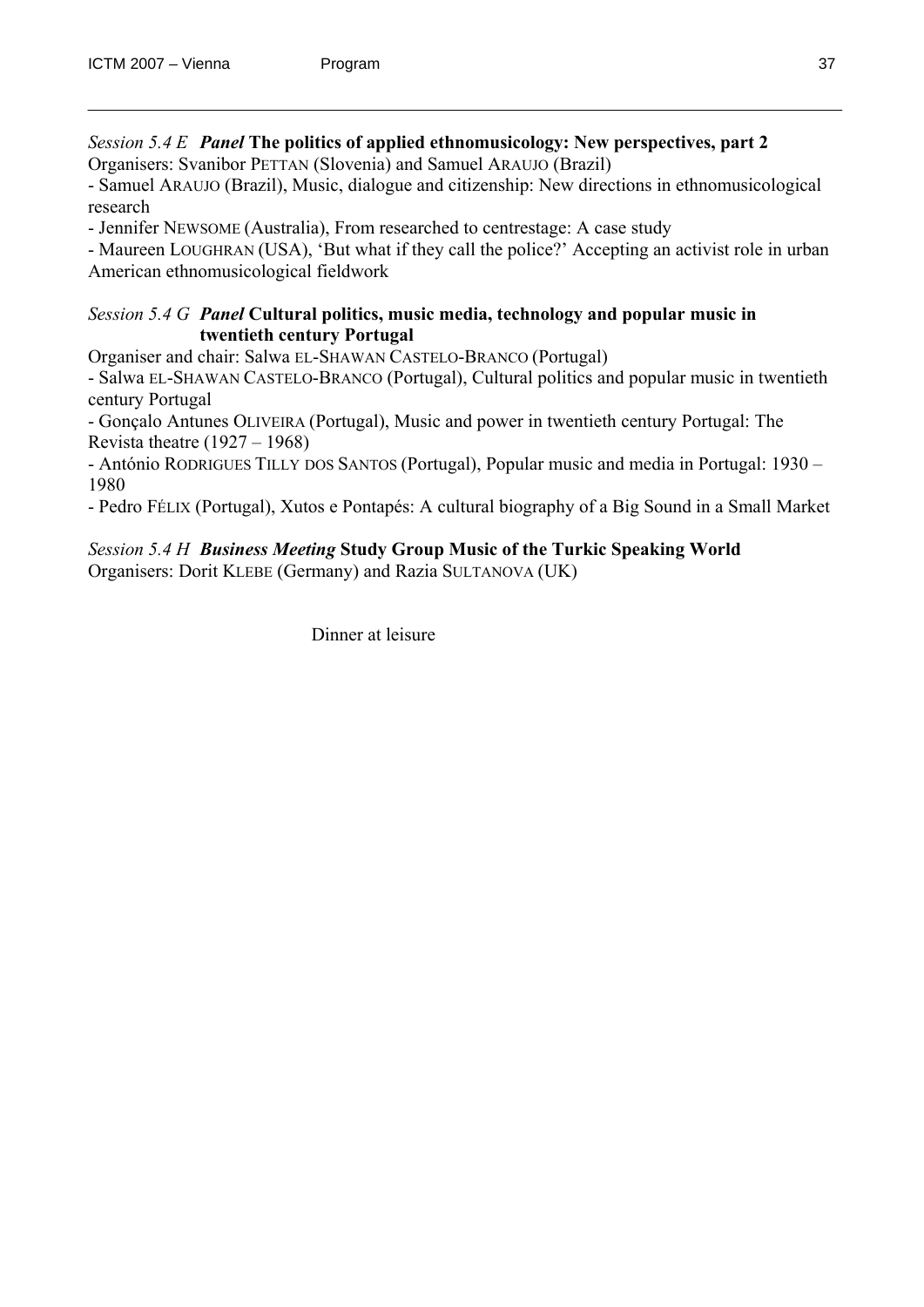## *Tuesday 10 July*

## *9:00-10:30 First morning sessions 6.1 A - H*

#### *Session 6.1 A Panel* **Tradition, healing and survival in contemporary Aboriginal music in Canada**

Organiser and chair: Anna HOEFNAGELS (Canada); discussant: Beverley DIAMOND

- Klisala HARRISON (Canada), Pan-First Nations music, healing and life change in Vancouver, British Columbia's Inner City

- Sam M. CRONK (Canada), Standing up the song: Reciprocity and renewal in Iroquoian communities

- Anna HOEFNAGELS (Canada), Cultural revitalization and healing at Powwows in South-western Ontario

#### *Session 6.1 B* **Theme 1 Cosmologies – gender**

Chair: Ana HOFMAN (Slovenia)

- Margaret KARTOMI (Australia), How change in cosmological thought transformed the female song-dance lament tradition in west coastal Aceh, Sumatra

- Irma RUIZ (Argentina), Cosmology and musical practices: Gender roles in ritual performances

#### *Session 6.1 C* **Methodology, representation and ethics**

Chair: Shubha CHAUDURI (India)

- Kathleen Noss VAN BUREN (UK), Representation in ethnomusicological narratives: Lessons from working with Edward Kabuye

- T. Chris APLIN (USA), Modern research in native America: Reflections on ethnomusicological history, method, and ethics

- Jill Ann JOHNSON (USA), Teaching culture: The outsider's role in cultural interpretation

#### *Session 6.1 D* **Theme 4, Transmission**

Chair: Ury EPPSTEIN (Israel)

- Huib SCHIPPERS (Australia), Artistic practice in slow motion: Lessons from recontextualised practices of learning and teaching music

- Alice LUMI SATOMI (Brazil), Ethnicity, ideology and cultural inheritance through Koto schools in Brazil

- DAI Wei (China), Transmission of folk Qin music in Shanghai, 1930s-present

#### *Session 6.1 E* **Bollywood music and nostalgia in pop**

Chair: Regula QURESHI (Canada)

- Bernhard FUCHS (Austria), Old is gold: Nostalgia and modernity in Bollywood-music activities in Vienna

- Pedro ROXO (Portugal), The role of music in the spread of Hindu religion and Indian nationalist ideals in Hindi movies: The reception of the film Purab aur Paschim (East and West) as a case study - Sverker HYLTÉN-CAVALLIUS (Sweden), Back to the past? Retrology and the nostalgia for past futures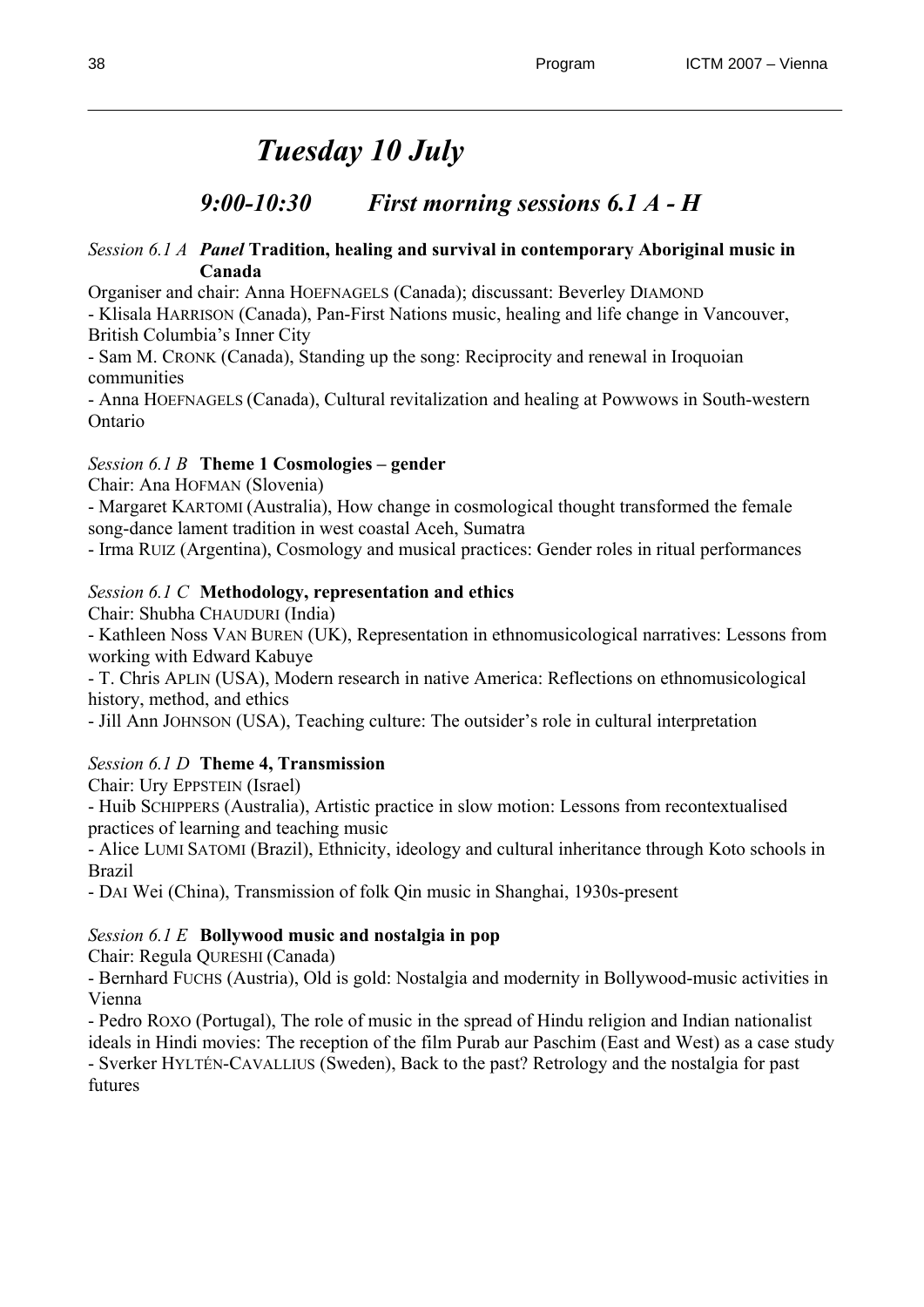#### *Session 6.1 F* **Theme 4, Transmission**

Chair: WONG Chuen-Fung (USA)

- WONG King-chung (China), Mediating the concept of Chinese music: A case study on utilizing technologies in Hong Kong music education

- CHAO Chi-fang (Taiwan), 'From tribe to theatre': Transmission of indigenous dances in Taiwan

- TAKAHASHI Akiko (Austria), Transmission of music by Japanese children

#### *Session 6.1 G* **Diaspora**

Chair: Jonathan P. J. STOCK (UK)

- CHIA Wei-Khuan (Singapore), The development of Chinese orchestra in Singapore
- Frederick LAU (USA), Sing to remember: Chinese choirs in the diaspora
- TANG Yating (China), From Harbin to Shanghai: Russian Jewish musicians' fluidity in China

10:30-11:00 Coffee and tea break

## *11:00-12:30 Plenary session 6.2 A*

#### *Panel* **Performing emotions, gendering places, part 1**

Organiser and chair: Fiona MAGOWAN (UK)

- Barley NORTON (UK), Gender, place and emotion in Vietnamese music and dance

- Jonathan MCINTOSH (Australia), Performing emotional connections in Balinese landscape:

Exploring children's roles in a *Barong* performance in Keramas, South-Central Bali

- Henry STOBART (UK), In touch with the earth: Music, place and gender in the Bolivian Andes

- Fiona MAGOWAN (UK), Singing through the stomach: Ties to the ancestors of ecology, substance and emotion

12:30-14:30 Lunch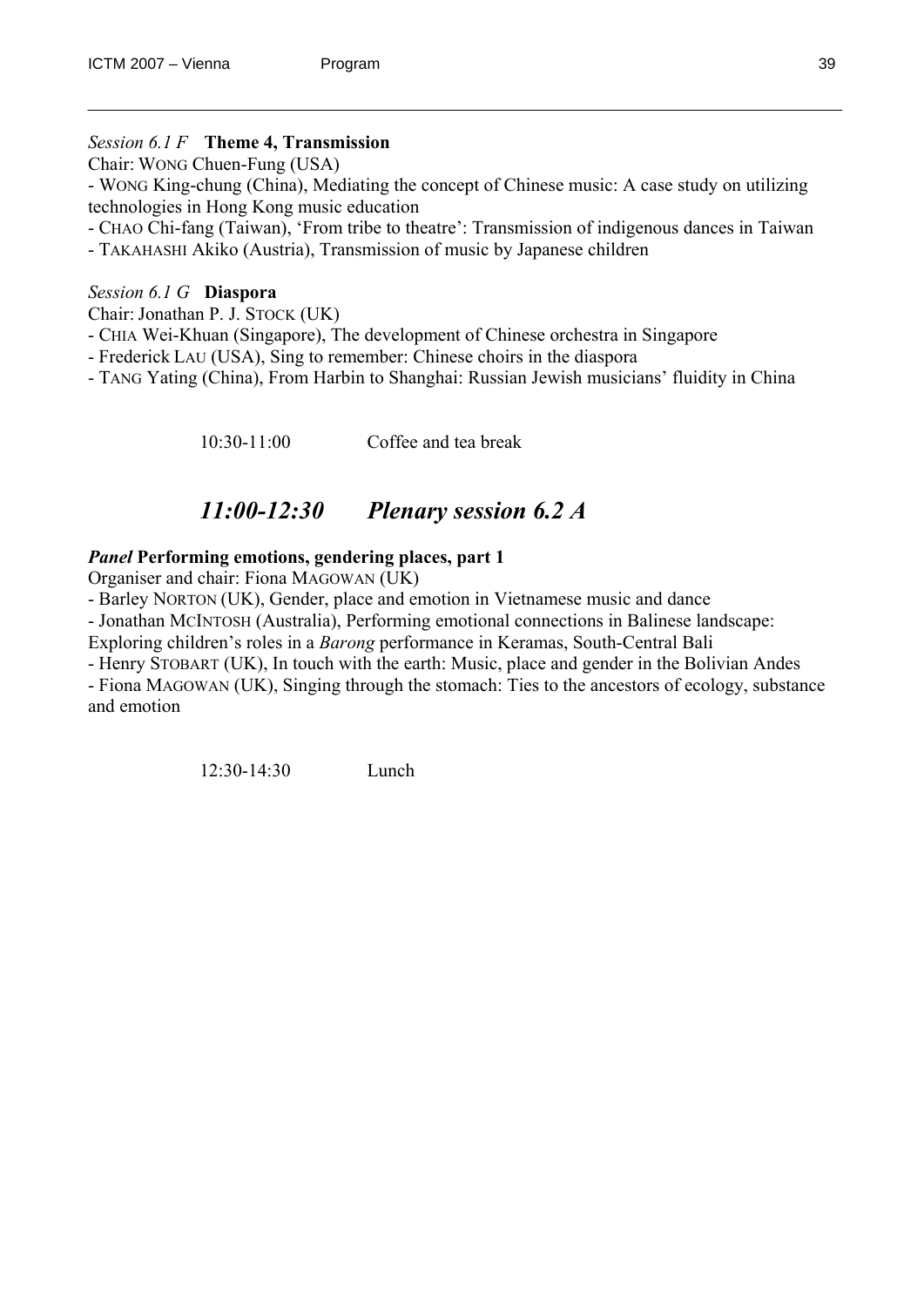## *14:30-16:00 First afternoon sessions 6.3 A - H*

#### *Session 6.3 A Panel* **Performing emotions, gendering places, part 2**

Organiser and chair: Fiona MAGOWAN (UK)

- Deborah WONG (USA), Taiko and Japanese American memory: Gender, race, and pain

- Muriel E. SWIJGHUISEN REIGERSBERG (UK), Australian aboriginal choral singing and gender: Age, absence and catharsis

- Sally WALMSLEY-PLEDL (UK), 'Transformation through a gendered body': Choral singing as a way of being equal while different

- Louise WRAZEN (Canada), A singer and her voice: Creating a place of her own in the Polish Tatras

#### *Session 6.3 B Panel* **The** *memory of the world* **and the role of historical sources for the world's musical traditions**

Organiser and chair: Susanne ZIEGLER (Germany)

- Gerda LECHLEITNER (Austria), A network of musical memory

- Miguel A. GARCÍA (Argentina), A chat with the past: What historical sources can tell us about Argentine popular music in the early 20th century

- Gila FLAM (Israel), Defining Jewish music: A dialogue between historical recordings and written sources

- Susanne ZIEGLER (Germany), Historical sources in the Berlin Phonogramm-Archiv as part of the *memory of the world*

#### *Session 6.3 C* **Cultural policies, transmission**

Chair: Jean KIDULA (USA)

- David HARNISH (USA), Government efforts in 'digging,' 'upgrading,' and 'modernizing' music in Lombok, Indonesia

- Ako MASHINO (Japan), Competition as a new context for performance of Balinese *gender wayang* 

- Pekko KÄPPI (Finland) and Lari AALTONEN (Finland), The masters of Finnish folk music:

Releasing Erkki Ala-Könni's historical folk music recordings

#### *Session 6.3 D Panel* **Comparative research on music of the Turkic peoples**

Organiser and chair: Dorit KLEBE (Germany)

- János SIPOS (Hungary), Hungarian research on the musical heritage of the Turkic world

- Dorit KLEBE (Germany), Prospect on research objectives of the ICTM Study Group 'Music of the Turkic speaking World' in some aspects

- Anna CZEKANOWSKA (Poland), Litterary vs. musical message: On tradition of Siberian epics and its contemporary rendering

#### *Session 6.3 E Panel* **Collision & coalition: The embodiment of diverse cultures in current Chinese musical realms**

Organiser and chair: ZHAO Yue (UK)

- ZHAO Yue (UK), Creative mistranslating or imitative adoption? Linguistic collision and conceptual code-mixing in C-pop

- Joy LU Chia-Yu (UK), When matriarchy meets patriarchy: Reflecting and reshaping gender ideology in Mosuo folksongs in contemporary southwest China

- CHEN Ching-Yi (UK), Chinese music as transnational music: The case of the Chinese orchestra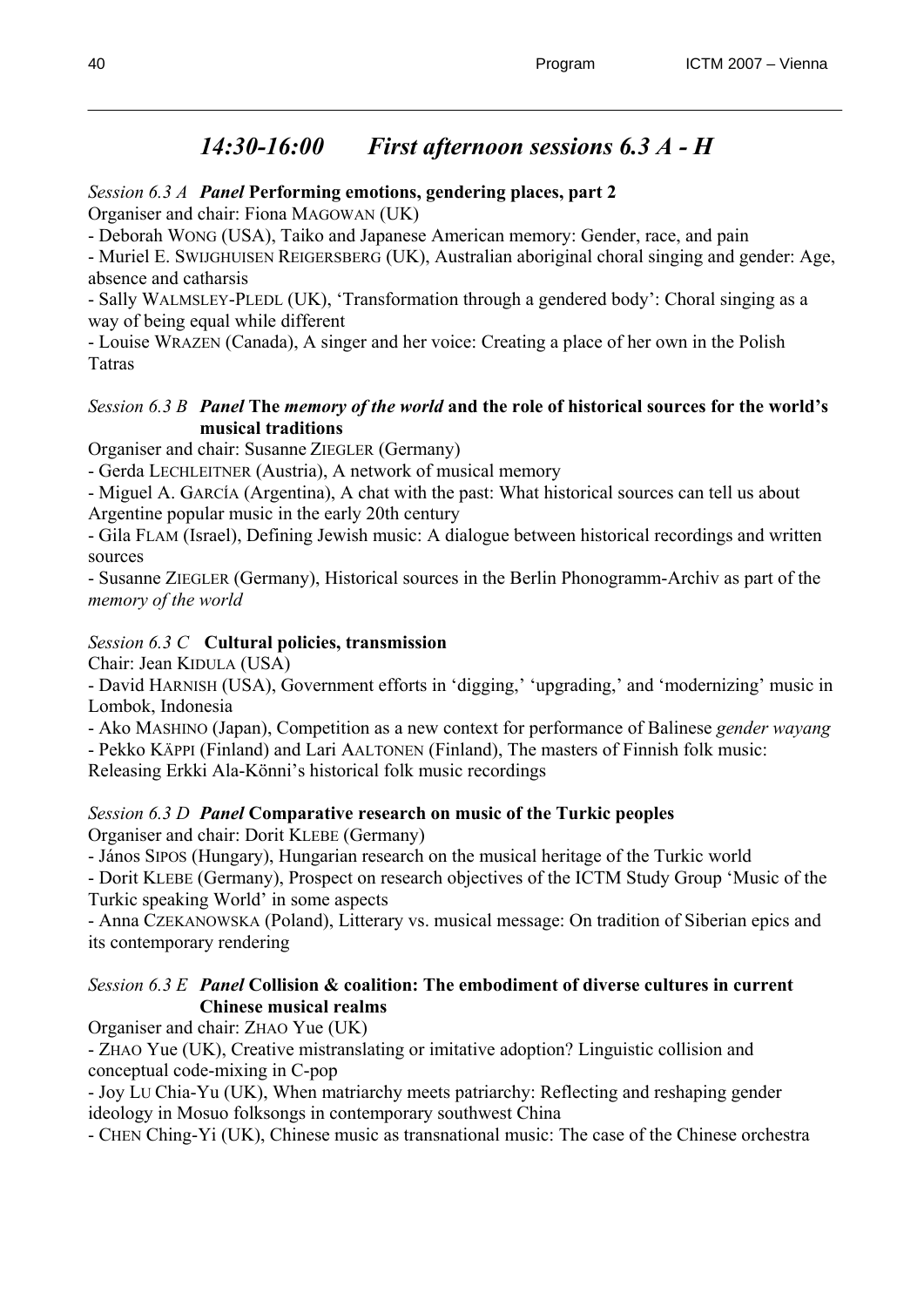#### *Session 6.3 G* **Armenian music and dance**

Chair: Hrant KHACHIKYAN (Armenia)

- Hrant KHACHIKYAN (Armenia), Armenian medieval manuscripts as historical documentation and preservation of the Armenian musical culture

- Emma PETROSYAN (Armenia), The Armenian ritual of world-creation carnival

#### *Session 6.3 H Panel* **New music research in Viet Nam**

Organiser and chair: TRAN Quang Hai (France)

- PHAM Minh Huong (Vietnam), Trong quan singing now and then
- LE Toan (Vietnam), The Buddhism music in Bac Ninh Vietnam
- TRAN Quang Hai (France), Rebirth of the Hmong Jew's Harp in Viet Nam

16:00-16:30 Coffee and tea break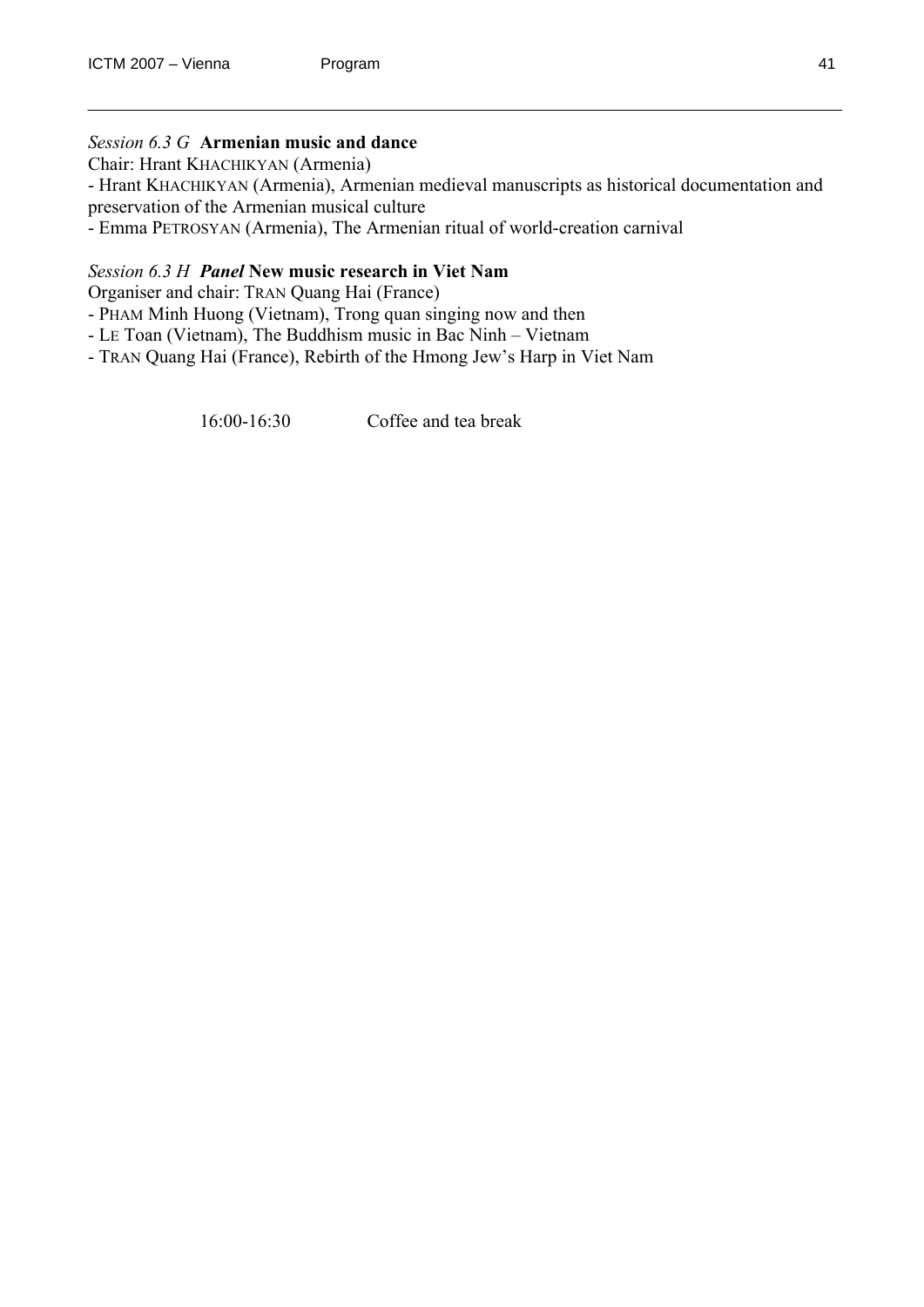## *16:30-18:30 Second afternoon sessions 6.4 A - H*

#### *Session 6.4 A Panel* **Towards a social history of music theory: Modernizing discourses in cross-cultural perspective**

Organiser and chair: Matthew ALLEN (USA)

- Ruth DAVIS (UK), Theorising the Tunisian *nuba* in the shadow of the Mashreq

- John Morgan O'CONNELL (UK), Mode à la mode: Music theory and aesthetic preference in **Turkey** 

- Regula QURESHI (Canada), Hindustani music reform and the disappearing songstress 1920-60

- Matthew ALLEN (USA), Blame the musicians: The impact of socio-political forces on music theory and practice in South India

#### *Session 6.4 B Panel* **Nation, region and city: Studies on the cultural characteristics of music in Shanghai**

Organiser and chair: CHEN Ting-Ting (China)

- YANG Yan-di (China), Looking for 'Chineseness' in music: Dialogue between China Self and Western Other

- HU Bin (China), Jin Yu: A Qin musicians association in a changing society

- CHEN Ting-ting (China), The transition of social status and roles of musicians in modern China (with Shanghai as an example)

#### *Session 6.4 C* **Theme 4, Transmission**

Chair: Essica MARKS (Israel)

- TAKIGUCHI Sachiko (Austria), Transmission of Romani music/dance in Japan

- Simone KRÜGER (UK), Listening to ethnomusicology: Student experiences of identity,

authenticity and democracy in the transmission of world musics

- Larry Francis HILARIAN (Singapore), The performance of *Zapin* music and dance by the Malay Muslims and Hadhrami Arabs of Singapore

- Yoshiko OKAZAKI (Japan), *Ichigenkin*: Tradition and innovation in a little-known Japanese musical tradition

#### *Session 6.4 D Panel* **Music and cosmology in the Turkic speaking world**

Organiser and chair: Razia SULTANOVA (UK)

- Razia SULTANOVA (UK), Music and cosmology: Female community celebrations in Uzbekistan and Afghanistan

- Galina SYTCHENKO (Russia), Shamanic cosmology and its reflection in shaman texts of southern Siberian Turks

- Saida ELEMANOVA (Kazakhstan), Music and cosmology in Kazakh healing rituals: Galia Kasimova's case

*Session 6.4 E Workshop* **Yodelling** by Bruno MOCK (Switzerland)

#### *Session 6.4 F Film session*

16:30-17:15 Timothy J. COOLEY (USA), Teaching dance from the Polish Tatras: An instructional  $DVD(25')$ 

17:15-18:00 Gisa JÄHNICHEN (Germany), No tears (20')

18:00-18:30 Bożena MUSZKALSKA (Poland) and Łukasz SMOLUCH (Poland), Film: Polish musical traditions in two Siberian villages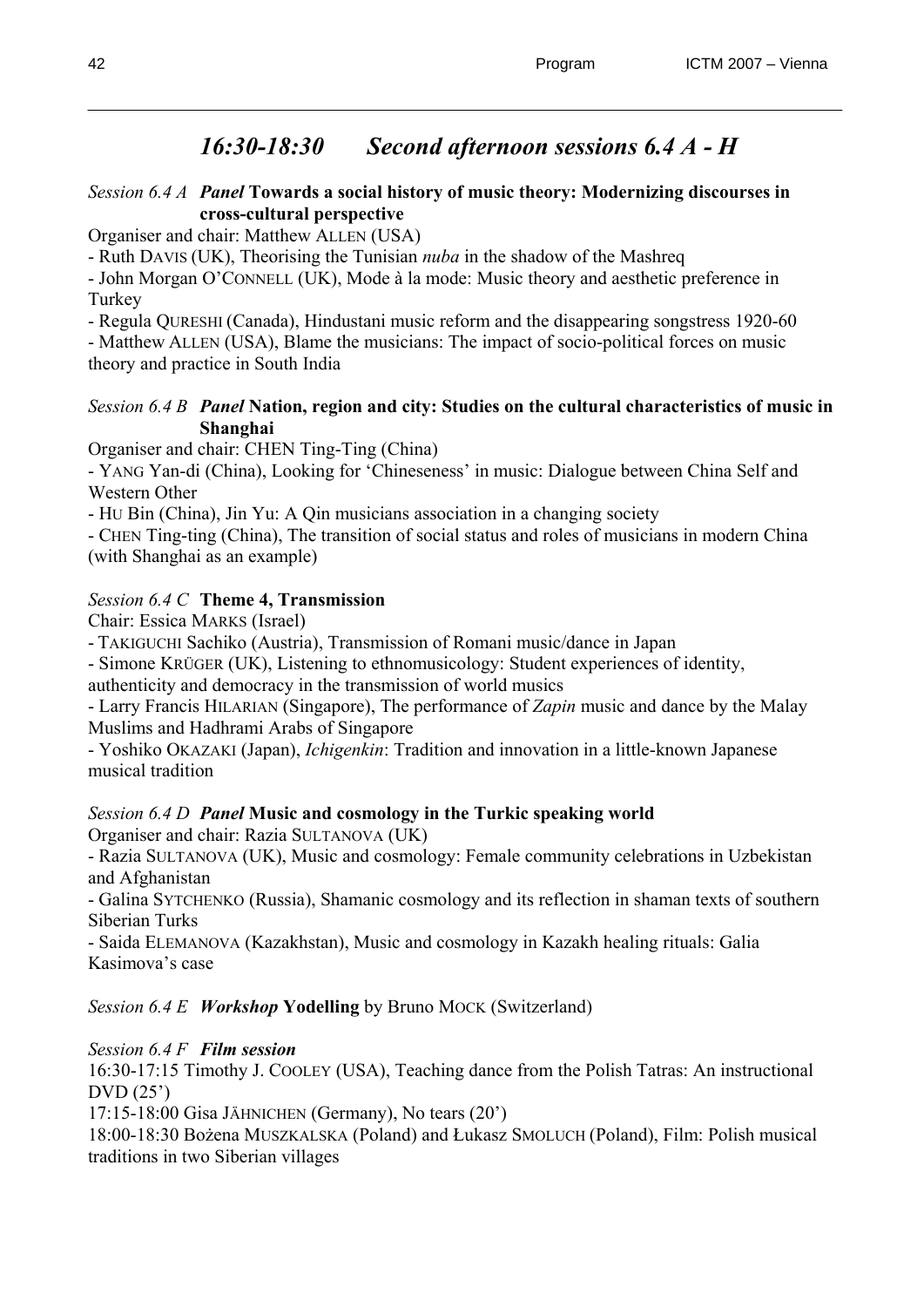*Session 6.4 G Workshop* **Alternative solutions in modern field recording technology** by Nadja WALLASZKOVITS (Austria) with introduction, From R-DAT to hard disk recording: alternative solutions in modern field recording technology

Dinner at leisure

## *20:00-22:00 Evening sessions*

*Session 6.5 F Business meeting* **Study Group Musics of East Asia**  Organiser and chair: J. Lawrence WITZLEBEN (USA)

*Session 6.5 H Business meeting* **Study Group Music and Minorities** Organiser and chair: Ursula HEMETEK (Austria)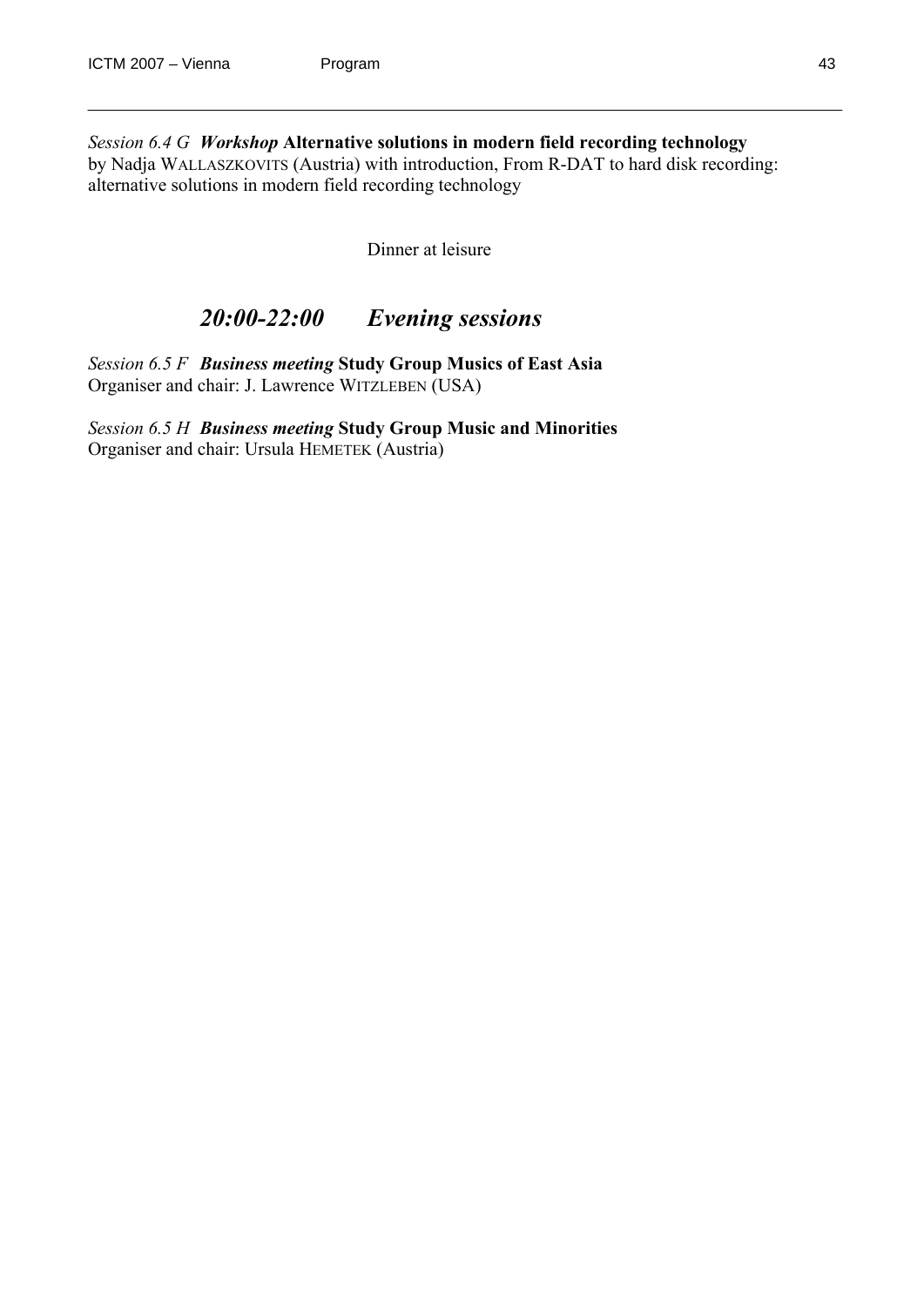## *Wednesday 11 July*

## *9:00-10:30 First morning sessions 7.1 A - H*

#### *Session 7.1 A Panel* **European Roma music research and its future assignment, part 1** Organiser and chair: Iren KERTESZ WILKINSON (UK)

- Katalin KOVALCSIK (Hungary), Romani researches in Hungary and the Romani folklore movement

- Ursula HEMETEK (Austria), Research on Roma music as paradigm of minority research

- Kai ÅBERG (Finland) Finnish Roma song lyrics and Roma culture - A study of Finnish Roma`s singing culture

- Zuzana JURKOVÁ (Czech Republic), From ignorance to appreciation of Roma music and culture in the Czeck Republic

### *Session 7.1 B* **Theme 1, Cosmologies – dance and gender**

Chair: Barley NORTON (UK)

- Ivona O. TATARCHEVSKA, (Macedonia), The cosmogonic ground of the Macedonian chain dance

- Karin HÖGSTRÖM (Sweden), Ancient art-form or striptease? Contesting ideas of Middle Eastern dance in Stockholm

- Leslie HALL (Canada), Dancing on ice: Gender and genre in Toronto, Canada

### *Session 7.1 C* **Ethnomusicologists and identity; interaction of dance and music**

Chair: Liesbet NYSSEN (the Netherlands)

- Catherine HIEBERT KERST (USA), A 'government song woman' in pursuit of folksong: Sidney Robertson Cowell's field documentation in the New Deal era

-Elina PAUKKUNEN (Finland), The interaction of dance and music in a West African context

### *Session 7.1 D* **Comparative studies**

Chair: Richard K. WOLF (USA)

- Jan MRAZEK (Singapore), Comparative musicology? Java and Thailand

- Jörgen TORP (Germany), Should the relation between dance and music be studied in a single (synoptic) setting of time?

- CHUN In Pyong (South Korea), The three musical forms in Korea and China

#### *Session 7.1 E* **Theme 4, Transmission**

Chair: Huib SCHIPPERS (Australia)

- Helen O'SHEA (Australia), Reinventing the Reel: Learning choices among adult players of Irish traditional music

- AOYAGI Takahiro (Japan), Learning traditional festival music in Japan today

- ARISAWA Shino (UK), Physicality in the transmission of Japanese music: Issues in the use of notation and recordings

10:30-11:00 Coffee and tea break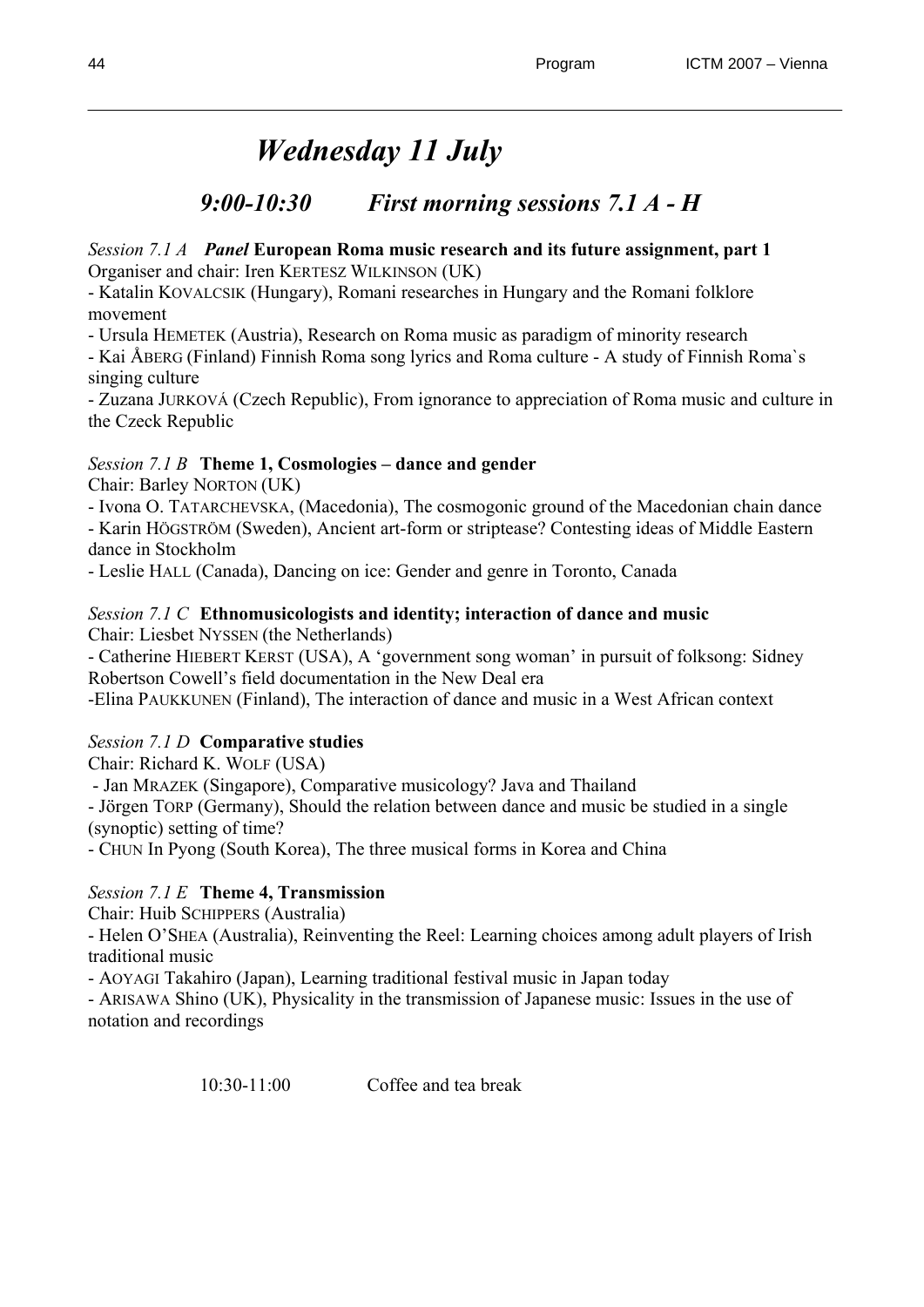## *11:00-12:30 Second morning sessions 7.2 A - H*

#### *Session 7.2 A Panel* **European Roma music research and its future assignment, part 2** Organiser and chair: Iren KERTESZ WILKINSON (UK)

- Adriana HELBIG (USA), Ethnomusicology and the economics of advocacy: Shifting paradigms among Roma in Ukraine

- Elena MARUSHIAKOVA (Bulgaria) and Vesselin POPOV (Bulgaria), Recordings of Gypsy songs in the field

- Christiane FENNESZ-JUHASZ (Austria), Preserving Romani *sounds* – what's next?

#### *Session 7.2 B Round table***: Gendering musical thinking**

Organiser: Gisa JÄHNICHEN (Germany)

Moderating the discussion: Philip BOHLMAN (USA)

- Jürgen ELSNER (Germany), From the father onto the son: Drummers in the highland of Yemen

- Rosemary STATELOVA (Bulgaria), Chalga-girls and -guys: Poor music – rich bodies

- Ana HOFMAN (Slovenia), Changing music - changing social thinking? A case study from Serbia

- Gisa JÄHNICHEN (Germany), Re-designing the role of Phalak and Phalam in modern Lao Ramayana

*Session 7.2 C Panel* **'Crooked' song and instrumental music in the United States and Canada**  Organiser and chair: Byron DUECK (USA)

- Nikos PAPPAS (USA), 'This is one of the most crooked tunes I ever did hear. But once you understand it, then it's alright to play': Crookedness in Oldtime American fiddle tune repertories - Joti ROCKWELL (USA), The 'Crooked Tunes' of the Carter family

- Byron DUECK (USA), Social implications of rhythm in Manitoban indigenous Christian song

#### *Session 7.2 E* **Film music and opera**

Chair: Yoshiko OKAZAKI (Japan)

- J. Lawrence WITZLEBEN (USA), Film songs, film singers, and participatory discrepancies: A cross-cultural exploration

- Carol CHENG Ling-yan (UK), Ongoing acculturation: The Cantonese opera romance of Fuji Mountain and Sweet Dreams in Hong Kong in the 1950s

#### *Session 7.2 F* **Theme 1, Cosmologies – minorities / gender**

Chair: Elizabeth TRAVASSOS (Brazil)

- Maria Ignez CRUZ MELLO, (Brazil), Women's ritual in central Brazil: Music, cosmology, and gender in Upper Xingu's indigenous societies

- Acácio Tadeu de CAMARGO PIEDADE (Brazil), Sacred flutes, poetics, and musicality: Indigenous music from Central Brazil

- LIN Lijun (China), Why the social custom songs of the She people, Wenzhou region, are declining

#### *Session 7.2 G* **Archeology and classification systems**

Chair: Matthew ALLEN (USA)

- Tinaig CLODORÉ-TISSOT (France), Music in the Bronze and Iron Ages in Europe (2300 B.C. to first century B.C.)

- Anne CAUFRIEZ (Belgium), The musical instruments of Europe, entity and diversity

- Elena ALKON (Russia), Anthropomorphism and music thinking: Modal archetypes as symbols of male/female opposition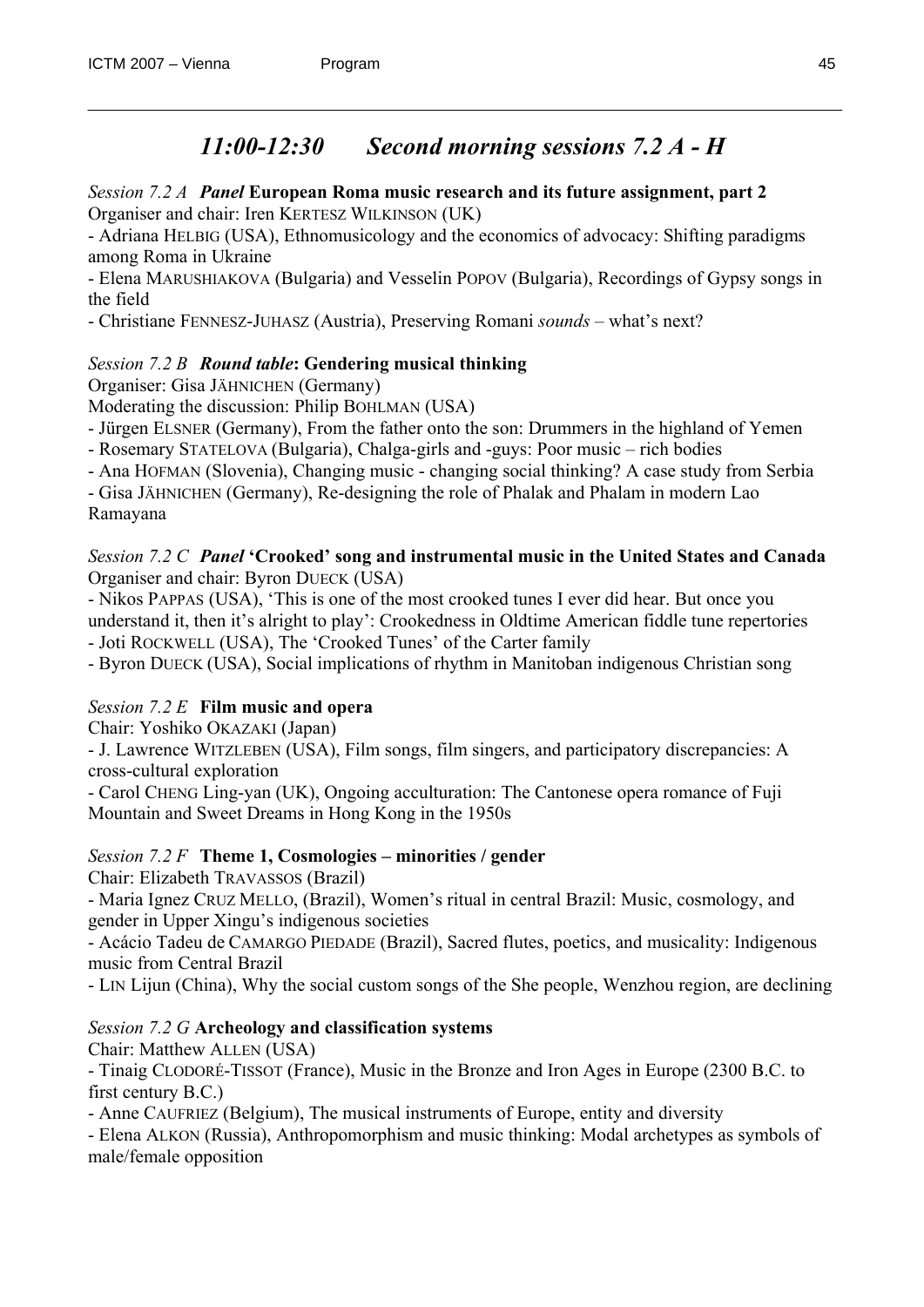#### *Session 7.2 H* **Theme 4, Transmission**

Chair: Stephen WILD (Australia)

- Chadwick PANG (USA), Song, Hula, and protest

- Lucian Emil ROŞCA (Romania), Acceptation and assimilations in the Romanian folk instrumental music: Mutations and degradation

- Michael WEBER and August SCHMIDHOFER (Austria), Transmission – a case study: Lesachtal

12:30-14:30 Lunch

## *14:30-16:00 First afternoon sessions 7.3 A - H*

#### *Session 7.3 A* **Theme 4, Transmission**

Chair: Margaret KARTOMI (Australia)

- Cornelia DRAGUSIN (Australia), Music education in Tenrikyo

- Krister MALM (Sweden), Steelbands in Sweden a case of formal informality
- Speranta RADULESCU (Romania), Parallel apprenticeships: Case studies

#### *Session 7.3 B* **Theme 4, Transmission**

Chair: Miguel A. GARCÍA (Argentina)

- Petra GELBART (USA), 'The Gypsy boy can't even sign his name:' A comparative look at Romani and Czech music education systems

- Judith E. OLSON (USA), Coming home: Preserving traditional Hungarian dance and music in Válaszút

- Juniper HILL (USA), 'Rescuing creativity' by recapturing the creative processes of past: Reactionary pedagogy in institutionalized Finnish folk music education

#### *Session 7.3 D* **Migration and minorities**

Chair: Frederic LAU (USA)

- János SIPOS (Hungary), Tradition and revival: How do musical styles of Karachays living in Turkey change?

- Nancy CHAO (Taiwan), The impact of migration, history and movement of the Hakka folksongs in multicultural Taiwan

- TAN Shzr Ee (UK), Singing the Other Exotic: Taiwanese aborigines 'take' China, Japan and America

*Session 7.3 E Workshop* **EVIA Digital Archive Project** 

Organiser and chairs: Ruth STONE (USA) and Alan BURDETTE (USA)

16:00-16:30 Coffee and tea break *16:30-18:00 Plenary session 7.4 A: Closing ceremony*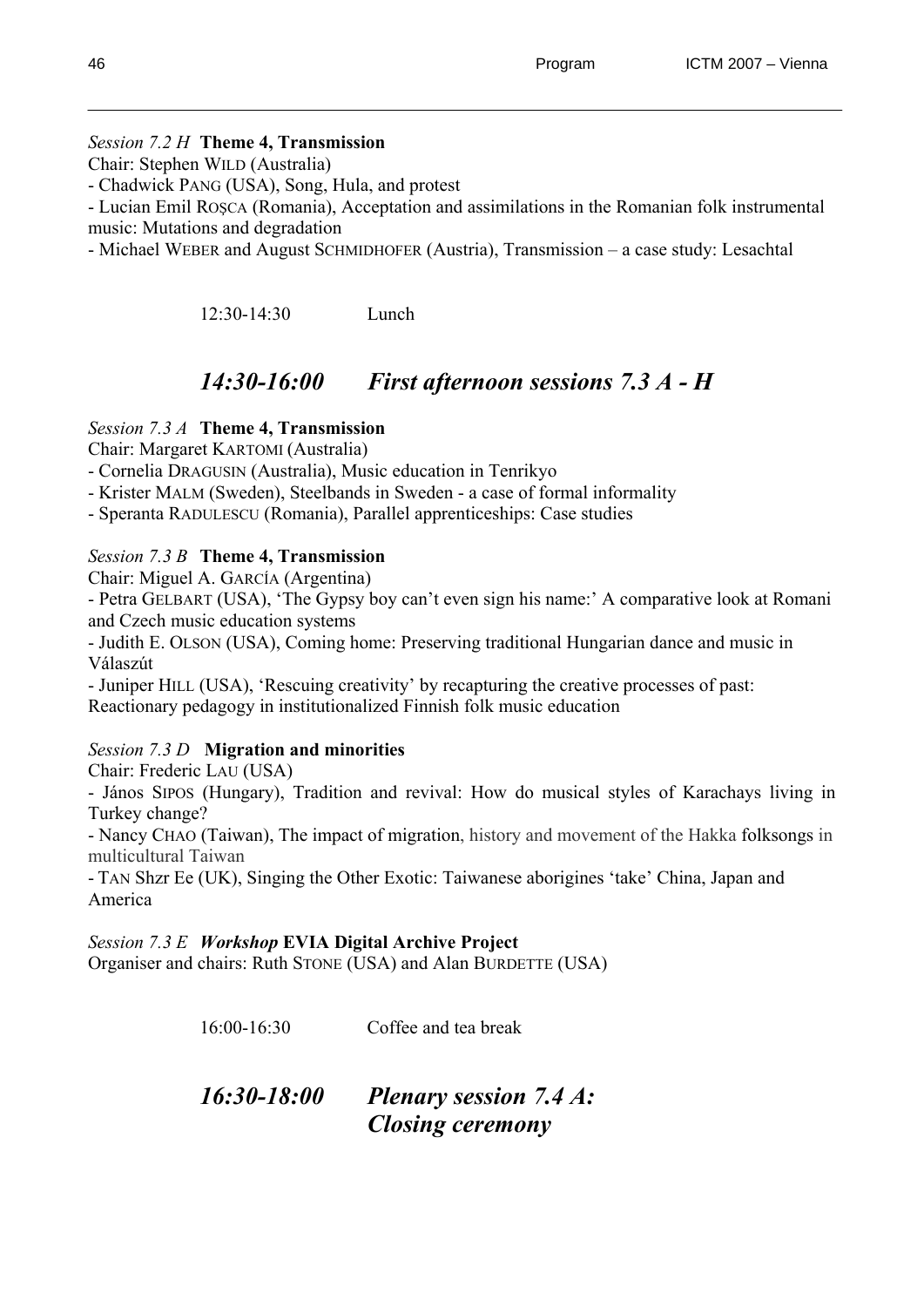*19:00-23:00 Farewell music in the courtyard*  Dinner for purchase available

## *Thursday 12 July*

Departure participants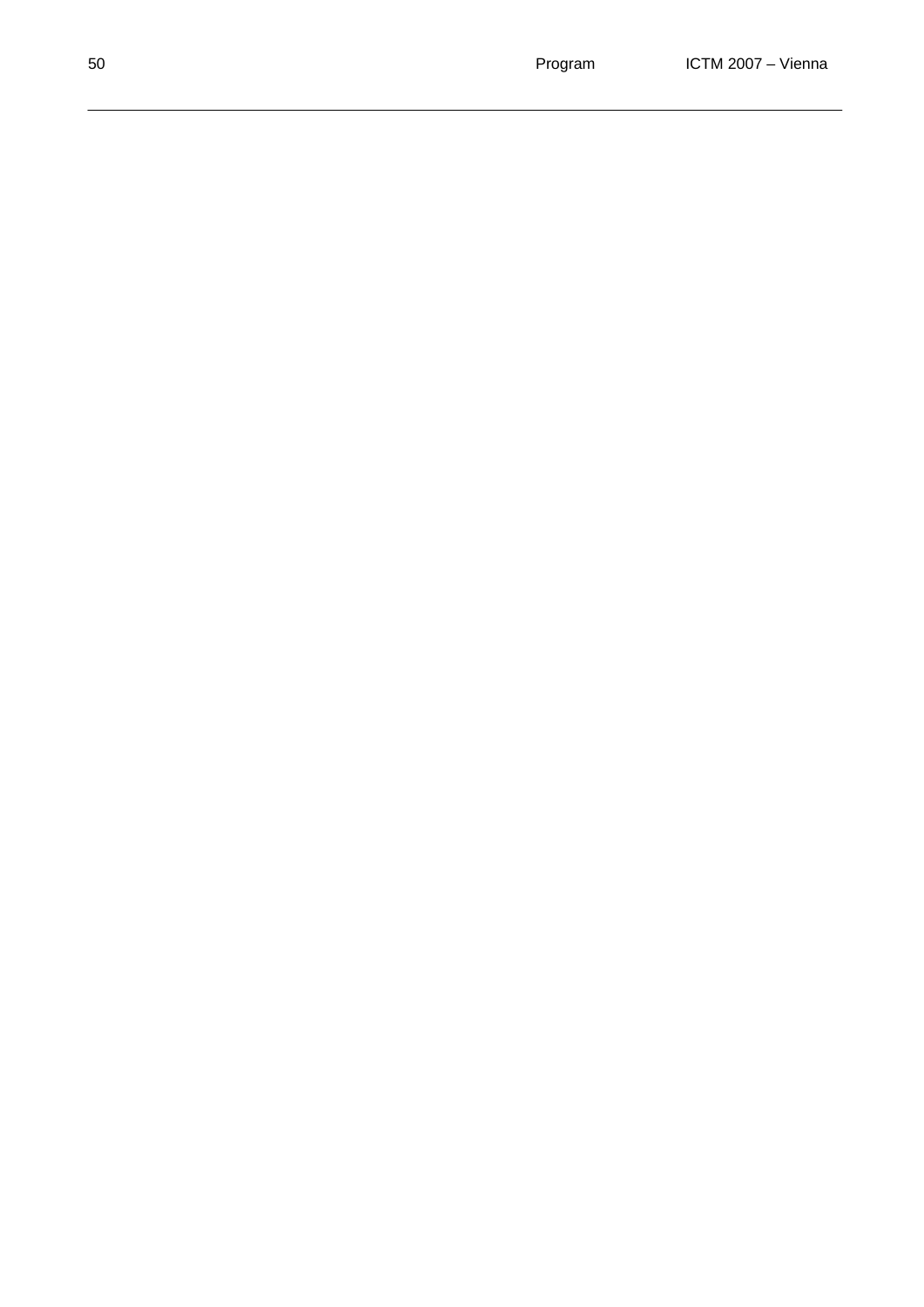#### **LOOKING AT STRINGS**

Joseph Joachim and the Violin´s Role in European Folk Music

An exhibition of the Museum of Ethnography Kittsee Castle in cooperation with the Institute for Rearch of Folk Music and Ethnomusicology, University of Music and Interpretative Arts, Vienna.

May  $6^{th}$  – November  $4^{th}$ , 2007

On the occasion of the 100<sup>th</sup> anniversary of Joseph Joachim's death  $-$  the famous violin artist, composer and conductor was born in Kittsee June 28., 1831 and died in Berlin August 15., 1907 – this year's exhibition "LOOKING AT STRINGS **- Joseph Joachim and the Violin´s Role in European Folk Music"** is about the violin as a musical instrument and a cultural phenomenon.

Searching for the trite and the special, the ethnographic and the symbolic, the crafty and the artistic, the exhibition also deals with the great number of fairy tales, myths and legends curling around the violin – not neglecting the associations with the female body, caused by the violin's special form.

Crafty musicians change, alienate and decorate the instrument´s shape, others search for the violin´s perfect sound. The instrument itself was and is held in high esteem, but the musicians playing the violin wer often disliked and went without thanks. Pictures and old decrees tell us about the hard life of "lard violonists", "beer fiddlers" and vagrant musicians. Today the violin and other related string instruments enjoy a popular revival everywhere in Europe.

> Ethnographisches Museum Schloss Kittsee Dr. Ladislaus Batthyány-Platz 1 A-2421 Kittsee Tel. 02143/2304 Fax: 02143/2025 Email: [office@schloss-kittsee.at](mailto:office@schloss-kittsee.at) Web: [www.schloss-kittsee.at](http://www.schloss-kittsee.at/)